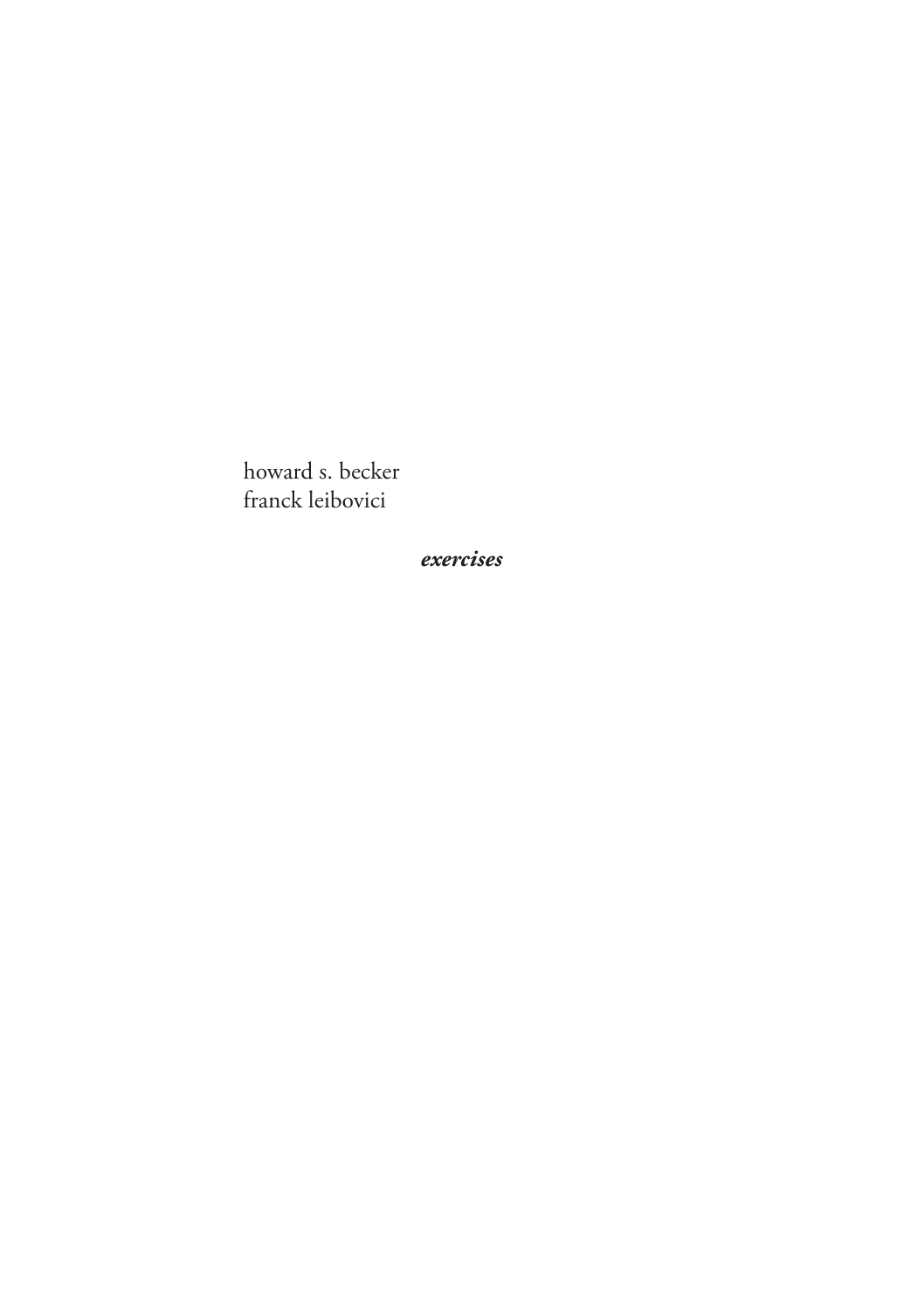table of contents

*the uses of* exercises (howard s. becker) p.v *why publish a book like this?* (franck leibovici) p.xi

*exercises*

*24 hours* p.3 *a public moment (fieldwork exercise)* p.7 *(visual version)* p.11 *(version micro)—descriptions of repeated events* p.15 *enlist others in your project* p.17 *record whenever people count things* p.19 *everyday epistemology* p.21 *arrangements* p.25 *life is a play* p.27 *can i take this out?* p.31 *what's a nice girl like you doing in a place like this?* p.35 *the wittgenstein trick* p.39 *"nothing's happening" (the hierarchy of credible statements)* p.43 *sorting* p.47 *siskind's photo assignment* p.49 *intention* p.51 *lock yourself in* p.53 *make 36 pictures on one subject: a person, place, thing, group of things* p.57 *watch the light change* p.59 *take 50 pictures so that if someone viewing the resulting prints were to be asked, 'what is the subject?' they would reply, 'light"* p.63 *looking* p.65 *pushpins* p.69 *enlarging the visual field* p.71 *to produce new ideas, and poems* p.73 *to establish a pedigree* p.77 *news* p.79 *the major premise* p.83 *turn into a score* p.87 *the women in my life* p.91 *performing sociology* p.93 *stepping back!* p.97 *how to write a book* p.101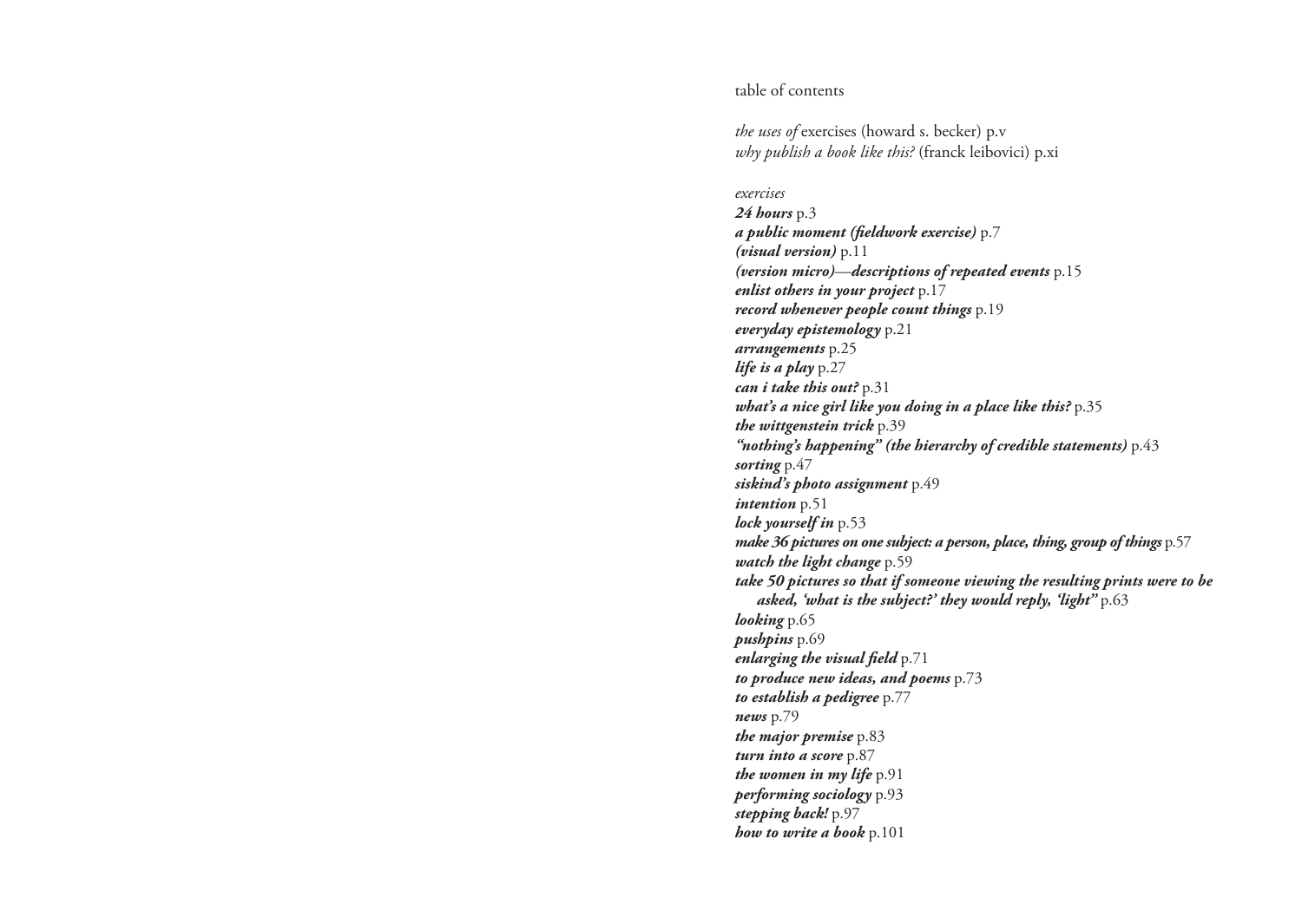## **the uses of exercises**

We have collected descriptions of a lot of exercises from sociology (letting that stand for the larger collection of social sciences) and the arts (some of them from situations of teaching the practice of various arts, mainly photography, music and performance but ranging wider than that). We intuit some more general ideas from this collection of specific exercises, and from our own practice of these fields. Although I (Howie Becker) am a sociologist by trade and Franck Leibovici says he is a poet (I think what he does merits a more inclusive title), both of us have done our collecting across a wide range of fields in both areas.

I'm going to make my intuitions as explicit as I can, and push them as far as I can, at the risk of crossing some border that may exist between imagination and foolishness.

*Freeing our imaginations*. Teachers across a wide range of activities use exercises, specifically tailored to the field they teach, to open students' imaginations and prevent them from imitating what they imagine to be what successful practitioners of their trades do.

Students imitate these models because they want to do work their teachers and fellow students will recognize as good, that will have the features of competent professionalism, and that will (usually in some way they can't explain because they haven't had the experience yet) show off their distinctive gifts of observation, analysis and making work that embodies their talents.

These exercises direct them to do things they think are foolish and counterproductive, but the power of the teacher overrides those judgments based in common sense. If they are lucky and pay attention, the exercises show them possibilities they didn't know existed.

My own experiences learning photography at an advanced age (42) taught me the wisdom of such exercises. Beginning photographers feel overwhelmed by the "great works" they have encountered in their reading, looking in galleries, in the work of more advanced students doing projects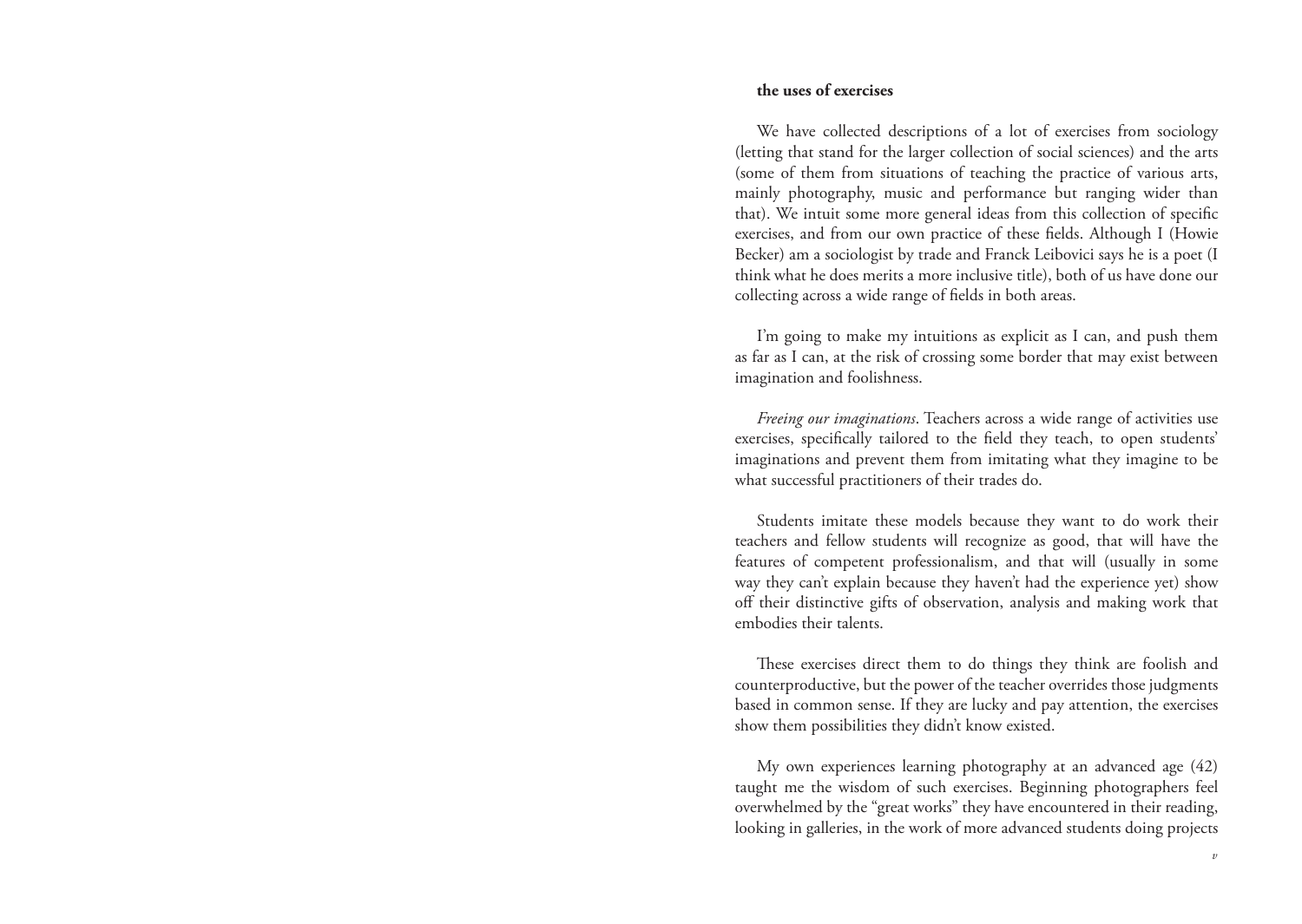they would never have dreamed of. Naturally, they imitate, as best they can, these works that they admire. They choose similar subjects, hoping that they can find the same qualities in the world around them that these more gifted and experienced photographers have found. Edward Weston photographed nude women? I'll photograph nude women. Ansel Adams photographed majestic mountains? I'll go to similar mountains and hope to "capture" similar majesty. Robert Frank traveled across the United States and made what were apparently (but not really) random snapshots that somehow magically "captured" the nature of that vast country. Etc.

The clue to the mistake this point of view embodies lies in the word "captured." Which suggests that the quality the photographer wants to exhibit on paper already exists in the object we see. Our job is to catch it the way we might catch a wild animal or a bird. Why is that a mistake? Because the quality isn't there in the object. It's in the relation between us and the object. All the qualities I attributed to the things Adams and Weston and Frank photographed aren't inherent features of the object or person that can only be "caught" by an alert and sensitive photographer, feelings and judgments those things awaken in viewers only if we photograph them so as to imitate perfectly what those photographers did. But we can't do that successfully because those qualities aren't there in those objects or people, they are there because the photographers felt those things and carefully constructed the picture to convey what they felt to you and other viewers. If you do just as they did, you will be making an imitation of what someone else did. And it will not produce results "just like" what those artists did.

Or that's what students think and these thoughts make teachers invent exercises that will disabuse them of these mistaken ideas.

It's hard to convince students of photography that any other way of making a picture will get results like those masters got. But their teachers know that that's not how good or great pictures are made. We make good pictures by looking with a fresh and unprejudiced eye at something anything—and making a picture of what you then see. The trick is to learn how to give up all your ideas about great art, then get truly interested in something, and then make a picture of what interested you. Many exercises given to beginning photo students are designed so that students cannot use any conventional idea to help find something that will let them make a "good picture."

So Aaron Siskind directed students to engage in random actions that would take them to a nearby spot they would ordinarily ignore and make pictures there. And Henry Holmes Smith told students to photograph every house on both sides of an "ordinary street." And Philip Perkis told students that every time they made an exposure, they should turn 180° and make a picture of what was behind them when they made their original choice. When they followed these instructions, students made pictures they would never otherwise have made, pictures that they and others found merit in. And, in the process, learned how to avoid clichés.

All these devices force people to not do what their own desires and common sense tell them to do, and thus learn that by so doing they will create something they would never have found by any conscious exercise of their taste and will.

Two more examples of how this works. One of my best photographs ever is an image of the leaves of a tree made with the camera pointing up through its branches. I was walking down a street near where I lived, on the sidewalk outside the San Francisco Art Institute, where I was taking courses in photography. As I walked under this particular tree, I had a sudden impulse to point the camera up through the leafy branches, not even looking through the viewfinder to "choose" the perfect framing, etc. and make an exposure, and did it. When I saw the image on the proof sheet I knew in some way I could never explain rationally that this was a good one, that following that impulse had produced a good result and that I should incorporate this procedure into my way of making photographs (and, but this came later, of making sociology). This method of working became part of my working repertoire.

It often takes a more painful experience than mine to bring this lesson home. When I taught sociology students to do fieldwork I forced (and I use this word deliberately, because it came close to having to use physical force at times) students, who I had not warned in advance that they would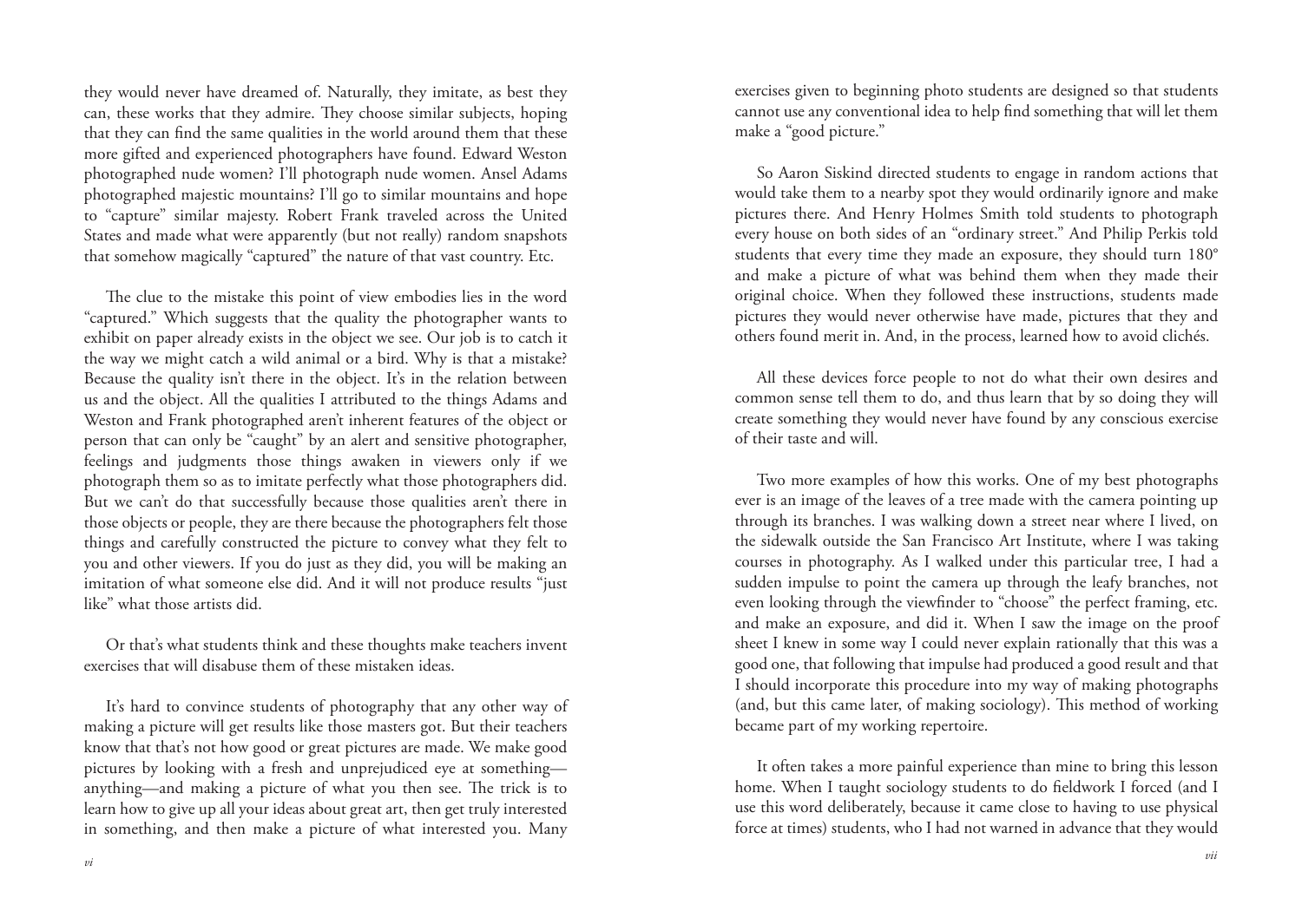have to do this, to pick a place where people were "doing something [anything, really] together" and spend the next ten weeks hanging around that place, recording what went on in "field notes" which they would give me every class session. They all said that they couldn't choose, weren't ready to choose, didn't want to choose. But eventually—I was the teacher, after all—they did it. And after a few weeks they began to see "interesting" events and meet "interesting" people. And, with the help of comments from their colleagues and from me (in conversations I made sure never to give orders but merely made suggestions), to develop researchable problems and ways if investigating them well-suited to the situations they were studying.

Halfway through the class one year, a young woman suddenly burst out, in a quiet moment, with a heartfelt complaint: "It's not fair!" And then looked puzzled, as though she didn't understand her own remark. I asked what wasn't fair, and she put it into words: "It's no fair. The boys in the class all get to study interesting things like the fire department or the police department and the girls have to study things like nursery schools and . . . " and her voice trailed off as she heard what she had allowed herself to say.

I was cool. I didn't argue or try to justify whatever I might have done to provoke that feeling, and just said, "Did I tell you that you had to do that?" Another long silence and then she said "No, you didn't." And everyone there understood what had happened, that she and most of the other women in the class had accepted what apparently was a common idea, that for one reason or another (the reasons were not specified) potential topics for their research projects were seen by practically everyone as gender specific, some suitable for males, other for females. The authority figure in the class (me!) hadn't said so but, it seemed, might as well have. The discussion that followed was fascinating—I leave it to you to imagine—and I think that everyone there felt, as I did, that we'd learned something worth knowing. Discussing it openly had made clear that the girls could study anything the boys could study.

I take credit for one thing that produced this wonderful outcome. I did create the situation (taking advantage of the really incredible license people give to teachers) in which she felt comfortable talking that way in front of the audience they all feared most: their fellow students. My restraint in exercising professorial control helped too. But mainly they all had gone ahead and used the freedom of the class to explore and share their results and learn a lesson I hope stayed with them as long as it has with me.

That is perhaps an extreme case of the utility of breaking the rules we impose on ourselves in the name of common sense and professional wisdom.

The kinds of exercises we have in mind here all share this characteristic: they get us out of the rut of conventional thinking, the worst enemy of good science and good art.

Another example illustrates the commonplace considerations that shape our artistic and scientific choices without us being aware of it. In a photography class I was taking, another student pinned up on the wall a picture he had made of a Hare Krishna member, in the characteristic robes that group wore, shaking his fist at a policeman riding a large horse. The photographer was standing behind the mounted cop, in order (I think he would have told himself) to get a frontal view of the colorful Hare Krishna member (conventionally an unusual object and therefore of great interest). Phil Perkis, the teacher, asked him why he was standing behind the policeman instead of alongside the Hare Krishna (thus facing the cop who would then have become the dominant figure in the image, calling for a viewer 's attention). The student apparently thought his reason was obvious, but once the question was raised we all saw how that would have changed the image from that of a colorful freak to one of the exercise of authority against a colorful freak, quite a different content and feeling. And how making the cop the center of attention would have made him aware of how he was becoming the central figure in the picture and the kinds of interpretations various audiences might have made of that. A picture of a colorful freak might become a symbol of police repression of cultural difference, not a neutral topic in San Francisco in 1970. So making the colorful figure of the religious adept the center of the image not only made the picture more "interesting," it also made its existence less potentially threatening to the police officer, which in turn lessened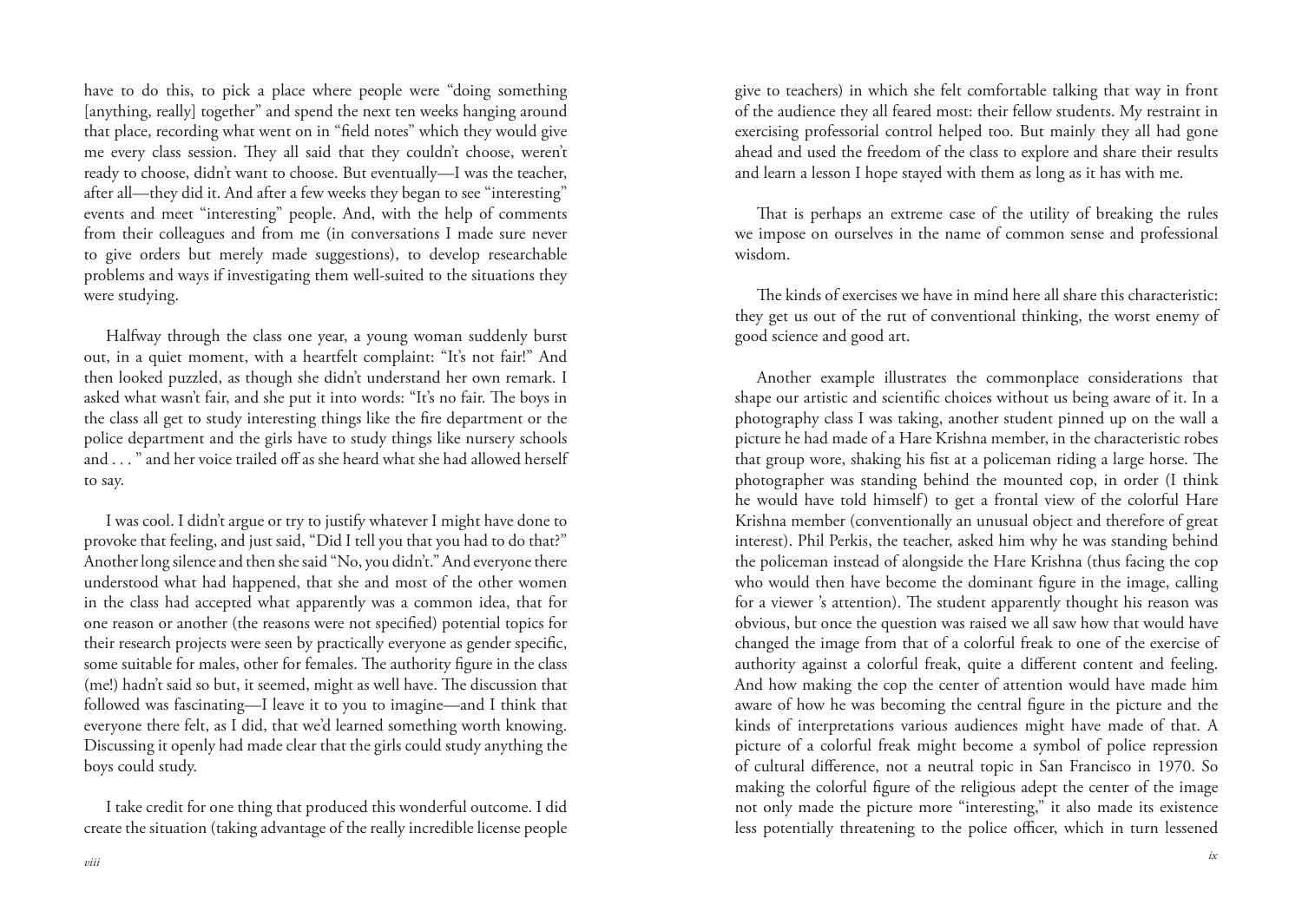the danger that he would have started paying attention to the now not so unobtrusive art student with the camera.

The class members grasped this the minute Perkis said it and "saw" what they had known all along but never confronted: that they habitually looked for socially "safe" positions when they made their exposures. And now had to think about this: when they next made their mundane choices of where to stand to photograph something they were deciding a lot more, for instance, than what sort of light would be available from this or that place. They might well be deciding what sort of political position they were taking in a situation they in fact might know very little about.

I was watching all this from the double position of someone learning the rudiments of photographic technique and practice and of someone whose professional practice as a social scientist involved making similar choices of what to observe and from what vantage point to do that.

Howard Becker, February 2018

# *why publish a book like this?*

in 2010, when i started *(forms of life)* 1, a project investigating contemporary artistic practices, howard becker, robert faulkner and dianne hagaman responded to the letter inviting participants to describe the ecological support necessary for the development and maintenance of their artistic practice, by reformulating the question; what would be, in sociology, the *form of life* supporting a sociological research project? their answer to that question took the form of a work published soon after, *thinking together<sup>2</sup>*, which contained the complete e-mail correspondence between becker and faulkner between 2003 and 2007, in which they elaborated the ideas which resulted in their 2007 book *do you know*.<sup>23</sup> it was clear, reading this epistolary exchange, that an idea in sociology was not a collection of short rational logical statements, hooked together like the cars in a railroad train, but rather a heterogeneous composition made up of descriptions, analogical reasoning, anecdotes, plays on words, theoretical models, historical examples, situational drifts in meaning, out of which emerged, in the course of these exchanges, an idea to test in experience.

what *thinking together* also showed, this time during the process of publication, that no publishing house in the social sciences was ready to publish this kind of epistolary exchange between two scholars, so common in modern europe of the xvII-XIX centuries. all forms of writing were not considered equal, certain ones being more accepted than others. the protocols of writing, imposed more and more rigidly, by the important scientific journals are only the most obvious manifestation of this phenomenon.

nevertheless, in "scientific writing" the important term is "writing," "scientific" is only an adjective. in thus making the operation of writing invisible, and thus letting it appear as though scientific statements came

<sup>1.</sup> *(des formes de vie)—une écologie des pratiques artistiques*, ed. questions théoriques / les laboratoires d'aubervilliers, paris: 2012

<sup>2.</sup> howard s. becker, robert r. faulkner, *thinking together*, éd. dianne hagaman, preface franck leibovici, annenberg press / questions théoriques, paris: 2013

<sup>3.</sup> howard s. becker, *do you know? the jazz repertoire in action*, university of chicago press, chicago: 2009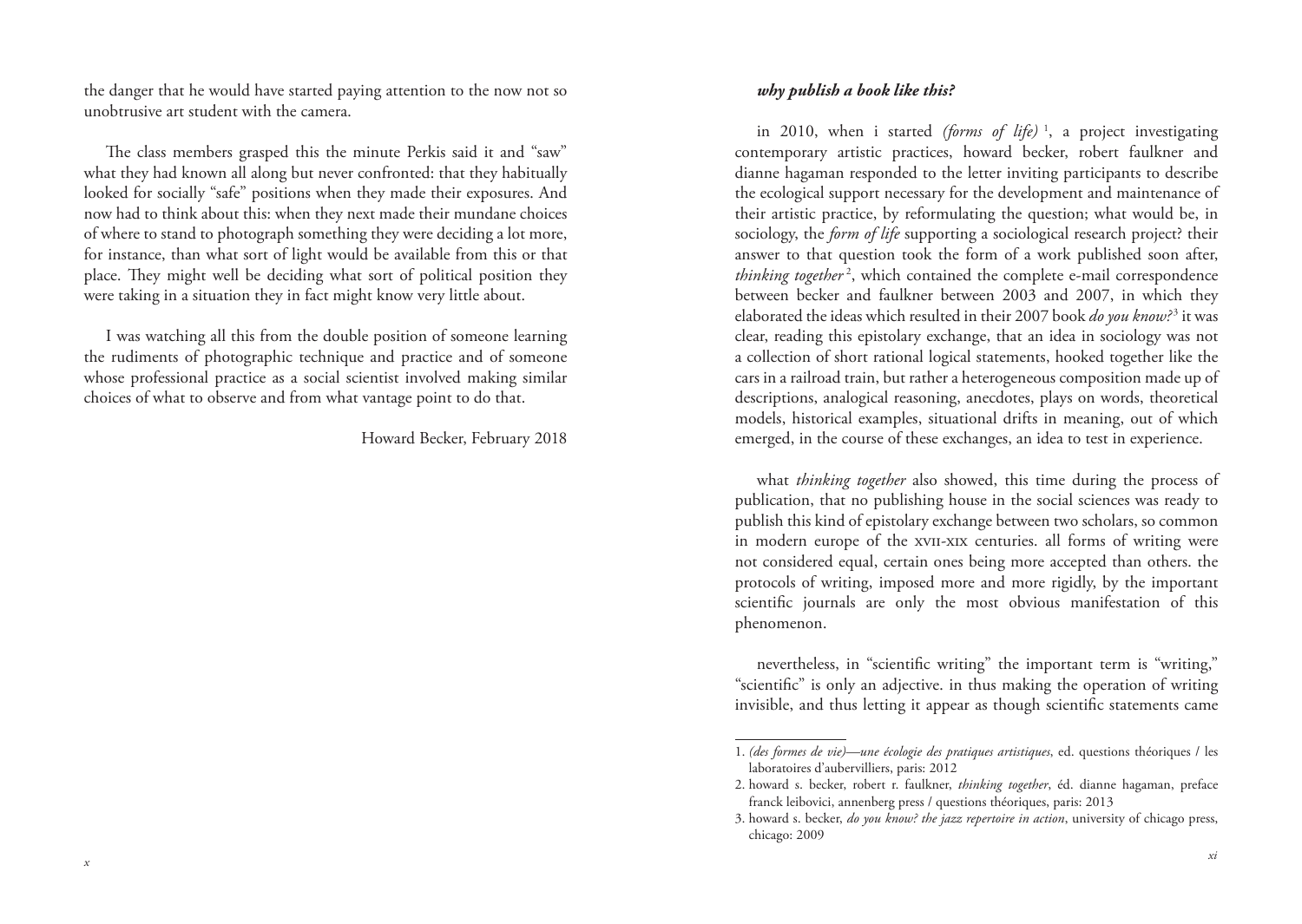into being without any human intervention, like *data* falling from the sky rather than laboriously composed *facta*, the academic world amputates its hands, because it is exactly the operations of writing which turn "raw" facts into data. the repertoire of such operations is never completed, it can be added to, and if certain forms are no longer accepted, new ones can, on the other hand, emerge.

certain currents of  $xx<sup>th</sup>$  century poetry have popularized the republication of verbatim statements made in ordinary communication, used as "material." thus, the "factographic" approach of the russians or the american "objectivist" approach, to cite just two examples. the main contribution of these poetic practices to other disciplines, then, is to put the accent on the process of fabrication of our realities rather than on their stabilized end state. slowing down these interactions, which the transcription of a conversation permits, in fact gives us something that simple access to the final result of the exchange can't replace. it lets us take account of reality, in william james' expression, *in the making*.

*bogoro* is a book composed of transcripts of the first trial of the international criminal court (created in 2002), dealing with the mass crimes then developing in ituri, in the east of the democratic republic of the congo (drc). when the book was published, the first thing lawyers and judges said about it was that such a small amount of space was given to the final judgments that came from this long trial (2007–14); only one of the book's 350 pages reported on the verdict, while the other 349 were devoted to the exchanges between the court and the witnesses. jurists habitually base their decisions on previous judicial judgments, and not on the verbal exchanges which take place during the court sessions. but reading the transcripts slowly brings out their richness, as much from the juridical point of view as the anthropological, ethnological, historical and psychological. that's why the book has sometimes been recommended as reading for seminars in international law.

reading *thinking together* can produce the same effect: you see that certain practices in sociological research overlap with practices in the worlds of art or poetry. reading the exchanges in *thinking together* produces the same effect: some modes of inquiry truncated in the world of sociology are expanded in the worlds of art or poetry.

with that to go on, we decided to try a thought experiment: what would happen if we made a scientific article follow the same circuit works of art make? reciprocally, what properties would have to change if we made an artistic artifact circulate the way a scientific object does? what kind of publics and what kinds of uses would the two routes produce? what distinguishes a scientific artifact from an artistic artifact? but, above all, what do they share? these were the questions which our texts, "exchanged at birth," posed. we concluded that to permit a maximal commensurability between the two practices, the works of art and the scientific articles could (or should) be translated into a series of instructions or scripts, which could be repeated any time, thus decoupling their transportability from their other qualities.

we decided to take up the question of the accessibility of art works first. almost anyone can download a scientific article at any time, but a work of art can only be experienced when it is being exhibited (at best a few weeks) and to do it you have to go to a precise spot on the globe. not only its character but its "debatability," that is, its shareability, is limited. although perhaps not, if we agree that a work can continue to exercise its effect beyond its physical presence, through its images, the emotions it calls forth, the issues it raises, the conversations it provokes.

this provokes the idea that every art work can be translated as a score on the condition that you understand the art work not as a single finished object but equally as the process that produced it. and also on the condition that you don't think that the score could replace the object (an art work can know several modes of existence). symmetrically, a scientific article is "reperformed" mentally by each reader, thus adapting itself to new terrains. an illuminating comparison then emerges: wouldn't the social sciences and the arts use the same format of instructions?

howie often told me about the exercises he gave his students to do. i was suddenly struck by the labile character of some of them, labile in the sense that in a different context, they would look less like training exercises for budding sociologists and more like instructions of artistic performances in the great tradition of the sixties and seventies. so we decided that howie would assemble as many exercises as possible. we did it quickly and finally stopped, arbitrarily, when we had sixty-one.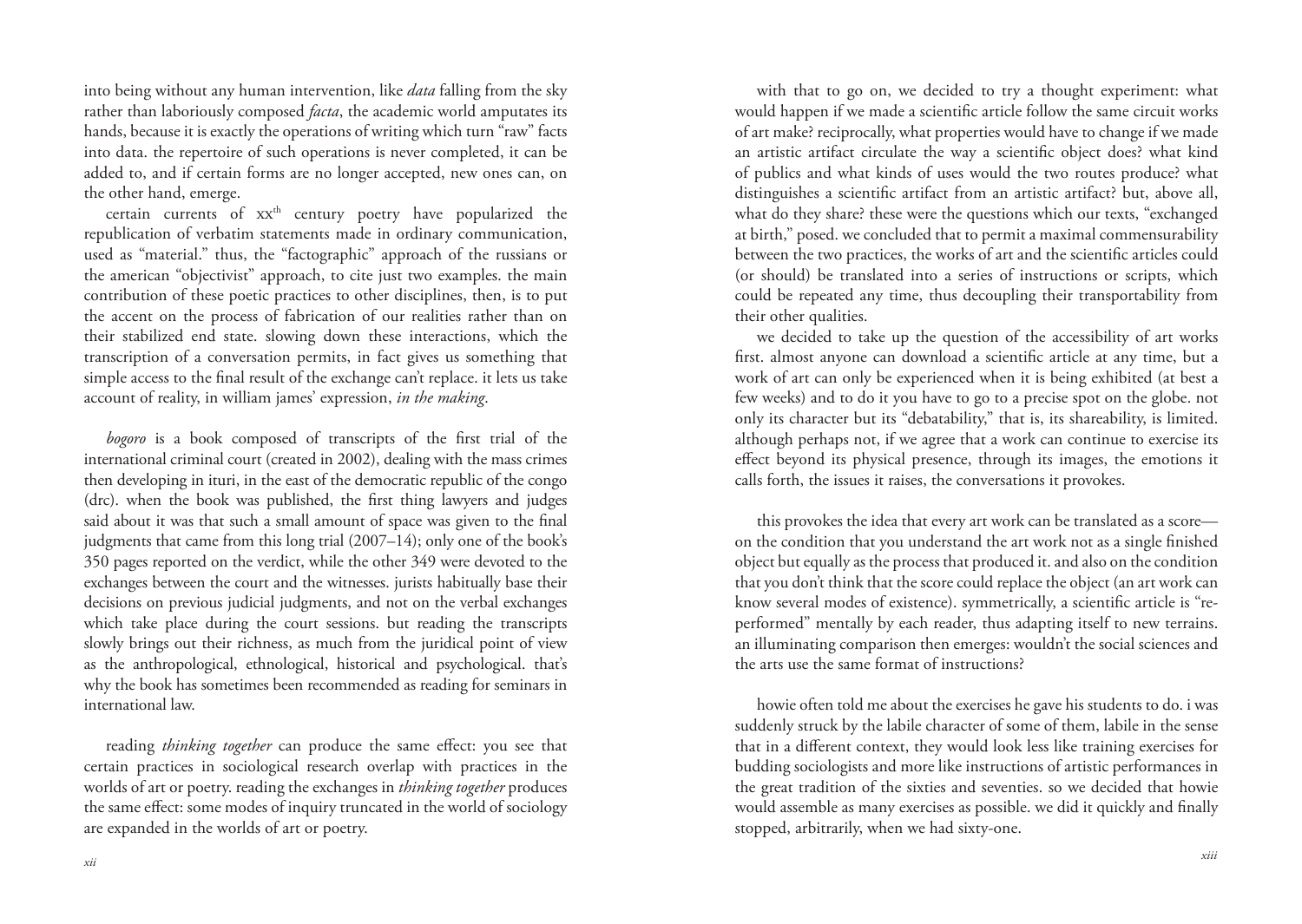there are many ways of understanding the practices common to researchers and to artists. observing members of both groups as they used them in their daily activity would be an obvious one. but in this case the pedagogical format of the exercise has the interesting feature of already having been formalized, for the social sciences, in textbooks. and, for the arts, in anthologies of performances. the exercise format is like a door (among others) that opens on to the field of practices. although we haven't systematically observed the practices we describe in use, we know that they go through many changes: born in an experience of teaching "the field," the way it is written, its instructional format, creates a degree of generality which lets it circulate across disciplines. you can translate it easily, reformulate to adapt to different contexts. it's standardizable.

# *a puzzle (or the multiplicity of publics)*

howie sent me his exercises in written form: the context of some, the reaction of the students to others, what he had learned from it for all of them. but we didn't want to publish an autobiographical work, the writing had to be in style of a book of instructions. also, a little embarrassed, i kept asking him to rewrite the exercises in a different format, that of instruction.

this didn't stop him from continuing to ask me questions, and to show reluctance or lack of comprehension: these exercises made no sense to him unless they were situated. readers had to know their context to be able to take something useful from them. the instructional format purified the statements and removed them from any reality. if they were no longer addressed to their natural audience—students—they risked being addressed to no one.

the solution to this seeming impasse was eminently practical, taking the form of a graphic layout: recto, a short text would describe the instructions; verso, a commentary by howie would describe in detail the circumstances of the exercise and its aims; it would be followed by a second commentary, like a mirror, from me, this time embodying the point of view of art, seen in the situation of performance<sup>4</sup>.

isolating the instruction statement was aiming to decontextualize it temporarily, in order to make it *generic*, adaptable to a multiplicity of situations. it floated, in a few lines, at the top of the page, turning the white space that followed it into a space of suspense, which would let the reader daydream about the implementations of such a script. in the verso, we would then describe many possible ways of activating such a script: historical, circumstantial, and future possibilities, in social science as well as in art. the boundaries became fluid: sometimes howie even seemed to be describing a performance that came from the field of art. the space between the *recto* and the *verso* became an open space where readers could elaborate their own interpretations freely, eventually completing the verso by mentally adding their own paragraphs.

this blank space between the recto and the verso—this moment didn't function as a mere lapse of time, a slowing down, a delay. it became almost a methodological affirmation of *what was*—and *what was not* an instruction: it wasn't an algorithm to be executed automatically. instead, unforeseen contingent elements would interfere, and the results would be diverse and varied, unexpected. you would "learn by doing." this conception of an exercise could be, i thought, reconciled with the suspicion found in certain currents in sociology, inspiring such instruction studies with ideas like "plan," "program," or "structure," which would get rid of the contingencies of ordinary life. "instruction" wouldn't mean that we would know the result in advance.

howie's reluctance to accept my earlier ideas had a beneficial effect. it forced us to make certain issues explicit, beginning with the question of what publics we intended these exercises for, and what might be the relevant contexts of application.

if those exercises are relevant to both art and sociology, the resulting audiences will nevertheless differ. the same statement can produce

<sup>4.</sup> i was helped, for theater and dance, by good-hearted friends: nicolas couturier, cécile tonizzo, frédéric danos.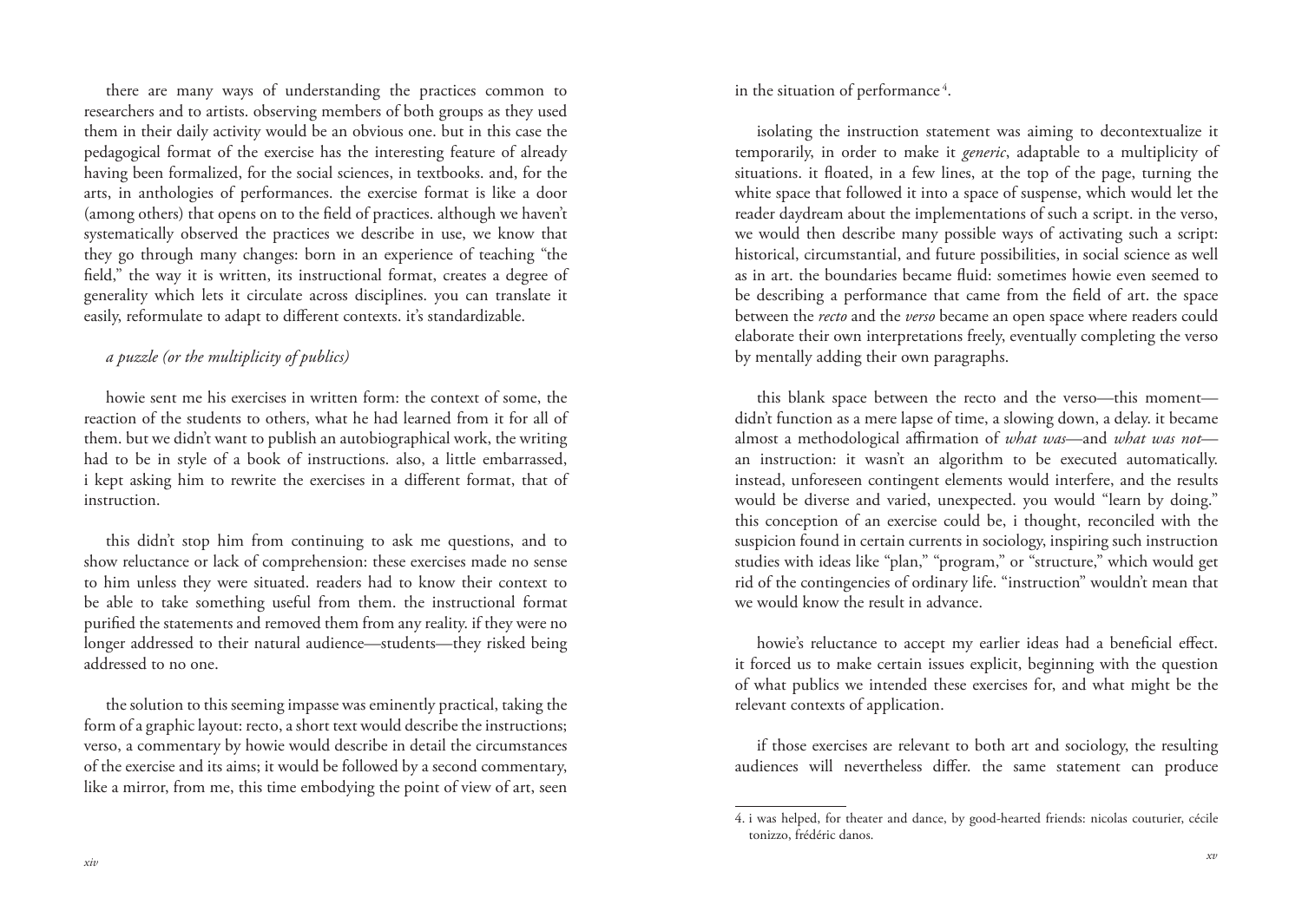different publics. because the statements are flexible and plastic, different audiences can emerge in different worlds of activity. but, rather than looking for predefined categories—"students," "artists," "sociologists" the way marketing studies search for "target audiences"— it may be more interesting to ask a different question: not "what already existing audience will this exercise interest" but "how can we, starting with these exercises, create different audiences?" that is, what stylistic or theoretical formulas would help us create heterogeneous audiences? the question then becomes a question of writing, and the format, the look of the statement, becomes the place where these questions must be settled. so, brief formulations, imperative verb forms, non-referential terms, or non specified subjects can suffice to execute these instructions.

the exercises howie gave students learning to do fieldwork required them to produce descriptions of what they observed. they wouldn't necessarily share their notes with classmates, although howie always said he would read what they wrote (and he did !). the important thing was that if these notes get written, in the first place, to be used only by the people who write them, then the exercise is only an exercise in sociology, or creative writing, aiming only to improve the writer's competence and ability. if, on the other hand, we make the notes *public* by, for instance, reading them aloud to an audience of fellow students, for instance, the material becomes "shared," and this public moment becomes something else, with its own richness. art is often reduced to this public moment, ignoring all the daily preparatory routines and practices that underlie it. if, on the other hand, we isolate the exercises in interior moments, private for each person. by making this public moment as an integral part of the exercise, the two poles connect to one another. so it becomes important to make this "exercise" continue right up to the moment of sharing, adding at the end of the instruction, "read your notes aloud," thus combining a pedagogical instruction and an artistic function.

for our target readership, the divided page design lets us enlarge the first circle of students and teachers. following the formula of the poet lautréamont: "poetry should be made by all and not just by one," we have to make the point of these exercises less specific, so that anybody can do them. we have to address these exercises to more people, to anyone. but why? why would it be interesting that anybody could do them?

the exercises' inventors initially created these exercises for teaching purposes. far from any attempt to entertain, they aimed to sharpen the observational capacities of future researchers by removing the prejudices that would prevent them from "really seeing." it was an attempt to "untrain" students' habits of looking, increasing their ability to see and understand, which had been made rigid by years of socialized training and practice. it seemed evident that what would be good for these researchers could not be bad for us and, beyond artists developing the specific practices of investigation, anyone and everyone could potentially profit from them.

i had made howie read an anthology of the events, happenings and performances of the well-known art group *fluxus*<sup>5</sup>. certain descriptions of actions to be performed were supposed to last for an entire lifetime and, spatially, were to be applied anywhere on earth. others seemed simply idiotic or absurd. the connection to the teaching exercises in social science doesn't, at first, seem obvious. these texts, nevertheless, embody in themselves a philosophy or attitude toward art distilled over a long time, which offers a freedom from the constraints whose arbitrary character gradually becomes evident. that's how the works of john cage, of lamonte young, of georges brecht, nam jun paik, yoko ono, ben and many others had a real and consequential effect on the composers, artists, and poets of their time as well as on following generations.

the exercises howie gave to his students had the same aim: to *de*condition them, to observe the world in a non-pavlovian way. but the instructions of *fluxus* had above all the merit of showing that their context of application is always in the future, and never predetermined: the context always comes later, and you never know in advance when, where, or how the instructions will find a relevant use.

we always find, behind the instructions, a *form of life*. when fluxus advocates an abolition of the separation between art and life, behind it lies first this idea that the practices of art can transform life. far from being

<sup>5.</sup> *fluxus dixit, une anthologie*, vol. 1, les presses du réel, dijon: 2002.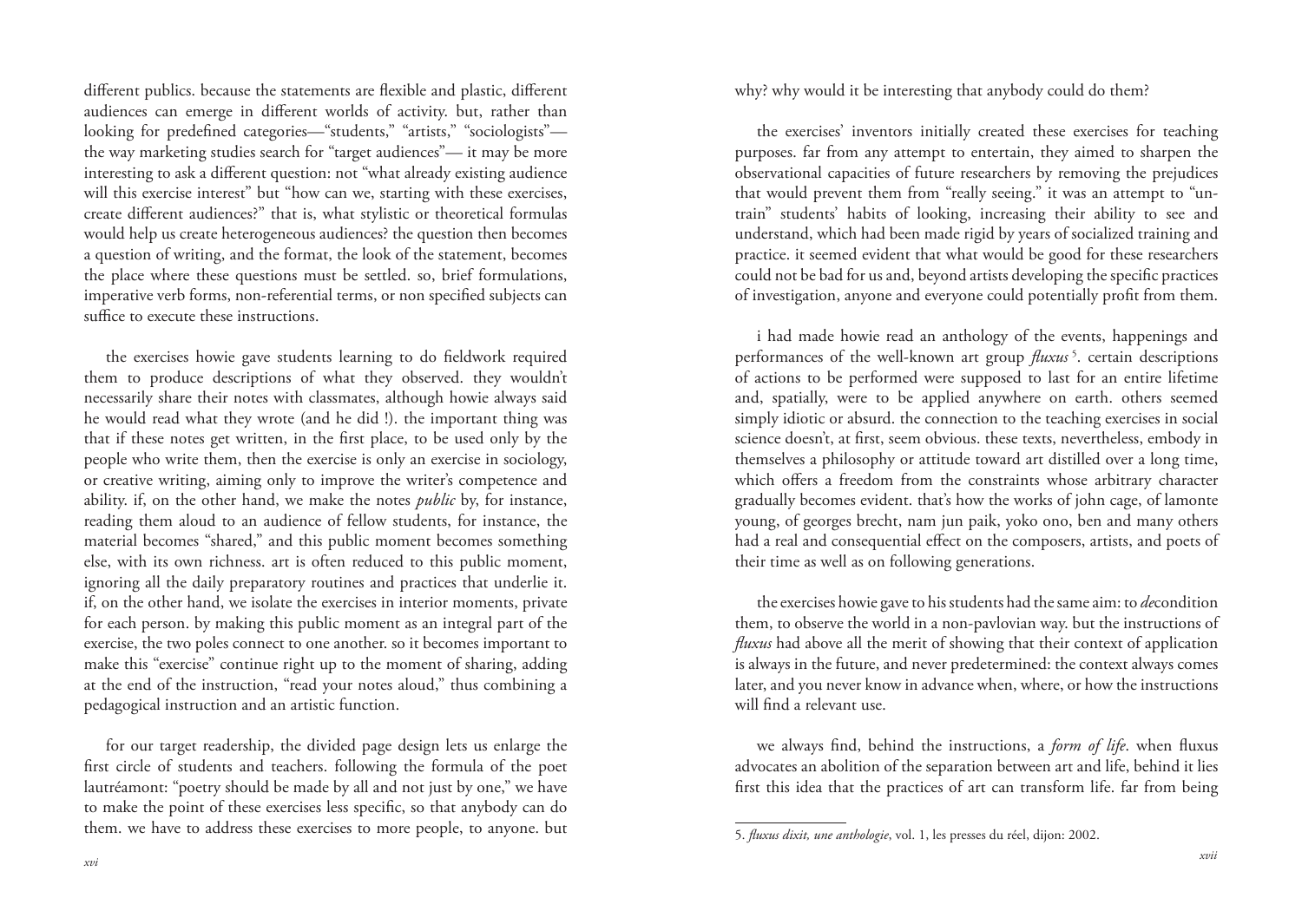reduced to a series of music-hall sketches, the *events* carry in themselves transformative moments. to recontextualize them in the world of social science carries the same idea: these exercises can perhaps modify the way we do science.

this shared zone of the recto is thus not uniquely formal, it does not reduce to a simple writing exercise, forcing the social sciences to adopt a format created for art, ending up looking like a script for an artistic performance. it shows that, in certain ways of doing sociology or art, the practices overlap. as much as possible the disciplines of social science and art not as accomplished facts but rather as collections of practices to invent and tinker with, we are led to rethink this approach, moving the frontiers between them. in this sense, our work can perhaps lead historians of performance and historians of science to create new bridges between sociology and performance—as howard becker and dwight conquergood did in the workshop on "performance studies" they led at northwestern university in the late 1980s.

having reached this point, becker posed an unexpected question: "why?" why do we say this? why do we want to "de-invisibilize" certain parts of reality? why do we want to affirm the importance of certain aspects of our lives? howie doesn't answer explicitly, he just asks the question. when i asked him if the word "political" would not be an important part of the answer, he just responded, smiling, "i wish my peers would give us more complete descriptions of reality." i added, smiling too : "nearer to the truth?"

franck leibovici, february 2018

*exercises*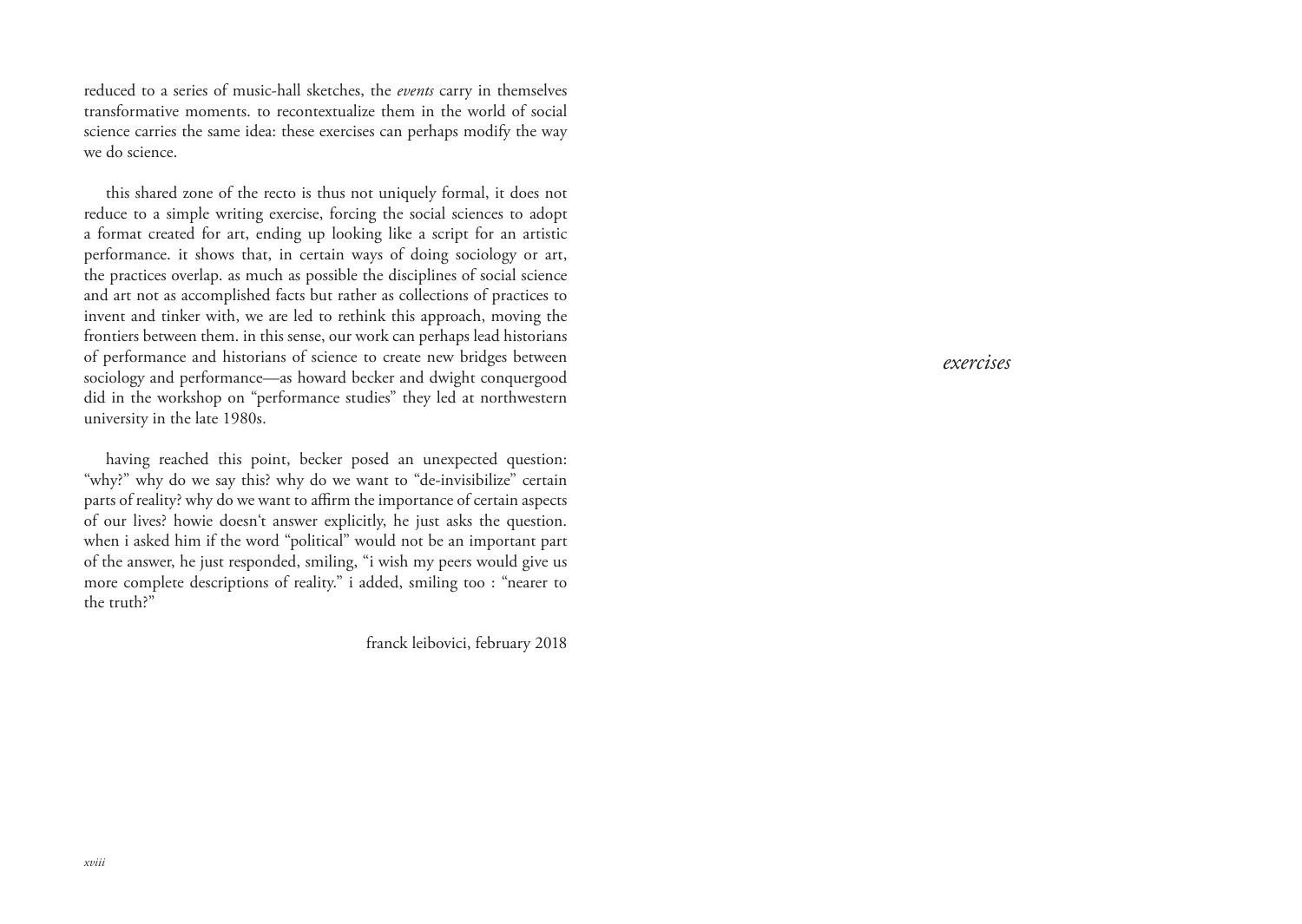# *24 hours*

choose a small area of the city you live in, but not the area you actually live in, and spend twenty-four consecutive hours there. note everything that happens. pay particular attention to who—what kinds of people, how many of each kind, etc.—comes there and when, and who leaves and when. keep a written record of everything you see, hear, smell.

read it aloud to your audience.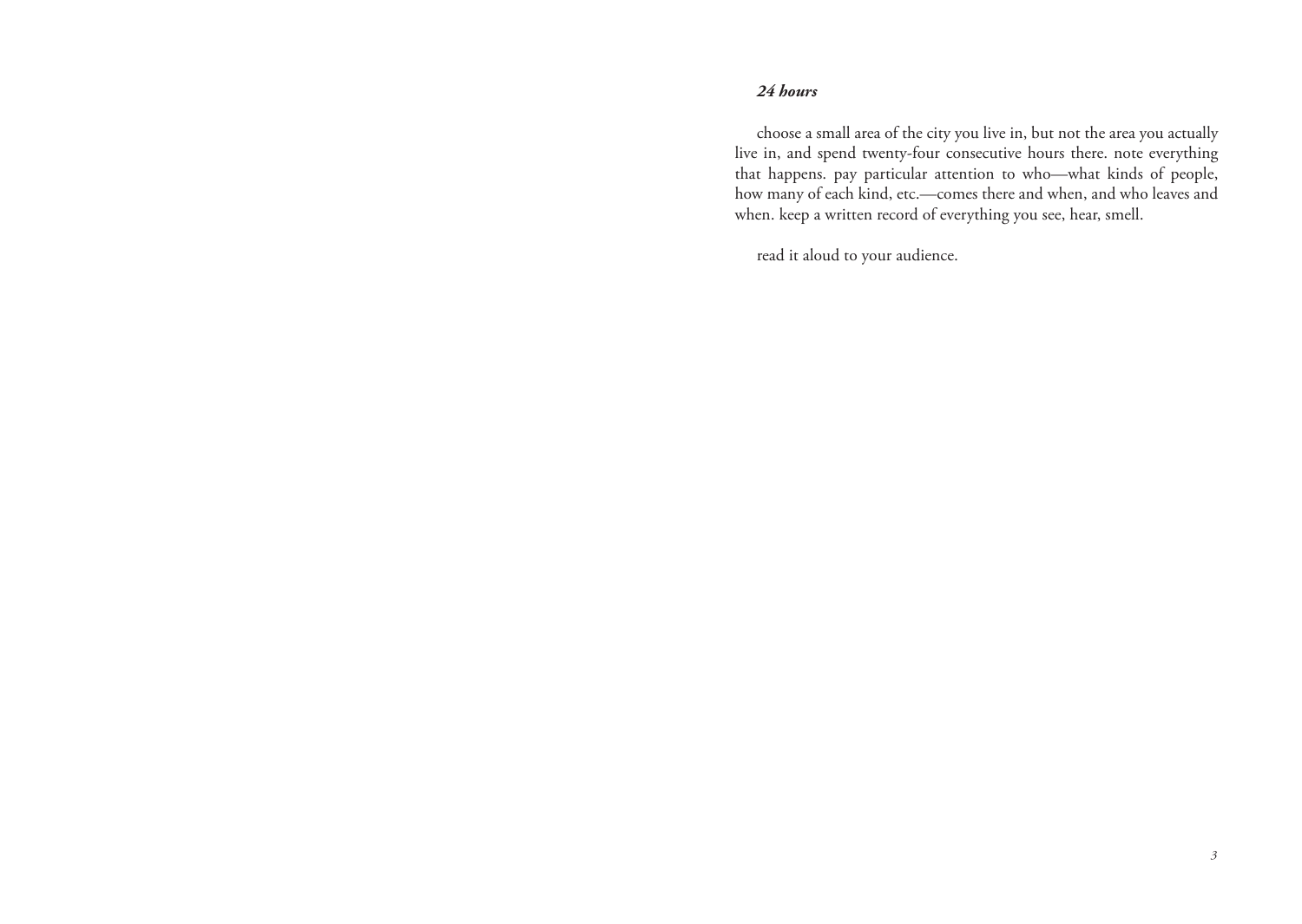**hsb** : When I entered the sociology graduate program at the University of Chicago in 1946, the first course I took was Everett Hughes' introductory class in field methods. There were maybe thirty or so students in the class. We worked in teams of two, choosing our own partners (none of us knew each other), and he assigned each team to a "census tract," a small area of several blocks in an area near the university. Since the university was adjacent to the black ghetto most of us (who were almost entirely white) had areas whose inhabitants were entirely black, in which we were supposed to do some "exercises" in data gathering, including spending some time there "observing." But we didn't know and weren't told what we were supposed to observe.

The exercises had two aspects. One was that you had to go do it, whatever "it" was. People interpreted the assignments differently. One guy spent twenty-four consecutive hours in "his" tract, which was in a middle-class white area. When he told about what he had seen it was a revelation to us. He described the way black maids came to the area in the morning and then left at night; how the men left in the morning for work and came back in the evening; how the children went to school and then came home; etc. In other words, he could see what you could call the "metabolism" of this little piece of Chicago. Then you had to see how selective your attention was, how you "noticed" and recorded this item or that one but not everything, and had to realize that you were choosing what to pay attention to and what to ignore, and that made you realize that this actually was a choice, it wasn't "natural" or "obvious" to pay attention to this and not that. You learned also to write "everything down," as you started to realize that you didn't know what things were "important" to have a record of and what things you could ignore. And you also realized that you didn't know what was, and was going to be, "important" and that the job was, in some serious way, not doable.

**fl** : this kind of writing practice is typically found in the work of people like georges perec. for instance, his *tentative d'épuisement d'un lieu parisien* (*an attempt to describe a place in paris exhaustively*) is interesting because it is, as much an exercise in writing, an exercise in observation. not only because it is necessary to organize all this material, but also and above all because to see, as you say, is first of all to select, to classify, to organize. to observe a situation systematically, you have to be able to divide it into sequences, and constitute it as a collection of categories and activities. that is, you have to be able to *name* its elements and activities. perception and language aren't two distinct activities. we don't have, on the one hand, raw visual perceptions which can then be interpreted, the perceptual categories themselves are informed by the language. the practice of writing lets us improve our capacities of observation.

some artists have engaged in experiments which intersect with this sort of assignment. for instance, students' observations might be improved by mobilizing other senses in addition to sight. in his experiment with "blank walks," the artist mathias poisson made the people who walked in his experiments, in places which may or may not have been familiar to them, wear glasses that blurred their sight. their hearing, senses of smell and touch then collaborated to make them more aware and take account of other features of the spaces they moved through.

there's also the opposite exercise: in a work called *soliloquy*, kenneth goldsmith, a poet (greatly inspired by andy warhol), "recorded" himself for a week and transcribed the result. even though the content of that recording is mostly banal and ordinary, goldsmith confesses that when he read this textual mass twenty years later, he remembered, in an incredibly fresh way, all these events and all the interactions linked to these ordinary words, which played the role of "crystallizers" which helped him reawaken a non-verbal environment of actions and contexts which had not been recorded by goldsmith's recording device. these recorded words are thus a place or moment where a good part of the actions described by perec are verbalized externally.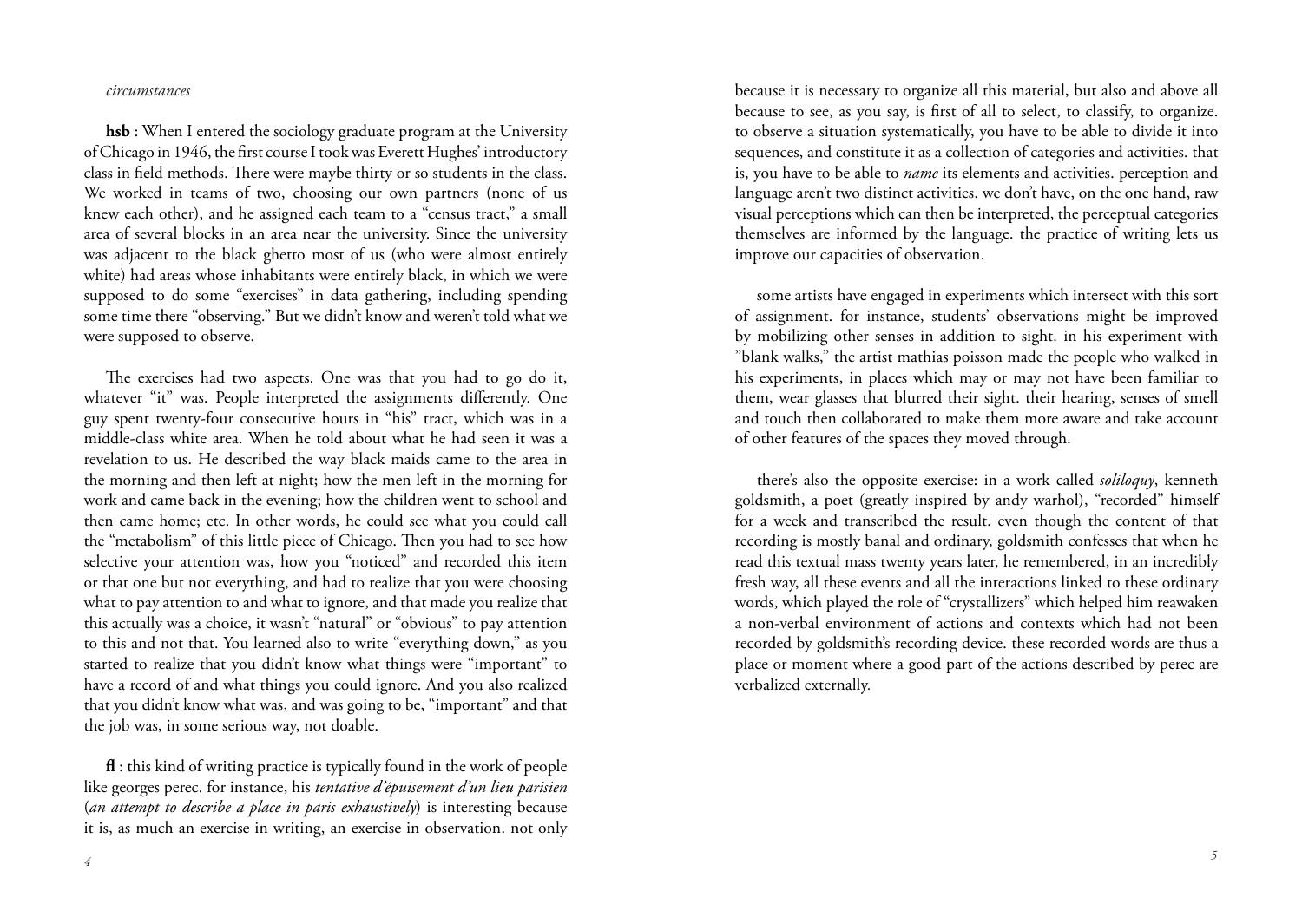# *a public moment (fieldwork exercise)*

attend a public meeting of some kind. collect a genealogy. interview several people about some subject.

## alternative version:

attend a public event of some kind (for instance, a meeting of an organization or a portion of the service at a religious institution). record the names and a full description of everyone who was there for however short a time and what they said and did, who they spoke to. be the first person to arrive on the scene and the last person to leave. after the event is over, and the people have left for other locations, find them and ask them to tell you who was there and what happened. keep a written record of everything.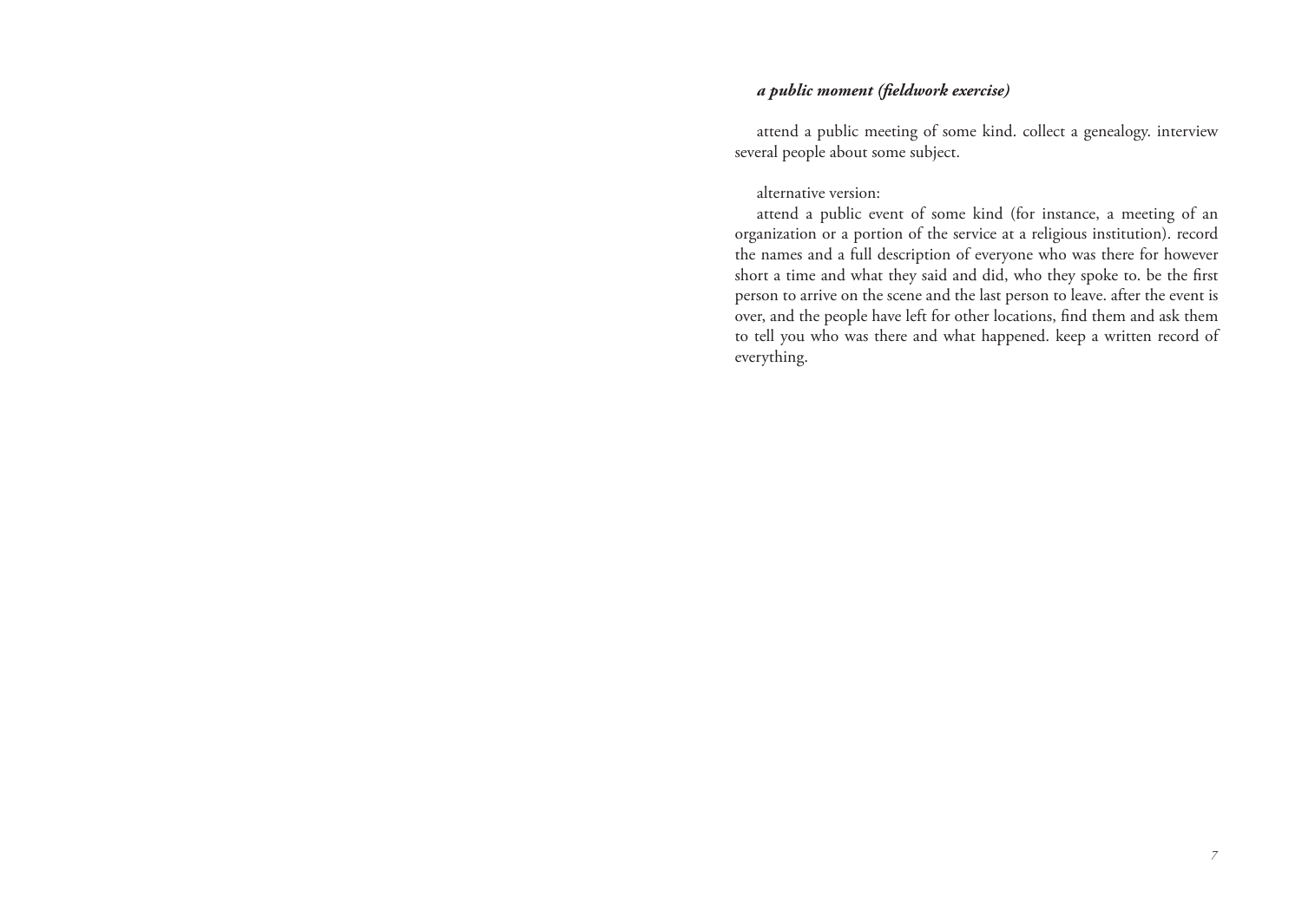hsb : A genealogy is a record of family members, this is a standard anthropological form of data and some of the students were beginning students in that field.

That exercise is a way into things that weren't public. My partner and I chose the church service as our "public event" to observe. Neither of us had any experience with black churches and, nice Jewish boy that I was, I had never been inside a Christian church of any kind, and not inside a Jewish temple very often. So Harold took the lead in the negotiations with the church folks, who were very pleasant and welcoming (I have no idea what they thought was happening). A crisis arose when we went to observe the Sunday School, which took place before the church service, and the teacher asked the "white brethren" to say a few words to the children. I had no idea what to say but Harold managed to say something about how nice it was to see the children being so attentive and learning their lessons.

The service included a sermon by a visiting preacher, who gave a very passionate sermon in the style of all the black preachers you have ever seen in the movies or on TV, shouting, emoting, etc. After the service was over, he asked us if we had a car and could drive him to the El (the aerial metro of Chicago). We took him there and on the way he talked a lot, expressing his satisfaction with the performance he had given. And that was the way he talked about it, as a performance, "I sure got them worked up, didn't I?"

No two pairs of "researchers" had the same experience, but we all learned how to conduct ourselves as "researchers," how to explain (more or less) to people what we were doing and what we wanted from them—in other words, to act like some version of a "researcher."

**fl** : here, the situation is given: a religious office, a political meeting. in the field of performance, it happens all the time these days that a situation is set up, artificially, so that people can engage in certain kinds of interactions which will make genealogies visible without having to fill out a questionnaire. for example, the event titled *quiproquo* (paris, 2017) aimed to be a place and a moment of exchange of self-published books.

as in any rudimentary market, people who wanted to exchange what they had made had to establish the terms of the barter and, to do that, make visible the genealogies linked to the production of the object. the selfpublished book which was going to be exchanged served as a way to make visible networks of professional cooperation (a form of quasi- kinship) that linked the actors in this situation, and the circulation of the objects they exchanged. but this was an indirect effect, knowledge acquired in passing. the primary goal remained to leave with a book (rather than with a sermon or a reinforcement of a militant ideal).

the optional alternative version of the exercise seems to me more complex, since it works on two more temporalities: the moment of being observed by an apprentice sociologist whose job will be to appear assured, giving many signs of objectivity, followed by a moment of collection, well after the event observed, of stories told by different witnesses, implicitly thought of as subjective, partial, a posteriori, and not necessarily in agreement. it's a little as though a scientific report of an event was followed a statement similar to that of *rashomon*. the "objective" value of the scientific report is relativized in view of the multiple possible accounts. evidently, the "objective/subjective" distinction doesn't really hold, because the observation of the features the observer considers pertinent are as subject to debate as the fallible memories of the actors queried *a posteriori*. the difference would perhaps be more between a "professional" vision, structured by "professional" categories of attention, and visions which don't have such a formal protocol ready at hand.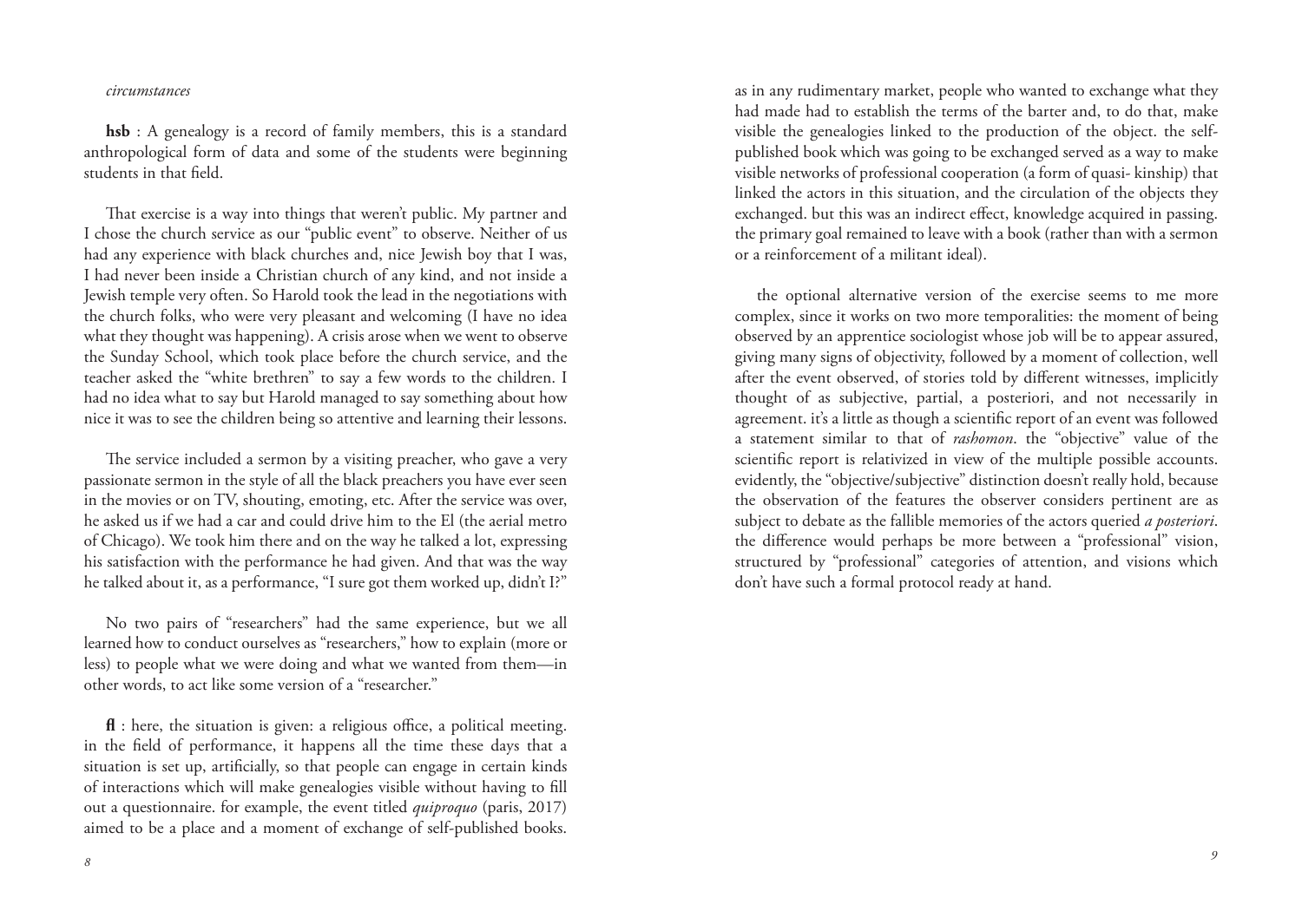# *(visual version)*

pick a block in the city where you are living. photograph every house or building on both sides of that street.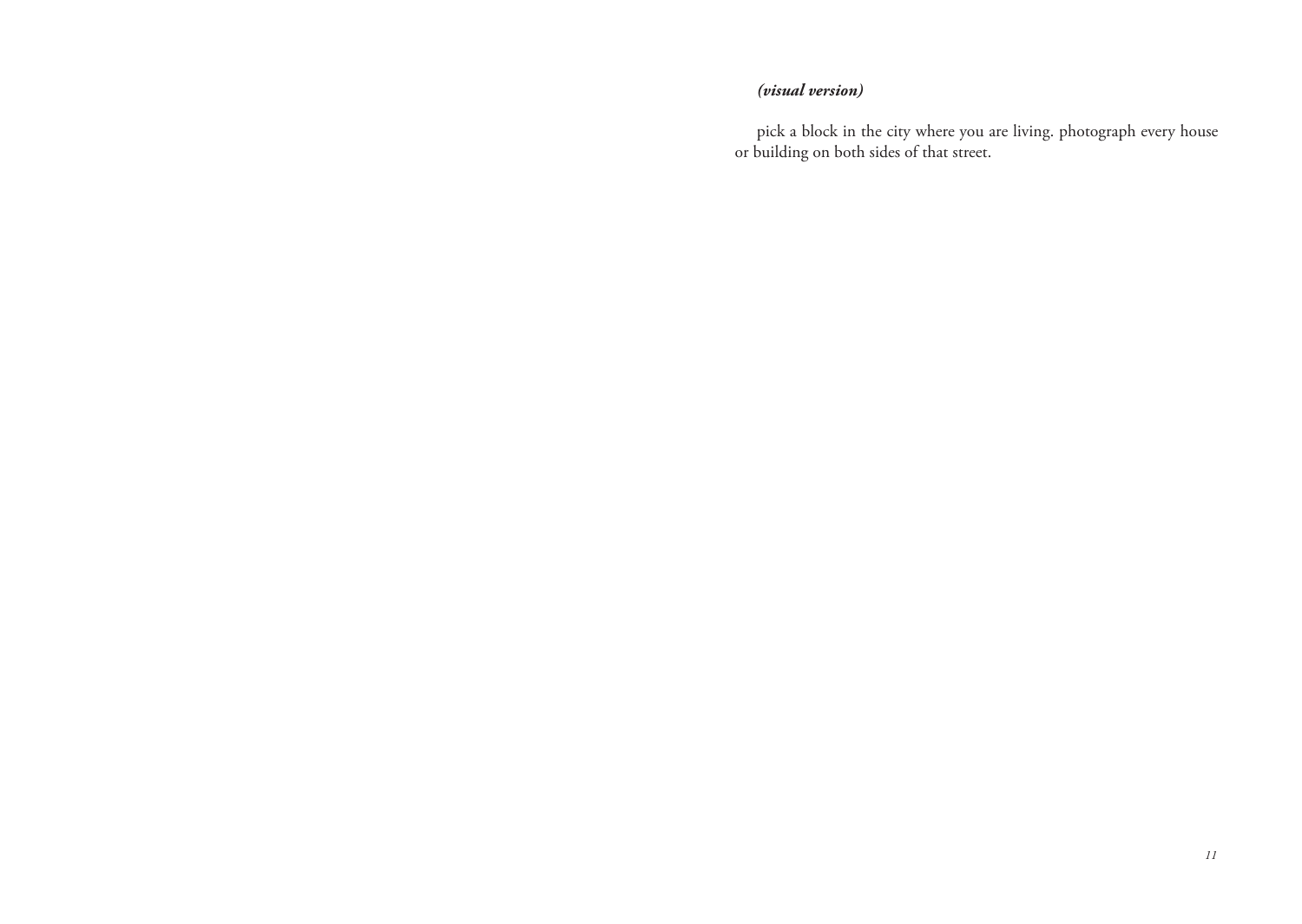**hsb :** Jerry Uelsmann, a photographer famous for photomontages made by using multiple enlargers, described this exercise to me. He encountered it in a class he took with Henry Holmes Smith, who taught photography at Indiana University and, though it had nothing at all to do with the kind of work Uelsmann eventually did, he never forget its impact. It was designed to prevent students from using categories of "good" they already knew and believed in to choose what they photographed.

**fl :** the assignment puts in place a systematic protocol ("all the houses") which pushes any spontaneous aesthetic judgment out of the door while later, through a technicality, letting aesthetic criteria back in through the window.

consider ed ruscha's artist's book, *every building on sunset strip* (1966), in which he systematically photographed both sides of the famous boulevard. but i think also of richard howe's work, which you recommended to me, *new york in plain sight* (www.newyorkinplainsight.com). howe photographed the four corners of each intersection on the grid of manhattan and the result is as artistic as it is sociological, historical, architectural. the framing of the images collects the maximum of data in a way that makes the maximum number of readings possible. the most striking characteristic of this way of working is the *time* this time-consuming project required—eight months to photograph everything and four years to print and edit all the images. because he wanted to collect the maximum amount of detail, howe insisted on absolute clarity and so used a very small aperture (f/11), so he needed sunny days to have enough light and so was dependent on the weather. he had to find the best corner of the intersection, install his equipment, and then wait for the traffic lights to change so that he could cross the other three or more corners, etc. he also had to develop techniques for labeling and recording the work done each day (an excel spreadsheet to set up the next sessions of photographing, a notebook for recording contextual observations or conversations which arose while he was photographing); techniques for verifying that the images were correctly labeled (using *google street view*), a system for classifying and storing on an external hard drive the images by dates and intersections of the streets and avenues; tricks for

*<sup>12</sup> <sup>13</sup>*

organizing the shooting sessions so as to use the available time efficiently (using a monopod rather than a tripod; walking north and south on the avenues rather than east-west on the streets; and to photograph as much as possible of the block from the same sidewalk location, and then go back the same number of blocks on the other side of the street, so as to minimize the number of times he had to cross the street).

these tricks (or techniques) helped him satisfy the maximum number of requirements of his self-imposed task correctly and simultaneously, both on an artistic and a scientific level.

nevertheless, these questions will arise for anybody who would like to do the same kind of work.

but the subject in itself will not be responding to any pre-existing criteria for a "good photograph," but rather to the constraints howe had to deal with. we can nevertheless say that any given photograph "worked" (or didn't).

behind each exercise proposed here lie methods of adapting to the moment and inventing (or recovering) them for use in other exercises, other performances, other disciplines. but these tricks are not neutral, they determine a specific approach to a project, its "form of life." so the systematic grid of manhattan howe used is very different from the car google uses for its street views, and different again from the formula howe imagined (but never used) in which 3000 people would photograph, simultaneously, all the intersections of streets and avenues of manhattan with their own cameras—which could almost become a script written by john cage or fluxus.. so i have the impression that it's in using these methods (and what you call "tricks of the trade") in the thousand and one ways of doing these "exercises" that we can understand the links which unite scientific and artistic approaches.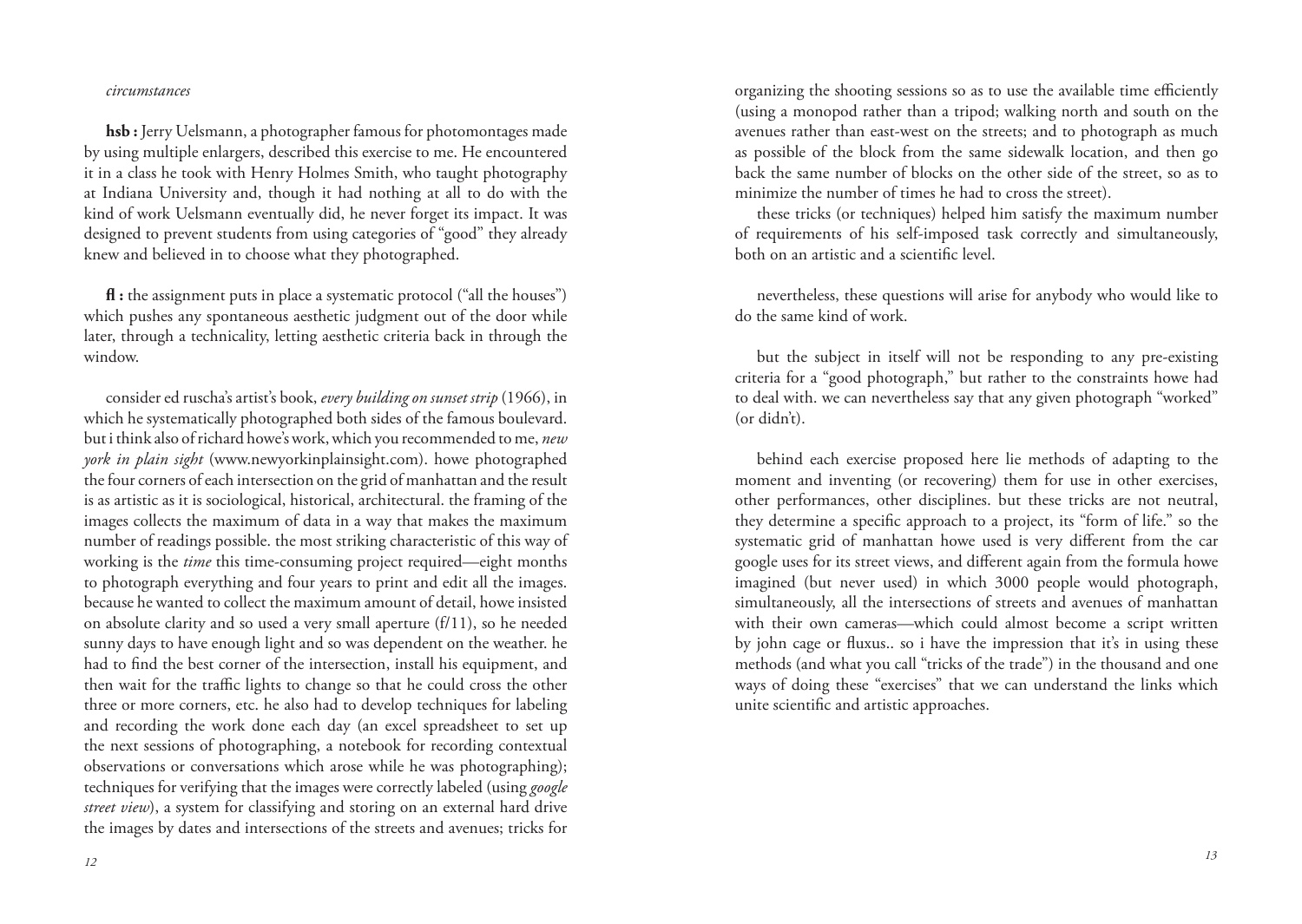# *(version micro) descriptions of repeated events*

stand at a street corner and observe and describe how people cross the street and avoid bumping into each other (e.g., do they communicate in words or gestures?).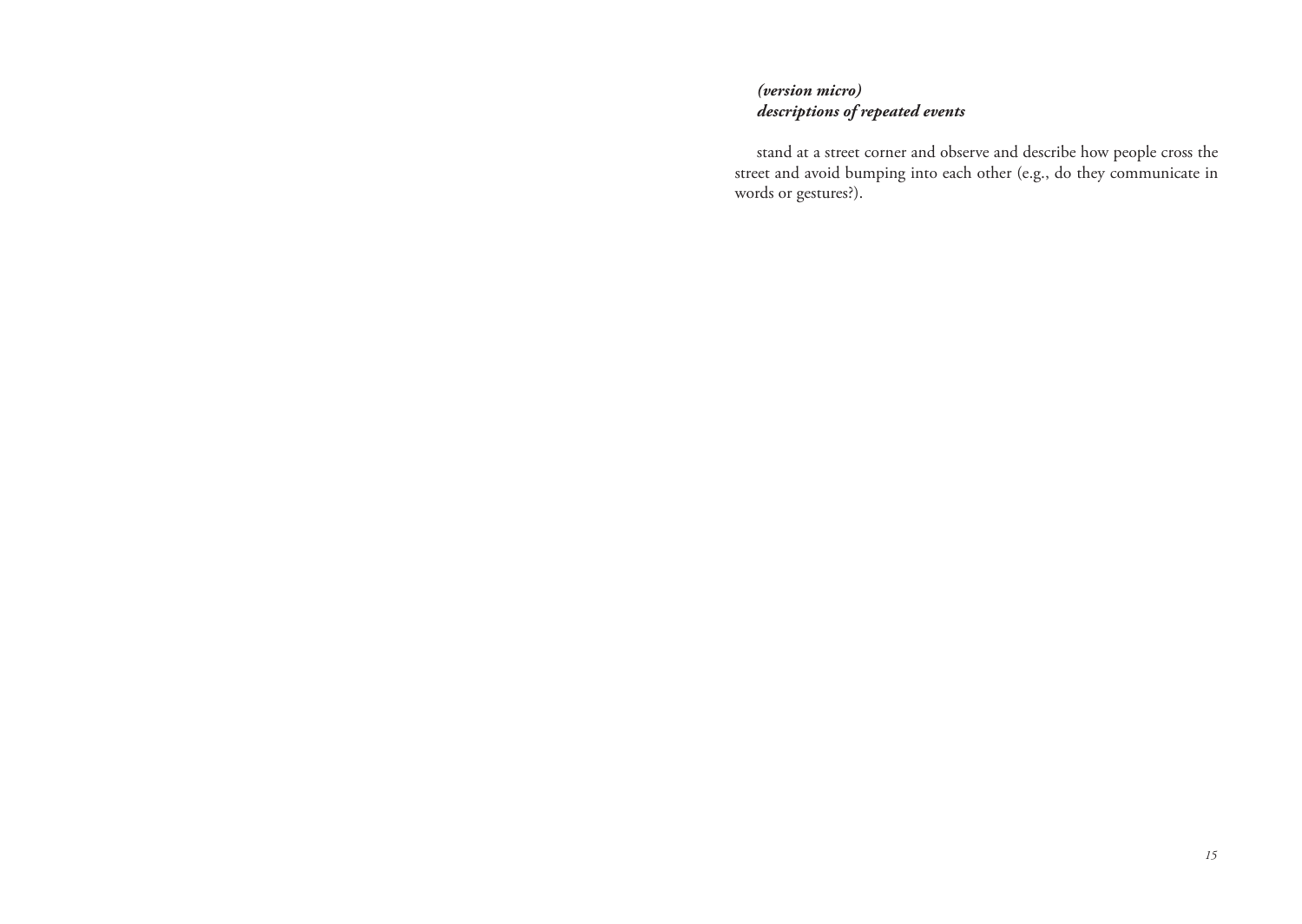**fl**: isn't there a famous article in ethnomethodology on the way people cross the street without bumping into each other? and isn't there a famous warm-up exercise of anna halprin, who asked her dancers to use their "blurred vision" (looking through the peripheral zone of the retina rather than the fovea of the macula) while trying not to bump into each other?...

if this exercise is more micro and local than the two that preceded it, for me it evokes a distinction methods of collecting data. the exercises described so far place an observer on the stage whose acuteness and cleverness alert him to the data that are "seen but not noticed." but, at least in art, another, much more controversial, approach to collecting data exists: forcing people to react to an unexpected situation so that we can see what their "instinctive" response would be, a kind of forced confession. in this exercise, this would probably mean joining the situation, in other words, no longer being just an "observer," but an "actor" as well. a lot can be said for doing things this way—and i imagine that something like this exists in the social sciences as well, but here i would just like to point out that actions of such an observer aren't the only way to make social routines observable. i think here of the movie by harmony korine, "fight harms", where he bumps, on purpose, into people in order to get his ass kicked (and he shoots the kicking), or i think of the books of the poet christopher hanna, who provokes his readers in order to force them to react, to give him data they would otherwise keep to themselves, preferring to give a more official account, as when they have to deal with pre-established questionnaires.

## *enlist others in your project*

join in some kind of collective activity that is unfamiliar to you. when you don't understand something—what other people are doing, why they are doing that thing at that moment,—ask someone explain what you don't understand. if they don't know either, enlist them as assistants and teach them to look for what you are looking for (if you know what that is).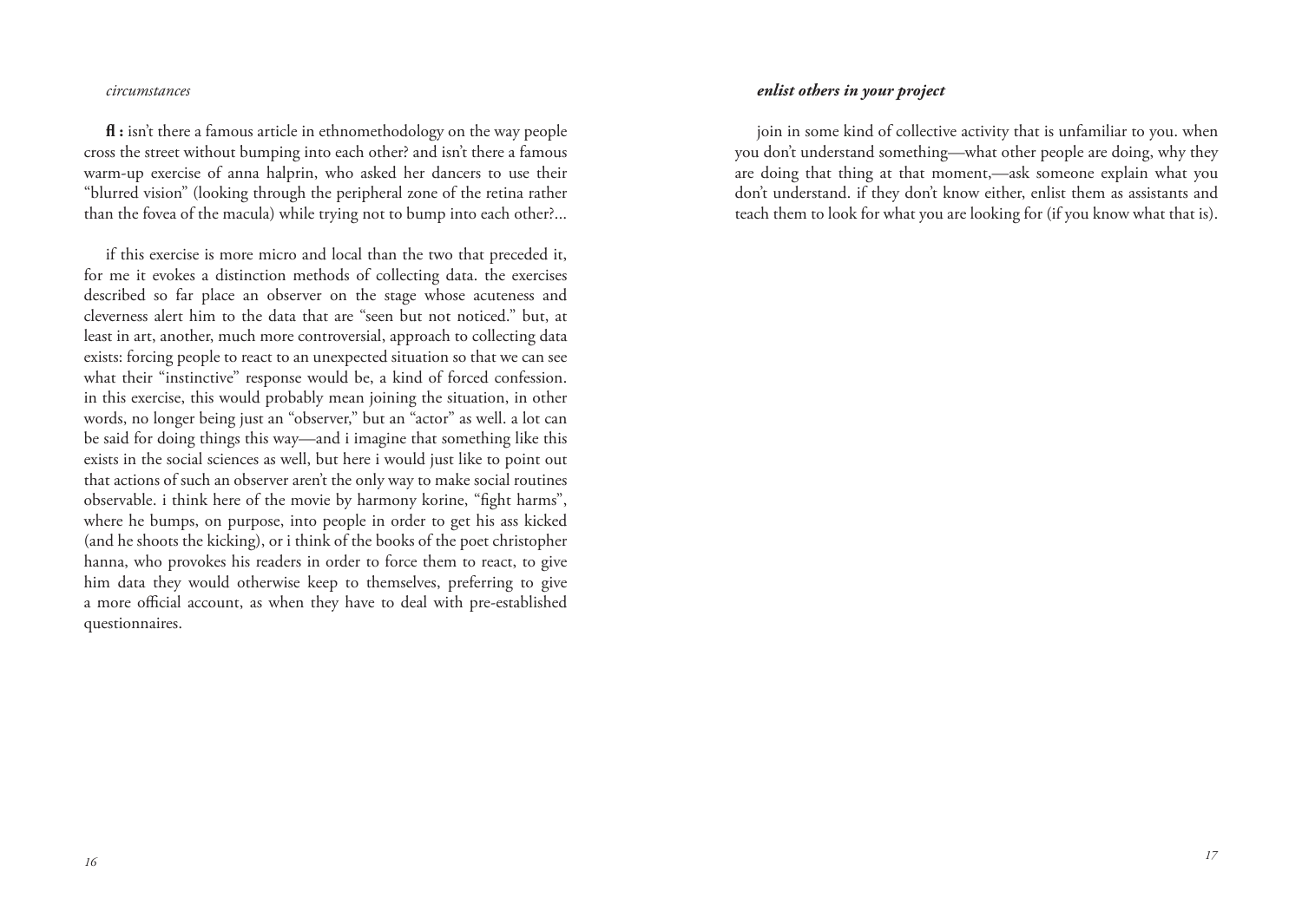**fl :** the formulation of this exercise might evoke the first pages of the introduction to bruno latour's *laboratory life*: a sociologist finds himself in a biology laboratory (a discipline he knows nothing about) and decides to observe its inhabitants like an ethnologist observing a primitive people regarding what is close and familiar as though from a distance. this resembles a little a basic principle of the "anthropology of the nearby," right? but we find this kind of protocol in a form of experimental theater which tries to make the latent structures of the functioning of the theatrical piece visible in order to make them available as tools of the fictional production.

for instance, "*the encyclopedia of the word*" created a game called "the game of hum-hum": a recording is played for an audience, which has no other information about it. by asking the mc questions, and listening to the recording several more times, the audience is supposed to discover what the original recording is of. the idea behind this collective performance is that "we are all experts in speaking": we all have an expertise far greater than we imagine, we always have more tools and resources than we think we do. this game also poses questions about the nature of expertise and the line of demarcation between ordinary and professional expertise. the big difference between a scientific practice and an artistic practice might lie in the methods of verification established in each social milieu. because if we could get rid of the master of ceremonies who has the answers, with the spectators left to themselves (as in your exercise), there would no longer be anything left to point them in the right direction. in your exercise, is it the scientific apparatus itself that would take the place of the m.c.?

## *record whenever people count things*

record whenever people count things (e.g., the time it will take to do a task, how long until they can leave for the day, how much they will make if they do this instead of that, etc.)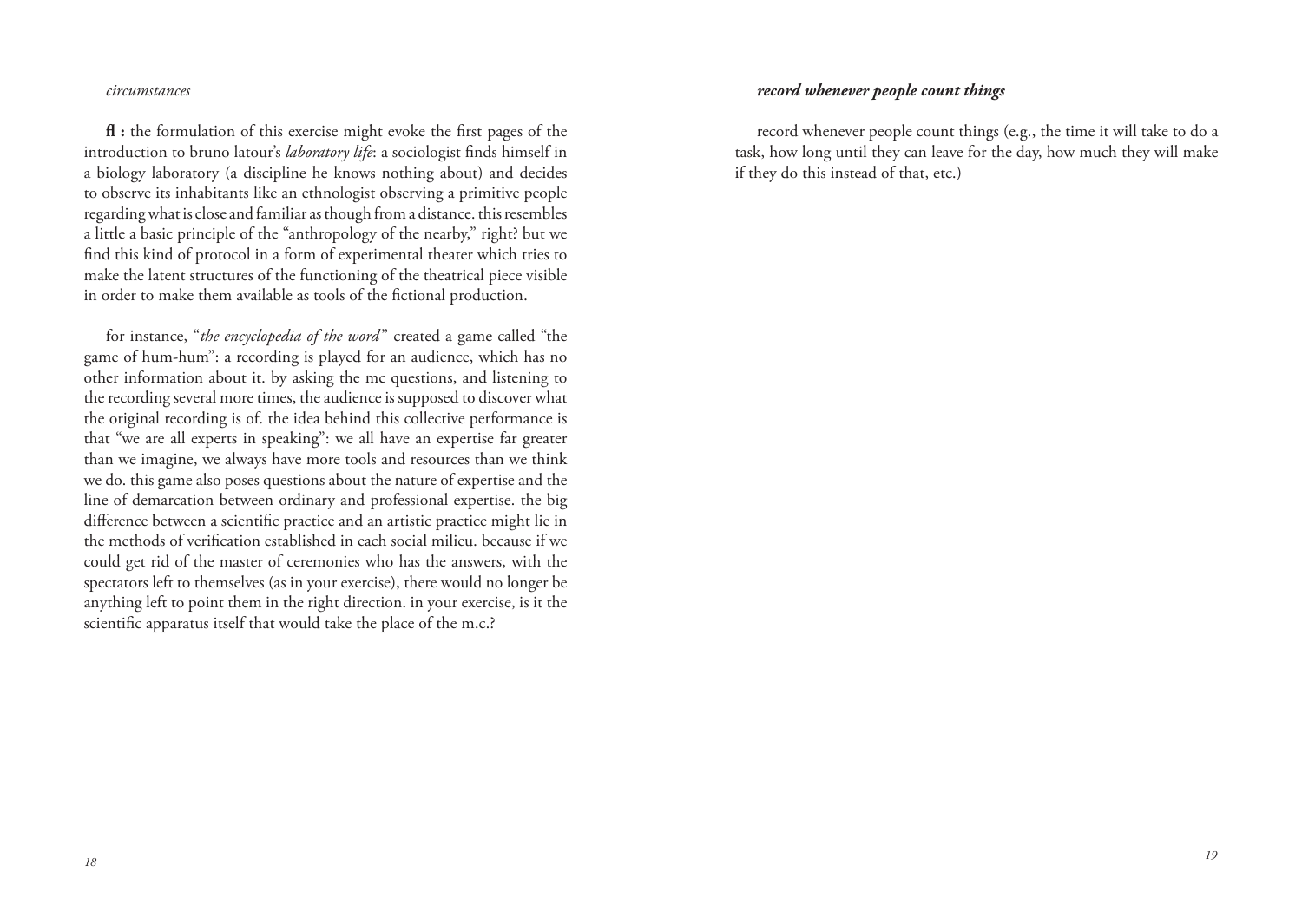# *everyday epistemology*

when people you are observing make factual statements about something that happened—for instance, saying that this thing caused that thing, ask them how they know that and what they would say if someone contested their statement as false or incorrect.

or, wait until someone in the group raises that same question (which will happen often enough).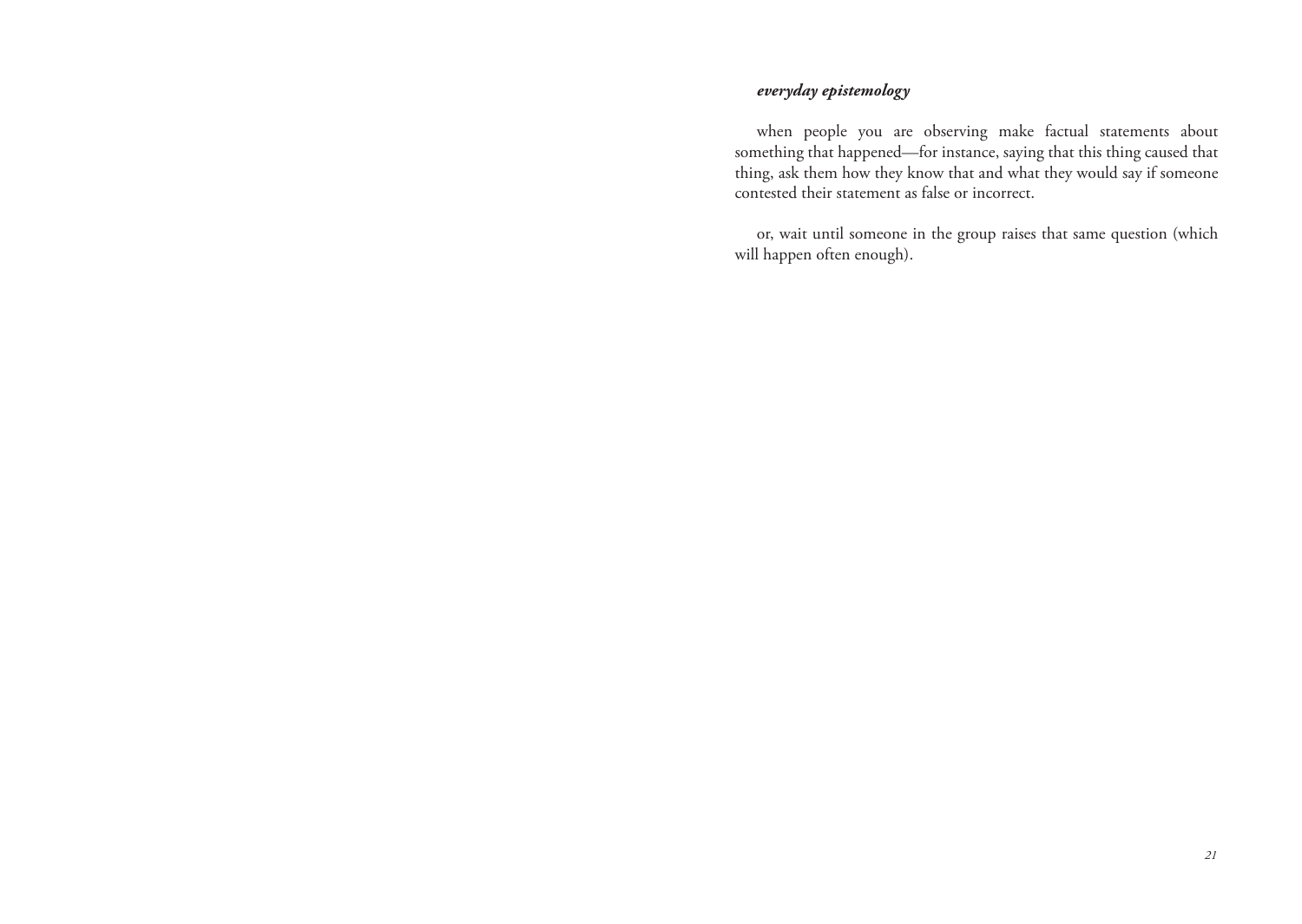**fl** : i think that this exercise tends to highlight the criteria we use to settle, for instance, a question that arises when participants in a bar discussion disagree. people used to settle these discussions by looking in an encyclopedia, or in a newspaper, or in a book. now, we "google it" to settle the argument. google becomes our epistemic criterion of truth (almost omniscient and almost always available, except when no network is available). if the idea of the exercise was only to test the participants' knowledge, it would be like to a tv game show, but here we want to test their reaction to our questioning of their knowledge. so wouldn't we then be dealing with a *breaching experiment*, à la harold garfinkel?

**hsb** : Garfinkel designed these experiments as teaching devices, to make students see what kinds of constraints people imposed on themselves in this or that kind of situation.

To generalize this tactic, learn how the participants in a scene you are observing organize their acting-together, what rules they follow and require everyone else to follow, all of which give the situation and the events that happen in it their characteristic form. If you are doing social science, you "test" whether your understanding of these rules is correct—if the participants really do what you imagine they are doing for the reasons you imagine they give themselves—repeated and prolonged observation will show whether your conclusions are "correct." Probably they won't be 100% correct, and you'll have to make the same observations many times before you can be sure that they're doing what you "hypothesize" (that is, guess) they are doing for the reasons you think.

(I should add that Garfinkel also used the breaching experiment to make a point in the "professional politics" of sociology. He sometimes said that he wanted to demonstrate to all sociologists that they had to stop whatever they were doing (conventional studies of things like population, criminology, the family, urban society, etc.) and concentrate on establishing the basic structure of any and all kinds of social relations. He rejected any suggestions that what he was doing and recommending had any relation to anything ever done before. (There isn't much of this in print, but he made many speeches at sociology meetings where he said things like this and made whole audiences furious. I was present for at least one such event.)

**fl** : but, if you want to test how much people stick to their system of beliefs, why wait for somebody from the group raise an objection?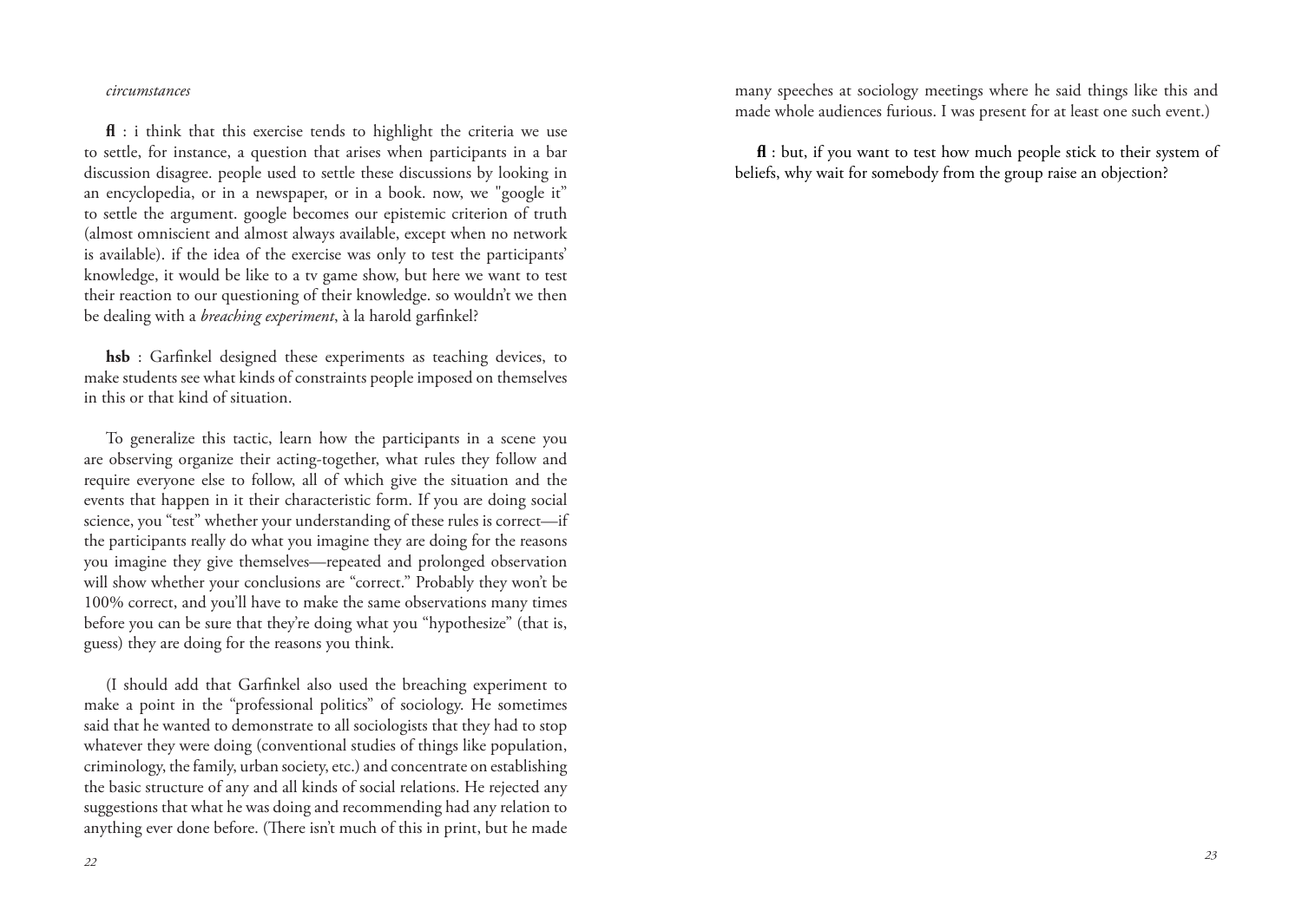# *arrangements*

when you visit someone's home, observe how they arrange their collection of books, clothing, shoes (size? color? subject matter?).

tell them your conclusion.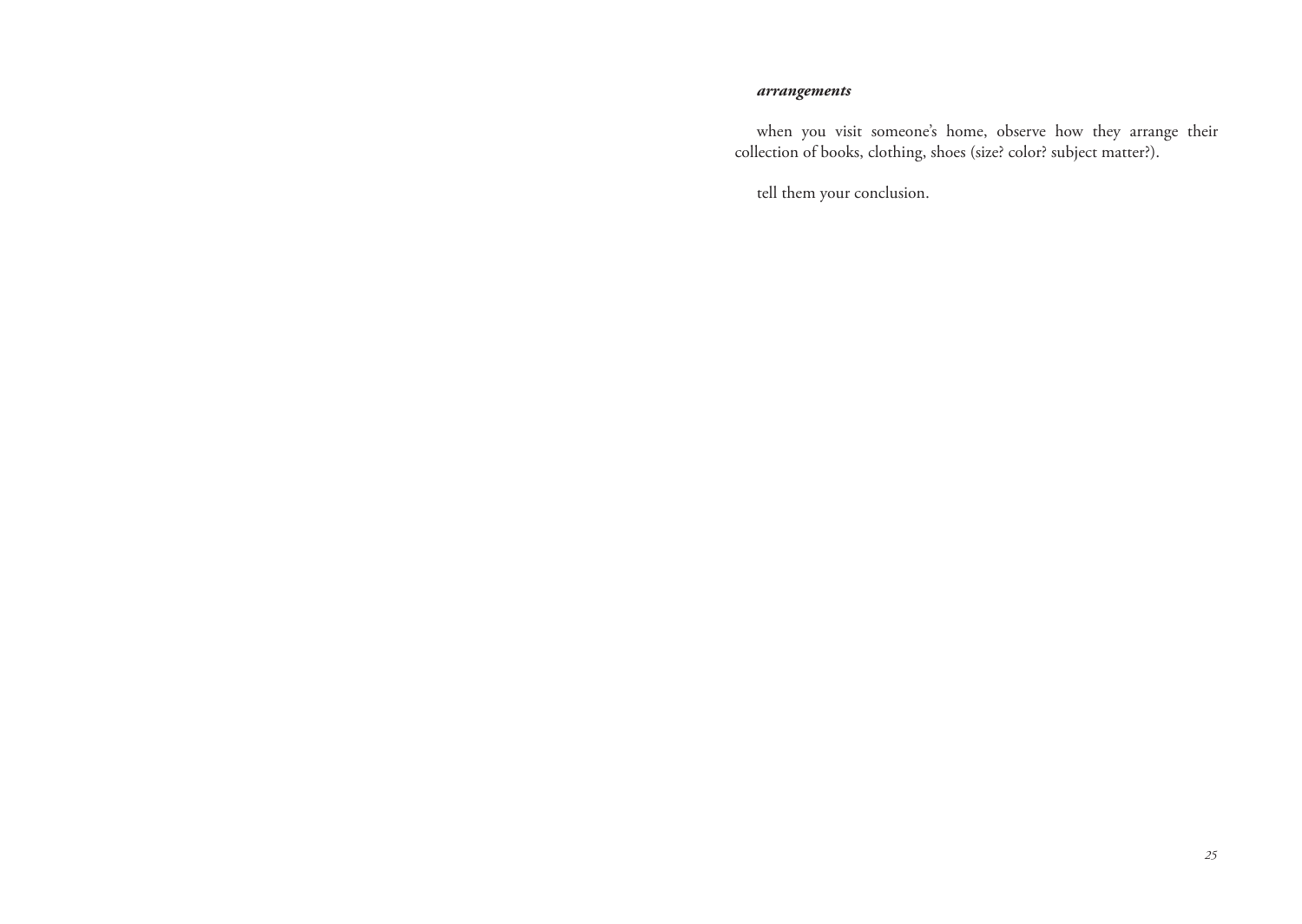**fl** : if perec's *species of spaces* is the first book that comes to mind, artists like christian boltanski or sophie calle were there too, developing a practice of inventories. boltanski, for example, revealed childhood memories evoked by photographs he bought at flea markets showing familial scenes or images of children of different ages. in the nineties, other artists (claude closky for example) focused on systems of classification and organization—his *my catalog* classifies every object in a mail order catalog on a scale of increasing price. the intellectual technology for classifying things thus becomes the object of an investigation and an illustrated exemplification.

**hsb** : Some social scientists have used this sort of inventory of household furnishings as an index of social class, with middling success (these indices are seldom checked against any more proximate observations of class so it's hard to judge their value). We would have to isolate the chain of reasoning that connects a painting on the wall of the salon to anything serious. I know that Pierre Bourdieu made much of this kind of index, which he measured with a questionnaire. But David Halle went to people's houses and counted all the pictures on the walls and mantels, etc. and the differences between classes in artistic tastes are actually quite small<sup>1</sup>. I think what makes these kinds of counts interesting isn't what people say about their possessions, but whether they even remember that they have this picture or that picture on the wall. Still, they have this stuff—these pictures, these clothes, etc.—they did choose them and we really ought to come to terms with that, figure out what it "means."

It would be good to do what you suggest, Franck, and ask people directly to talk about their possessions. I did some preliminary interviews and observations with people about their clothing and they really do think about that a lot and feel that their clothes speak about them to others.

# *life is a play*

describe a situation involving more than one person as if it were a play to be performed by actors on a stage, leaving nothing out even though it may seem "unimportant."

list the names of the characters who appear in the play's action.

describe what these characters do: what they say and what they do.

assign the characters in the script to the available actors.

tell the actors to perform the script.

<sup>1.</sup> Halle, David. *Inside Culture: Art and Class in the American Home*. Chicago: University of Chicago Press, 1993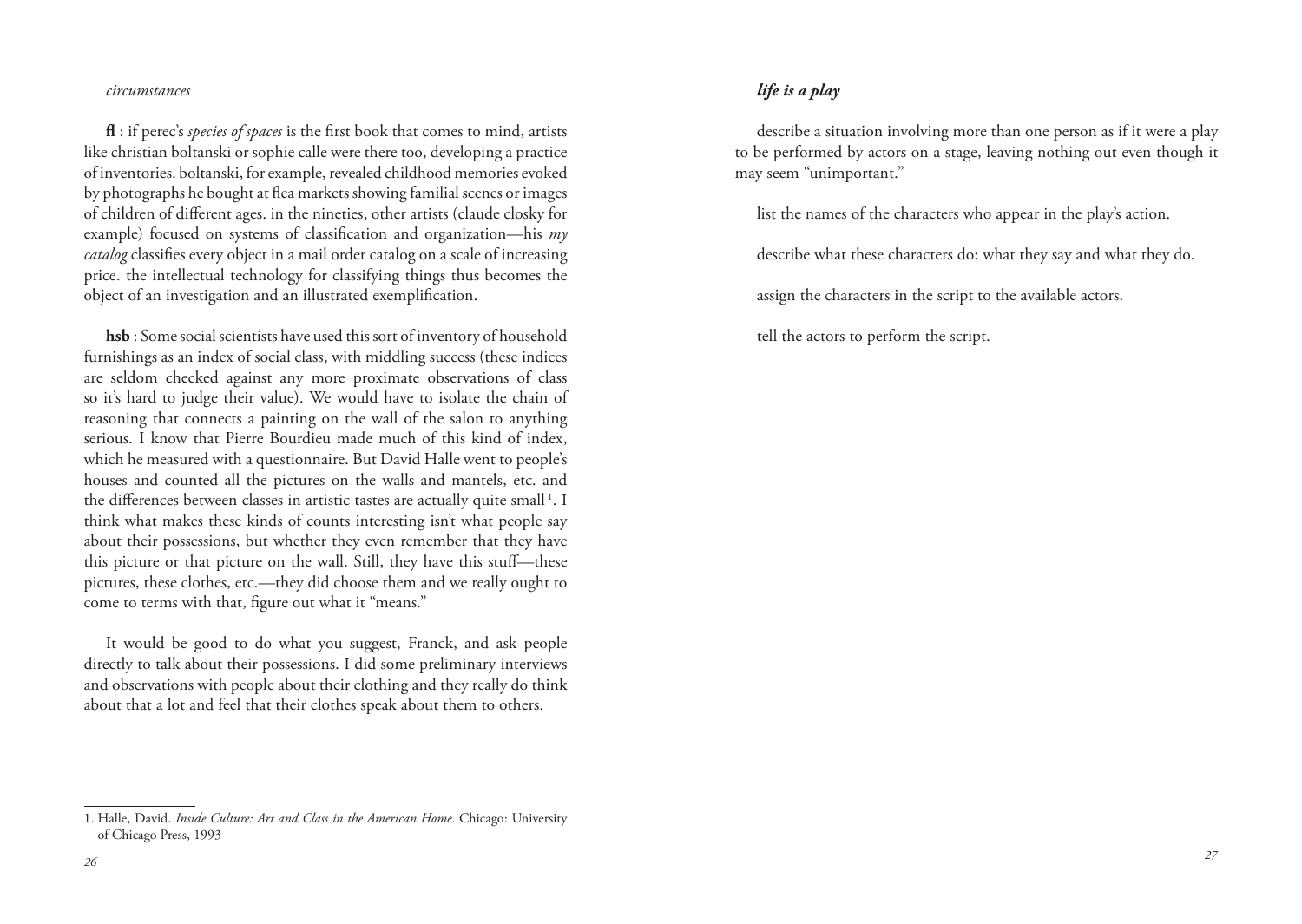**fl** : we have here a writing exercise, which raises above all the question of format. to respond to the task the exercise suggests, it's necessary to translate the description of a situation into the categories appropriate to theater: the list of characters and the distribution of these roles among the actors, the script and dialogue, the stage set. the material will be treated through this operation of translation. generating data through this writing device is quite common in art.

jean eustache's film *a dirty story* (1977) has two parts: in the first part a man recounts a voyeuristic adventure he had. in the second part, another man tells the same story. the text is identical, but the background music is different, as is the film used (35mm in one, 16 mm in the other). the second part is, in reality, documentary, while the first part is a fictional reconstruction based on the original film. eustache simply reversed the chronological order of the two films.

the *natural theater of oklahoma* does not exhibit the original material. having asked someone to tell their entire life over the telephone and then, having recorded it for many hours, the actors performed it, on the stage. to hold the attention of the audience, they used classic dramaturgic strategies close to the tricks of broadway theater or vaudeville. the author's words were distributed among many characters, the set changed regularly, as did the actions, the exits and entrances occurred often—but the words spoken are never modified. is this change what you had in mind?

the *verbatim plays* or tribunal plays produced by nicolas kent also had some success. when, as a director of london's tricycle theatre, he didn't want to stage and direct plays, but rather to put on stage trials he considered to be important though not covered by the media enough. actors would perform the court sessions of the current week, and the real protagonists from the trial would come, as spectators, to see themselves performed on stage… i.

finally, a large part of what calls itself "non-dance" puts ordinary gestures on stage, not in stylized form but because, these dancers say,

*<sup>28</sup> <sup>29</sup>*

the choreographic approach allows them to bring a very special kind of attention to everyday gestures. tino sehgal had a work of felix-gonzalestorres mounted and taken down repeatedly, for the duration of the exhibition. in noé soulier's "performing art," the managers and "art handlers" repeatedly, onstage, put up and took down paintings, sculptures, and multimedia works. since the museum would allow only one special category of employee to handle the works of art, no dancers and actors would be allowed to perform those moves. the "native" personnel of the museum thus found themselves onstage to do what they did every day. you could thus replace the actors (in the sociological sense) with actors (in the theatrical sense), but you could also move the situation from its original setting to the stage of a theater, while keeping the original actors. this recontextualization provokes, by itself, a singular kind of attention.

the exercise you propose takes its place among those which raise the question, "what to choose? what to select?" when the artists or choreographers decide to work with readymade situations, they transport to the stage or platform not just an isolated action, purified and diagrammed, but rather a total environment, an "ecological niche," a place overfilled with actors, objects, and actions. when the museum of popular arts and traditions reconstructed scenes of traditional "france profonde," they extracted them from their original context in order to rebuild their "ecological niches", such as a traditional forge, a sheepfold, a peasant cuisine . . . starting from this same exercise, you can turn the material into a story, or present it as an ecosystem to observe or contemplate.

**hsb** : Many of these exercises—this is a perfect example—have the effect—on me, anyway—of creating an intense desire to talk about why we want to accomplish the immediate effects that occur. In this case, we accomplish the very worthy thing (I don't argue with that) of making these phenomena visible. Which they usually are not. So now we see them. Why is that worth doing? I think we have strong feelings and ideas about that but we aren't articulating them here. Is that true? Or am I imagining it?

To answer my own question, it's certainly true that people have strong feelings about such things, but almost never have to articulate them, say them out loud, because these ideas and feelings and so on seem so obvious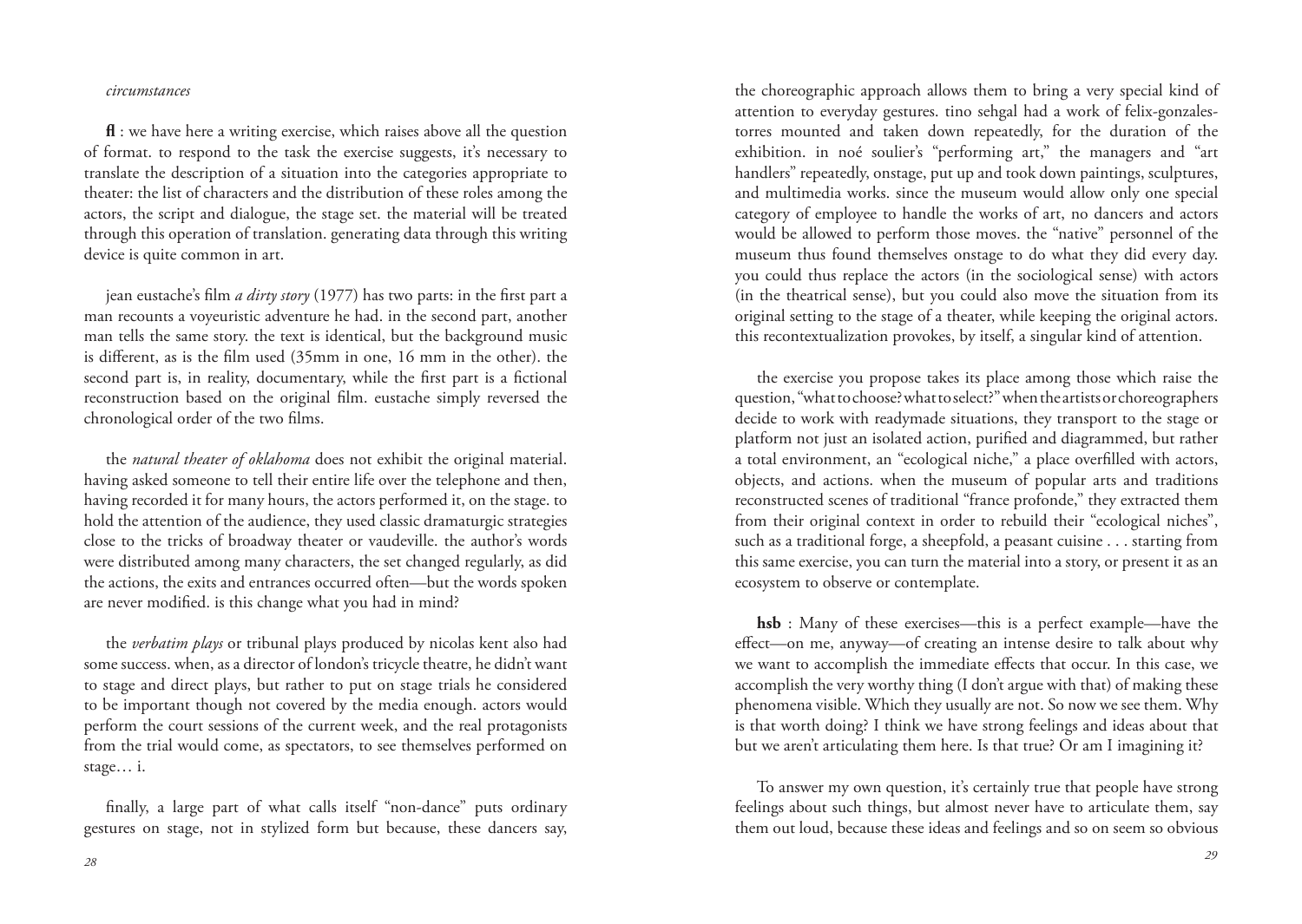to everyone involved that the questions such remarks would elicit would seem silly: "Why are you asking me that? You know as well as I do what the answer is."

**fl** : when you ask "why?," do you aim at something more than answers other than "because"? because, in the "because," you could consider that only what is considered "accountable" will enter into the calculations, or become a debatable subject, *i.e.*, something public? in making certain things visible, we contribute to making them be taken into account. that is, when a researcher or artist makes something visible does that imply a political agenda?

## *can i take this out?*

pick up a piece of writing.

read the first sentence aloud. hold a pen up and ask yourself or other people, "can i cross the first word out? it will be crossed out unless there's a good reason to leave it in." listen attentively, take it out if no good reason.

repeat this procedure for the second and third words and eventually for whole sentences. continue to the end of the writing.

ask whether the writing has been improved.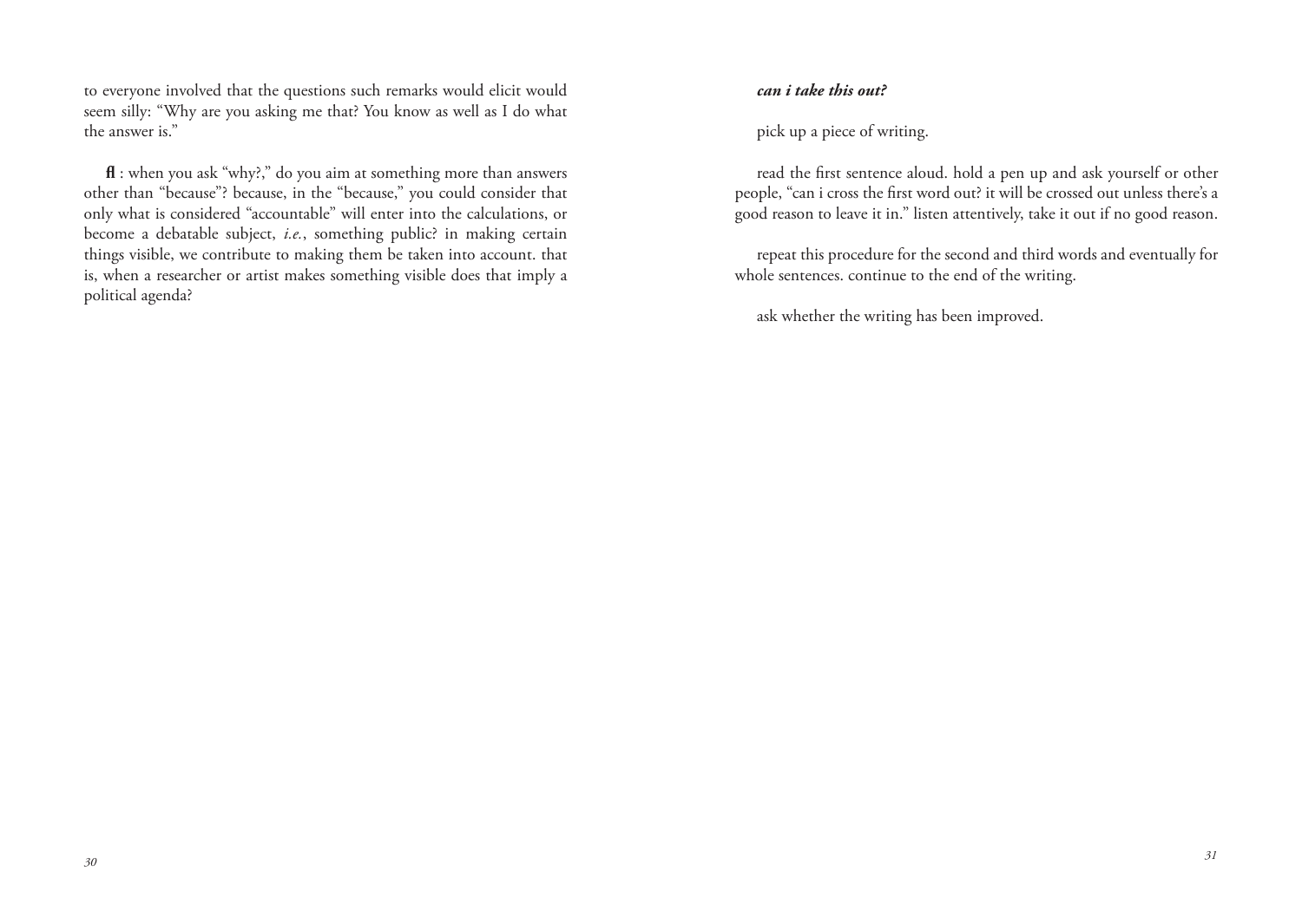**fl** : here is a writing exercise, that is just the ordinary activity of an artist or poet. to eliminate, to trim, to lighten—some poets have even tried lightening the work of other poets. ronald johnson, for instance, has (in *radi os* ) erased the greater part of milton's *paradise lost*, while keeping the typographical design of the original. thus, the words johnson kept can be found in exactly the same place as on milton's page

in your exercise, the improvement is collective. it isn't the author who corrects his own text, nor another, competing author, but a group, which has the function of an editor.

also, i think you would enjoy this essay: pierre bayard, le hors-sujet, les editions de minuit, 1996. here is the press release: "proust is too long. drawing the consequences of this finding which discourages many potential readers, this book proposes to reduce the length of the text by removing digressions."

such a project implies, as a preliminary, reflection on the meaning of digression, unjustly unrecognized by rhetoric. a whole series of questions then arise, relating to the very essence of literature. when, for example, can one say of a text that it is too long? are there unnecessary passages? how do we go from one idea to another? and, at the point where literature and psychoanalysis meet, for each one the notion of the subject has a different meaning. what does it mean to be off-topic?"

**hsb** : This really is a deep question, *comme on dit*. It always seems to me like The Real Question, which is something like "Why am I doing this?" Which usually has no simple answer, but rather a mixture of answers, some of them trivial or petty or stupid but deeply felt and no less important. etc. , etc. But giving reasons for what you do is a very political act, in the sense that it is deeply embedded in whatever differences in power—of any kind—exist, and has real results, so that no author wants to admit all the reasons. Threatening to remove a word or expression has results and gives information about your motives to others and you might be ashamed of those motives.

**fl** : so, you mean that the exercise really has nothing to do with questions of style, but is really a way of making people talk, making them give reasons, a way of eliciting responses. this is how the poet christopher hanna works. he puts in place things which force people to say things they wouldn't say spontaneously (for example, their relation to money and what values they believe in). is the antique *catharsis* a model for these exercises?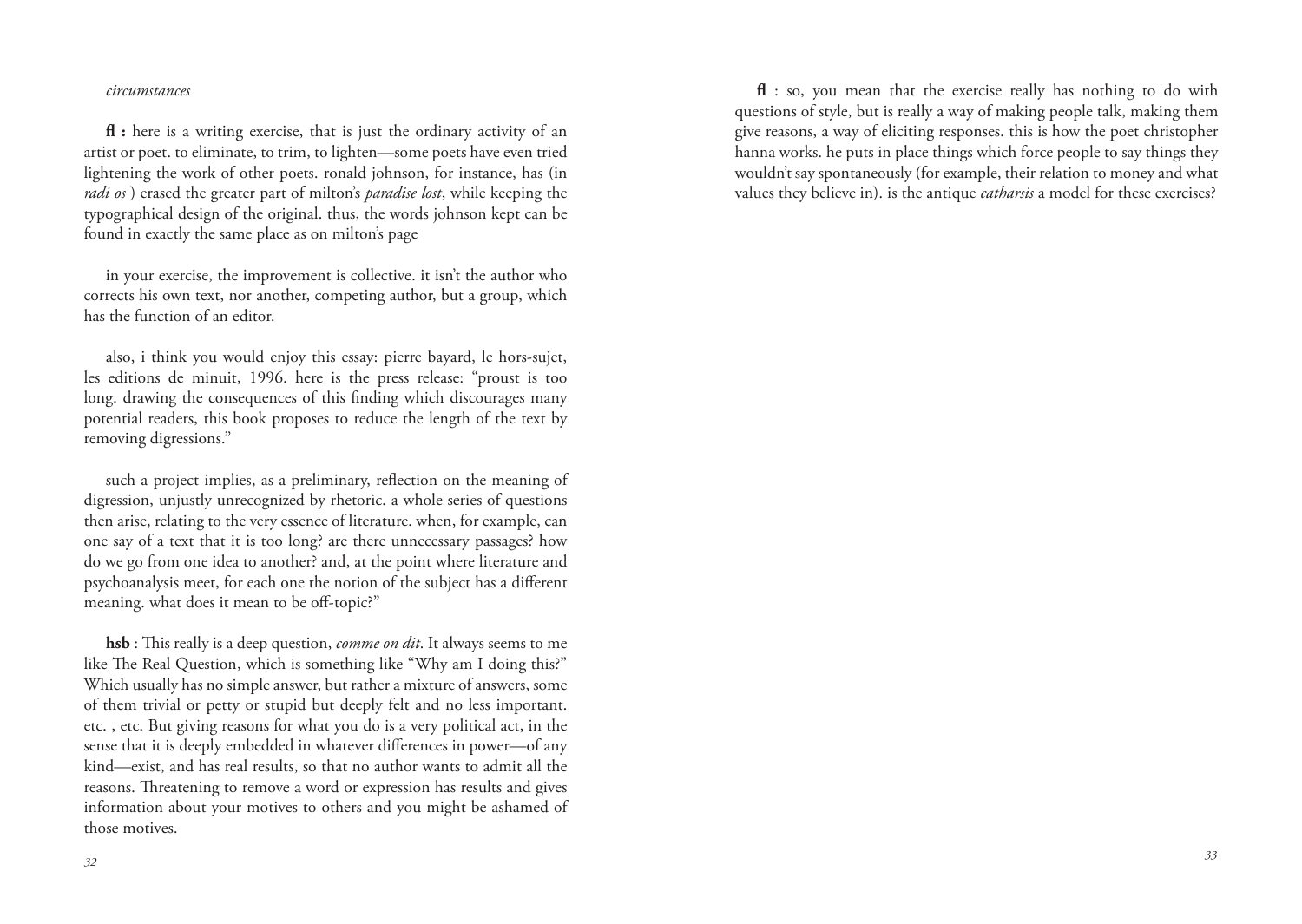# *what's a nice girl like you doing in a place like this?*

you hear someone's behavior described as "crazy" or "irrational." replace this word with the description of a sequence of events that led up to the behavior so described, a story that makes the behavior that seemed "crazy" understandable as "ordinary," something a normal person might have done.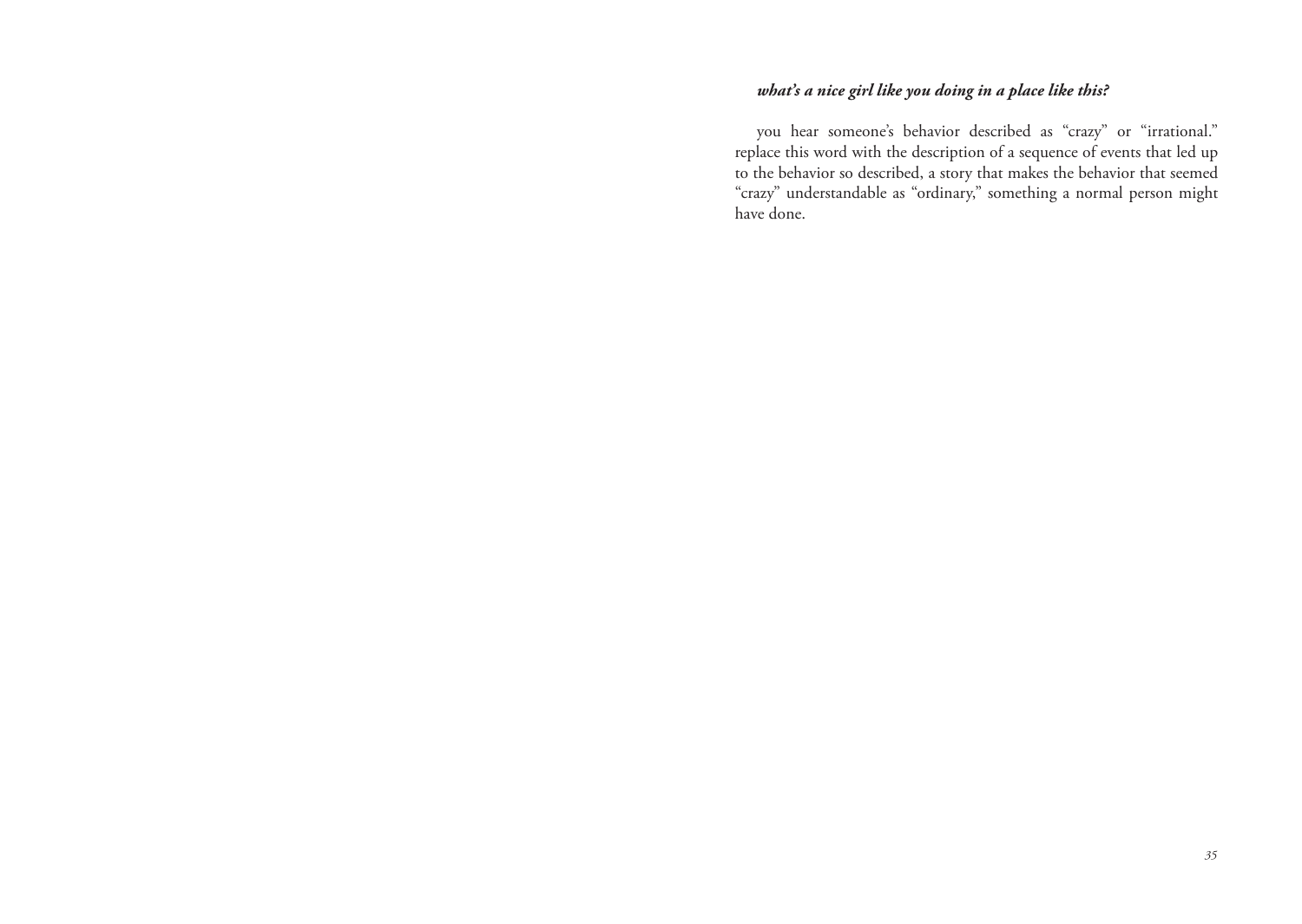**hsb** : Much of ordinary language (this is an ordinary observation but true even so) is obviously false and obviously ignoring large amounts of the reality it is talking about. Calling actions "crazy," for instance, diverts our attention from the reality of what we are describing. And this diversion is wanted because people don't want to talk about the "good reasons" for acting these ways. The result is that in describing the observable and audible evidence that shows the "good reasons" for the "crazy behavior" we are breaking many informal rules and understanding about what it is permissible to talk about.

Like many of the actions we promote with these exercises, there is a reformist plan behind the recommendations: look for the whole truth, but especially the truth no one wants anyone to tell. (Except us, because as artists and sociologists our self- assigned job (our duty) is to tell the truth. About something.

This "whole truth" is usually much more complicated than the short version summarized in a statement like "he did it because he was crazy." For instance, a researcher who wanted to know "why men had a sex change operation" found out that that wasn't the way that event occurred. Instead, the surgery was the end product of a long story. First the man thought he might find it interesting to wear women's clothes. Then, finding he liked that, he decided he might try kissing a man. And so on, through a long series of steps, none of which seemed especially "serious" or "committing," until the final step of the operation no longer seemed like the Big Step it might have seemed when he first put on women's clothes.

Other people don't find these stories interesting for reasons that would be interesting to know but not of the expected kind. The stories would differ from each other in many ways, and would create puzzles that probably couldn't be easily solved.

**fl**: it's interesting. for the last two or three exercises, things have taken a specific turn. you start to insist on the reformist political foundations of the exercises. we stop talking about the methodological training for research and finally start considering the agenda of the trainer. or do i have that wrong?

**hsb**: There is a reformist element in this, but not of the conventional kind. That is, I don't seek to make it easier (or harder) for people to have sex change operations. I want to make it more difficult for "my people," that is social scientists, to accept simple answers to questions, when those simple answers will be bad because they are factually incorrect. If someone answers a question with a simple answer that can easily be shown wrong, I think "my people" (social scientists) should improve the science so that those wrong answers are no longer acceptable.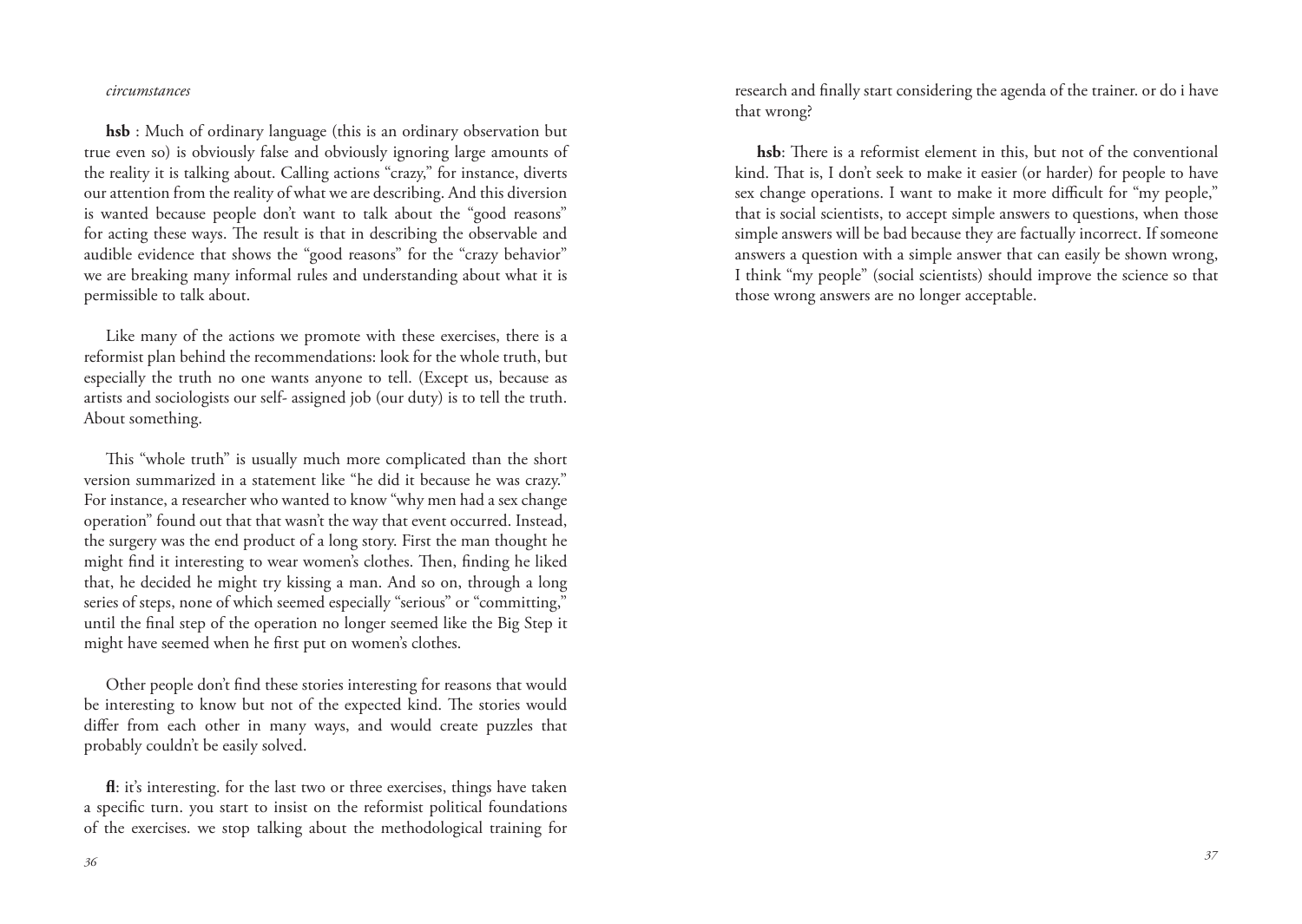# *the wittgenstein trick*

consider an event or object and take something away from it. observe what's left.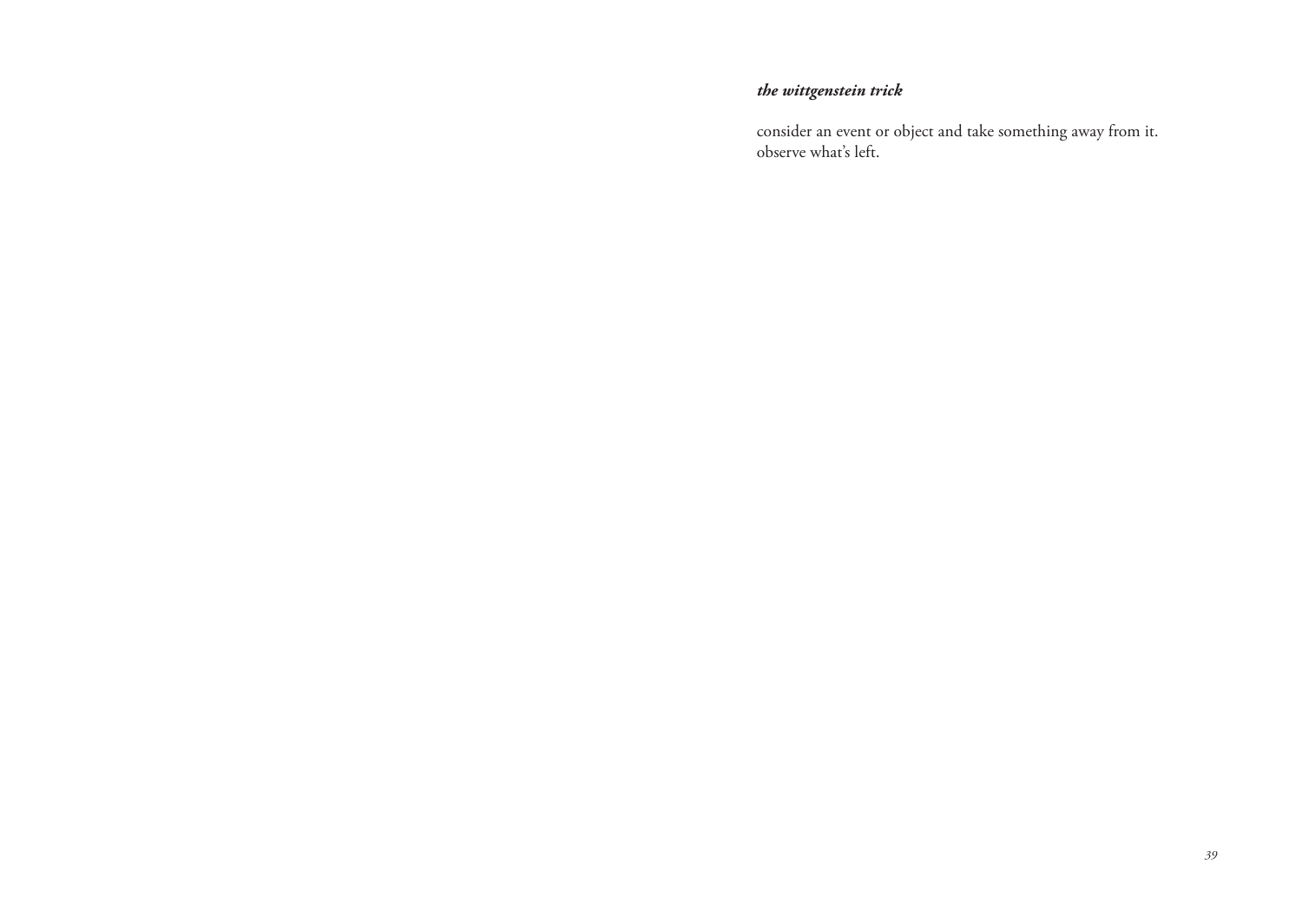[Wittgenstein's original example is: say to yourself "lift your arm" and then observe that your arm goes up. Now remove the fact that your arm goes up and see what remains. This is a method for making visible things that are hidden in the simple language of everyday life.]

**hsb** : Here's an example I came across when I was writing about the sociology of art. If I take away from the statement "Jones is an art collector," the fact that Jones has a collection of contemporary art, would Jones still be a collector? The question isn't frivolous because, if you went to Jones' house and asked to see his collection, you might not be able to see it. Why? Because many collectors of contemporary art routinely loan large parts of their collections to museums and so do not have them at home to show to curious scholars.

**fl :** the method of "composition in real time" of the portuguese choreographer joão fiadeiro consists in decomposing a gesture or action into a series of gestures or actions. this method, called "foliation," to slow down maximally the reproduction, on stage, of a gesture, and so restoring the maximum of its richness. the paradox is that the more the gesture is saturated with its original properties, the less recognizable everything on the same plane becomes to the spectator. using wittgenstein's trick, it becomes, by subtraction, easy to remove one of its properties, and thus to observe what remains.

**hsb** : With this bold question, Wittgenstein uncovered and made unavoidably visible what so many customs and practices try to avoid, the reality of what our eyes tell us. Why do we want to do that? Artists and social scientists know that reality is *easy enough to see but very hard to keep visible*. Hmm. That sounds interesting.

**fl** : this is really interesting as a formula, the difficulty is not so much to see but to stabilize the process of making certain things visible. that is, to modify our frameworks of perception in the long term, in fact, you put the emphasis less on the *eruption*, the revelation of things unseen and as a result not considered, than on the problems of maintenance. basically, in a specific case, you would have the event itself (that which produces a sensation but has no long-term effect, disappearing without leaving a trace). on the other hand, you modify the relations of background and foreground. isn't this again a question of political action? but, in a very cageian or zen way, aren't you the one saying: "when you try to change things, you only make them worse." ?

**hsb** : I don't think I'm so Cageian or so involved in zen that I would go that far. But I do think that if you don't know what you're doing—which is the situation when you don't know the full story of how something happened—you may very well have this kind of thing happen to you.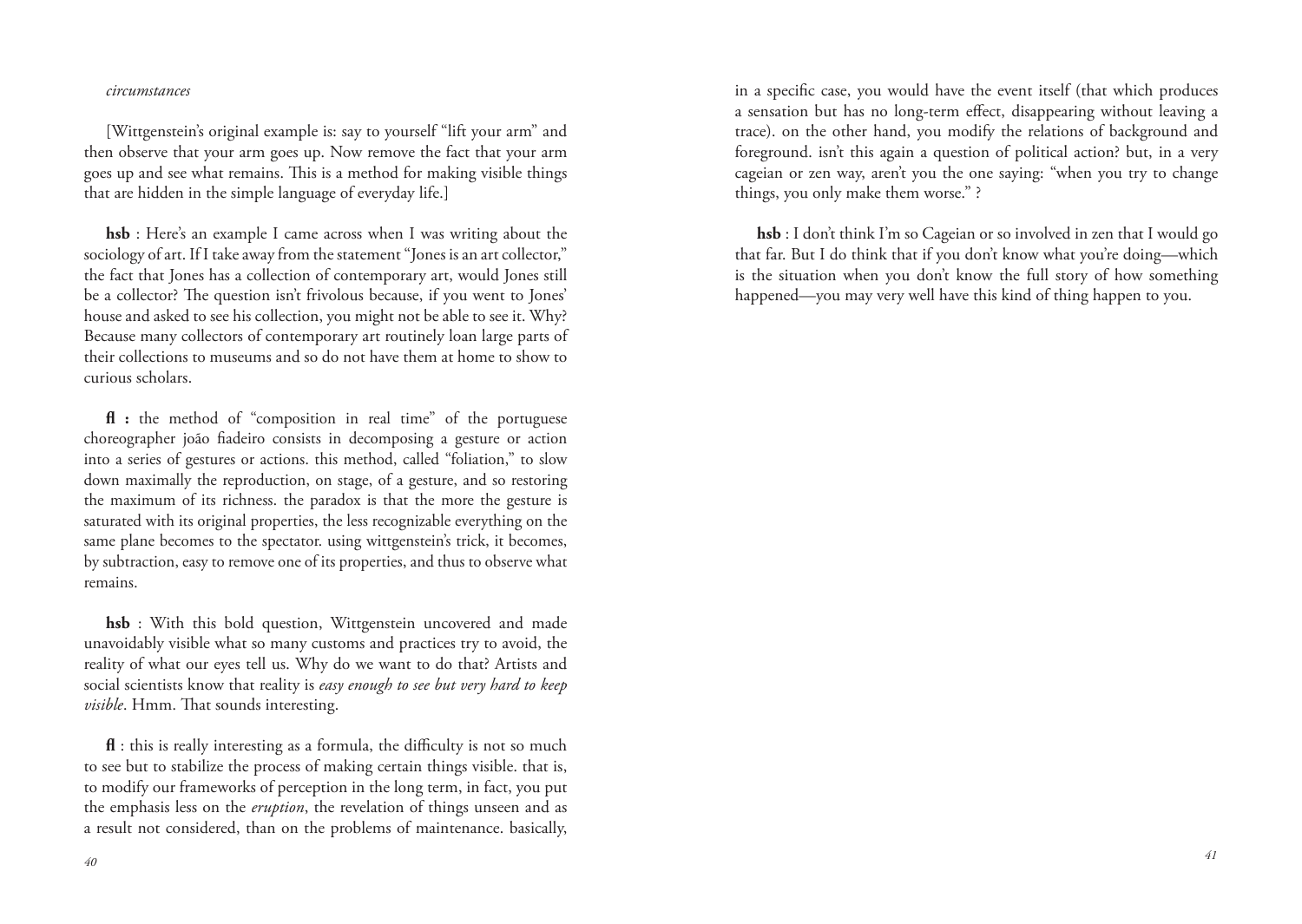# *"nothing's happening" (the hierarchy of credible statements)*

when someone says (about a scene you are both watching) that it's not worth the trouble because nothing is happening, look more closely.

[optional: when someone speaks of a subject or situation as "trivial" or "unimportant," give it maximal attention. similarly, if a group or situation is described as "unimportant," give it priority.]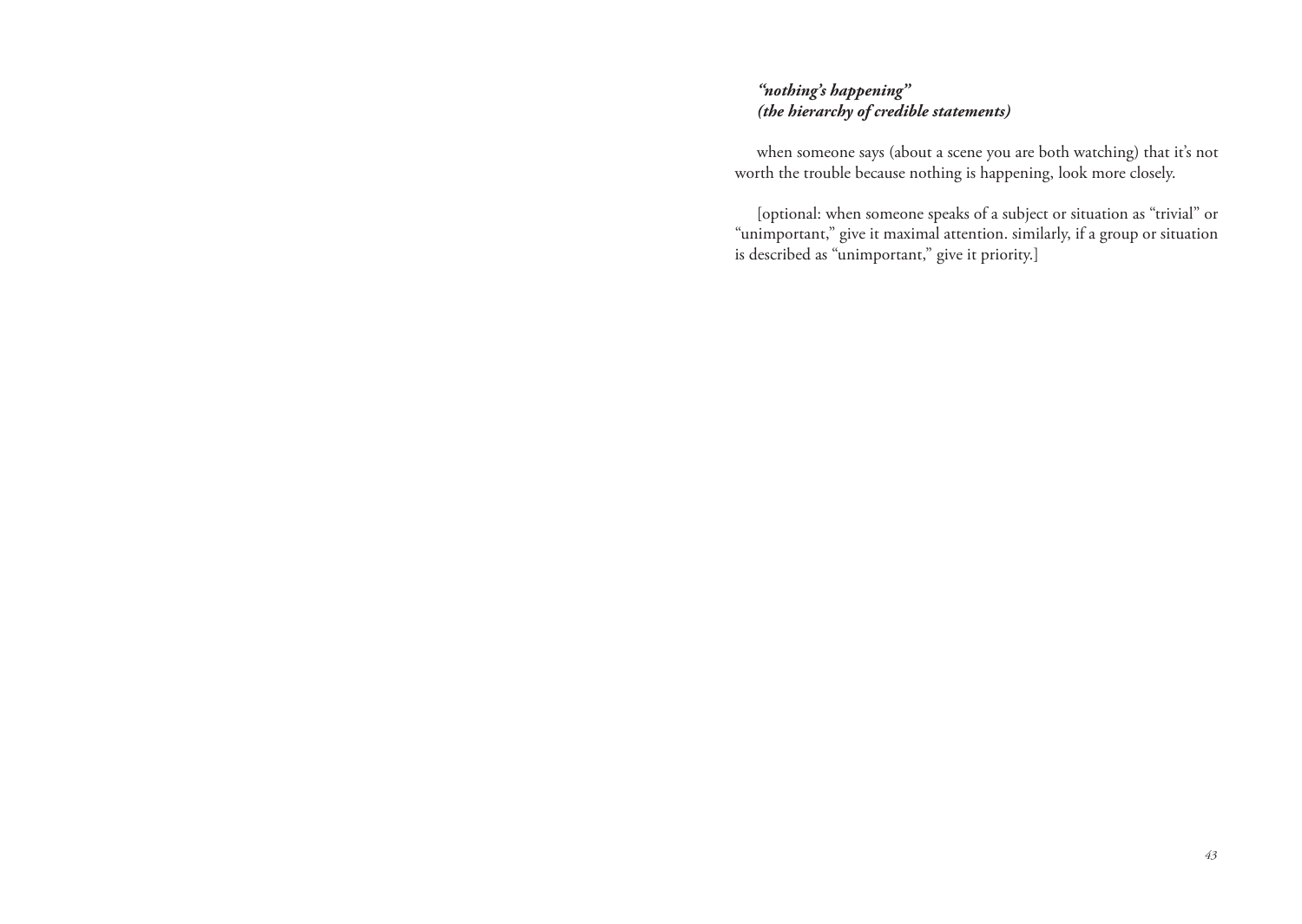**hsb** : This happens frequently, in fact it is almost inevitable. After all, people will say, everything isn't equally important and worth paying attention to, we have to exercise some judgment and allocate our time and attention (which are necessary components of research and analysis) wisely. But how do we do that? What criteria do we use to decide which items or observations deserve our attention and which can be safely ignored?

This phenomenon is so common that we are hardly aware of it. After all, the premise is true: we do have limited time and energy and can't pay attention to or investigate everything. This exercise gives us a way to become aware of what we are ignoring or hiding from our own attention: the injunctions of others to ignore some things because they are "not important."

**fl** : ahah! you mean that you use this expression as a signal that reveals something important? that reminds me of something julian assange, the founder of *wikileaks*, said: right now, there are millions and millions of documents, and it's impossible for us to read them. moreover, these pdfs are such a "grey" literature that we don't even know how or why to be interested in them. fortunately, governments have "censorship," which tells us that this document is "confidential" or "top secret" or forbidden to be published, which sends us the signal we need: this is where it happens, this where we should look…

the banal, the ordinary, the unremarkable, should perhaps be one of the great artistic and literary themes of the xx<sup>th</sup> century. beyond the "poetry of the ordinary" where, in simple prose, the theme of the quotidian is developed (the simple pleasures of life, "the first sip of beer," a romantic breakup), we can see, more profoundly, the move from an interest in the extraordinary—of which surrealism would be one of the last embodiments after occultism at the end of the 19th century—to the mystery and opacity of the ordinary. after being interested in limiting states of consciousness and the experimental schizophrenia induced by mescaline and lsd, henri michaux turned his attention, at the beginning of the 1960s, to the "marvelous normal," much more difficult to study. at almost the same time, the ethnomethodologist harold garfinkel taught his students to use "breaching" techniques, exercises aiming to "de-naturalize" our daily experience by making visible the mechanisms which made it so transparent. warhol, whose agenda was resolutely different from garfinkel's, made films where nothing seemed to happen: a man sleeps for five hours ("*sleep*") and the empire state building is filmed from sunset to total darkness (this film lasted 8 hours and five minutes). even in *tarzan and jane regained—sort of*, jane is shown, in long and endless sequence-shots, doing laps of breast stroke in a swimming pool.

here too, the recording techniques (audio, video or textual) allow us to slow the action down. if current methods of conversational analysis use video to analyze interactions between individuals, a poet like kenneth goldsmith uses a similar strategy when he published *weather*, *traffic* or *sports*: each of these three books consists of a strict transcription of a year (four seasons) of meteorological bulletins, 24 hours of traffic reports, or of the longest baseball game. it's in transcribing ordinary speech broadcast daily on the radio that the mechanisms of ordinary speech become visible. statements like "nothing is happening" or "boring" seem to be good detectors of material that poets and artists since the sixties find interesting to work with.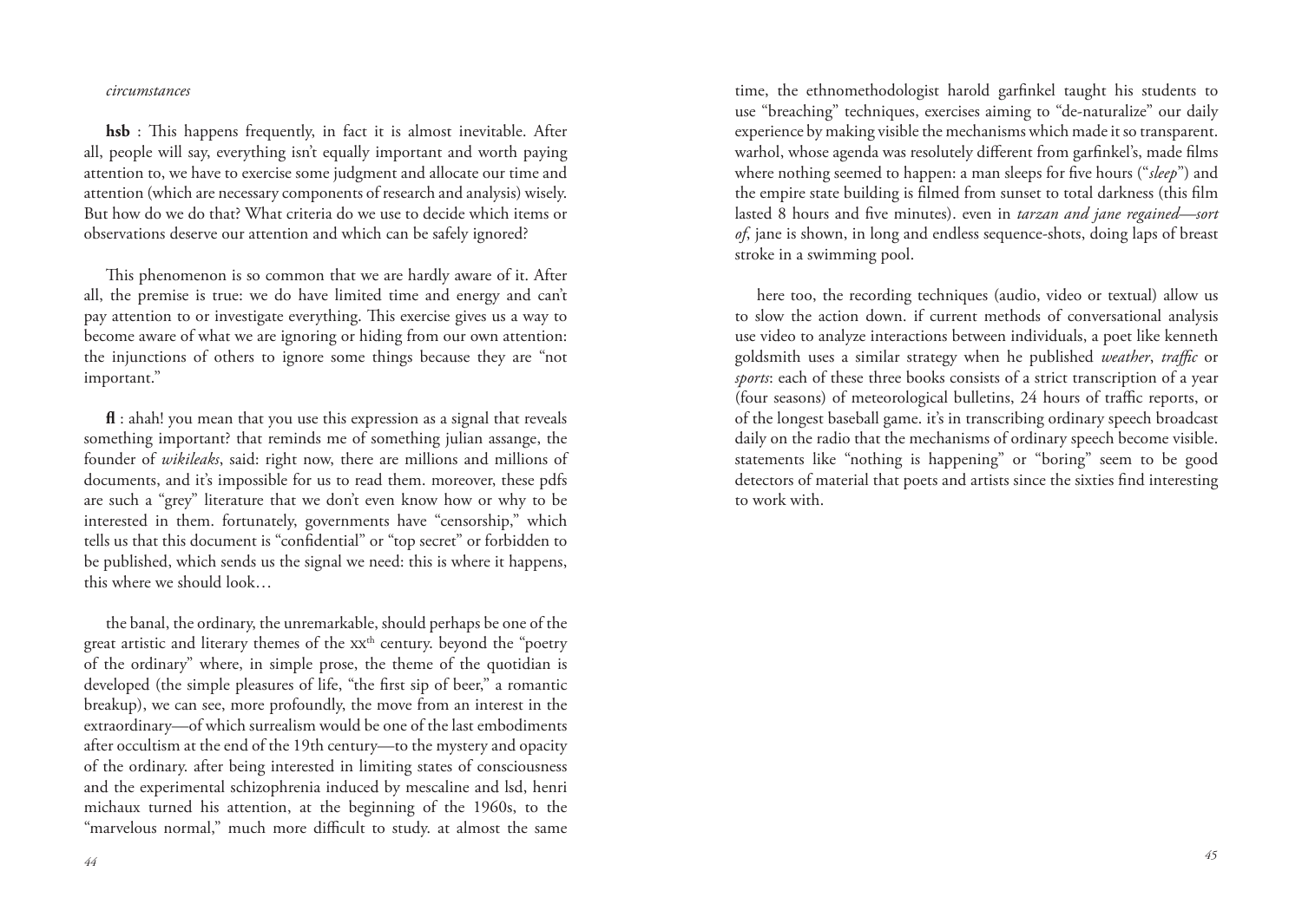## *sorting*

ask someone to sort a box of photographs into two piles. what criterion should be used to decide which photographs go into which box, say that it's up to person asking the question to figure that out.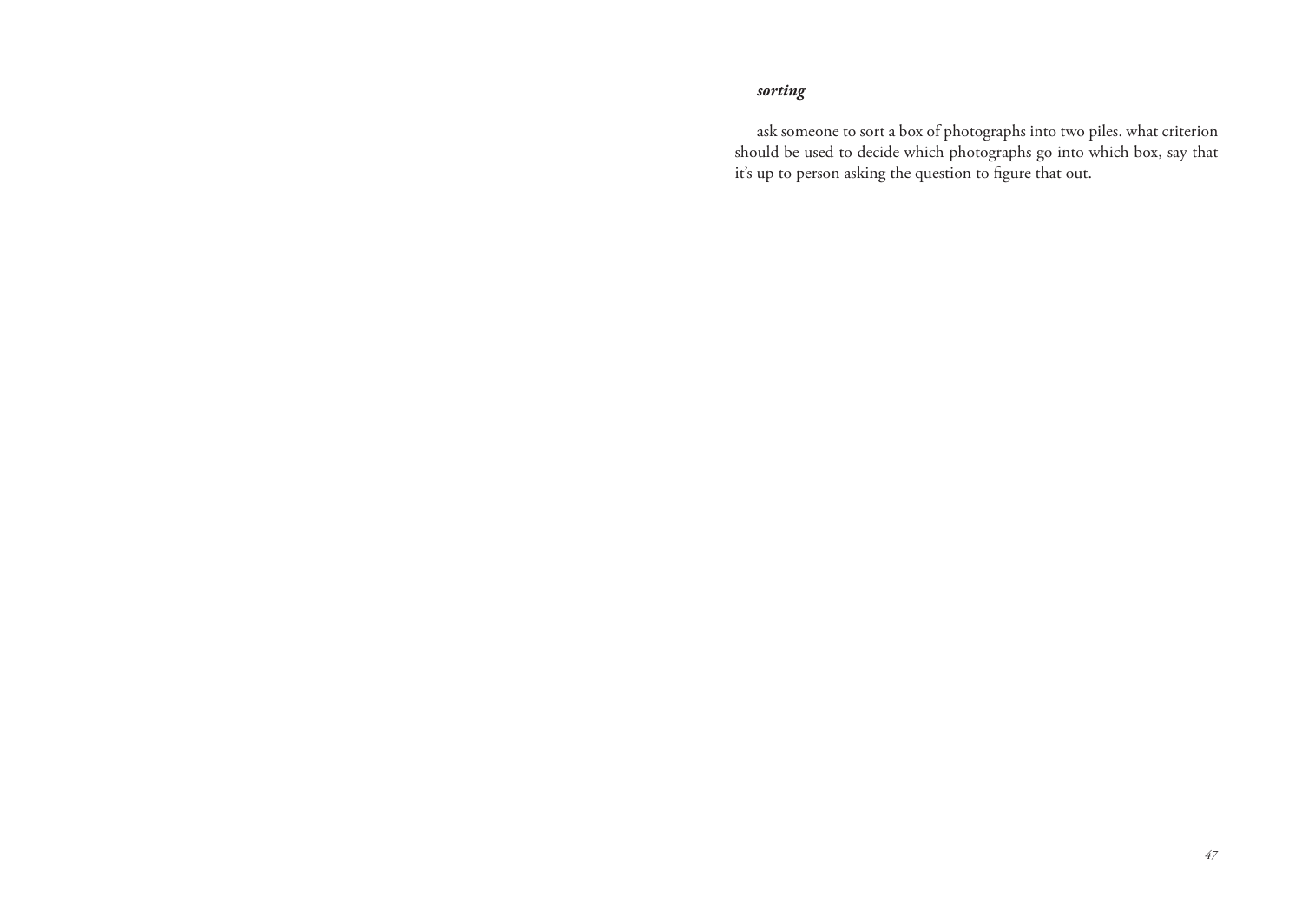**hsb** : This exercise originated, like so many exercises, in a teaching situation. In teaching photography, a big difficulty comes from students wanting very much to make a "good picture," that is, a picture that their teachers or fellow-students will admire. But they really have no idea how to tell if a picture is good or not. This exercise presents them with that puzzle openly, so that they can't avoid it. And makes it their responsibility to find the criterion that distinguishes between two pictures, identifying one as "good" and another one as less good.

**fl** : the aim here is make a criterion of classification visible. clearly, this criterion is not given a priori, and can vary between people doing the sorting, according to the "aspectual" or "professional" vision of the sorters. to do this sorting in a particular order, in a certain way, externalizes the photographer's vision, makes it visible to anyone, and thus shareable. asking someone to sort the images into two piles asks him a question he wouldn't have posed of his own accord. compared to a traditional interview, it would be the most open-ended questionnaire possible,, meaning that the inquirer doesn't give any special meaning to physically separating one group from another. This action, physically distinguishing one image from another, replaces words. you make someone do something, and so you are no longer just an observer. there's a latent abruptness, imposed to obtain the data.

## *siskind's photo assignment*

in the morning, after you've eaten breakfast, take your camera and leave the house. once outside, unfold the paper received the day before, which will have a letter-l or r-on it and a number. turn to the left or right, according to the letter, and walk as many steps in that direction as the number indicates. once you are there, make several (or more) pictures.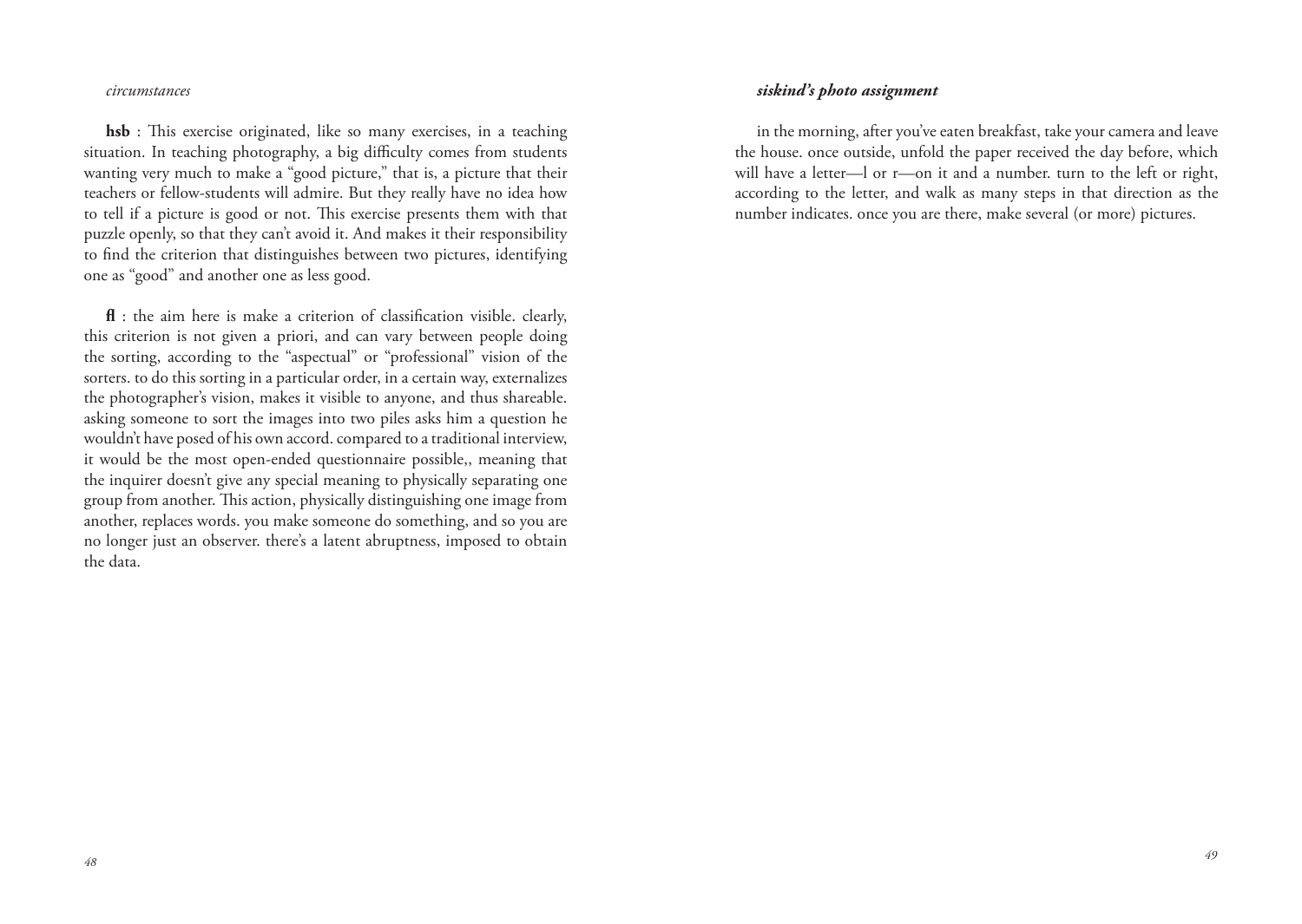**hsb** : Aaron Siskind came to teach a summer course in photography at the San Francisco Art Institute and gave this assignment to his class.

The purpose of Siskind's exercise was to teach students that what made a good photograph was not hunting around for a "good subject," but rather to look at what was in front of you and see how to make a good subject out of what was there.

Students (this reveals the deeply hierarchical nature of the teacherstudent relationship!) always want the teacher to tell them what to do, so that they will be sure to do the right thing and so be able to blame the teacher if they don't get a positive result.

More generally, students usually think that if you follow a procedure you have been told you should use it's not your fault if the result isn't what you (or someone else) wanted. What makes this trick work is that, almost always, this kind of randomizing procedure produces something you are glad to have made. If you pay attention, it might even suggest a new procedure to incorporate in to your "bag of tricks." Better yet, it will suggest to use such "randomizing procedures" all the time

The well known "street photographer" Gary Winogrand notoriously worked this way all the time, walking down the sidewalk and making exposures almost continuously, often without looking through the viewfinder. When he died, someone told me, he left hundreds of rolls of exposed film undeveloped. (We have to remember that photographs were once made on film, rather than digitally, and that the conventional roll of film contained enough film for 36 exposures, from each of which an individual print could be made.)

#### *intention*

for every photograph you make, immediately turn around 180° and take another one.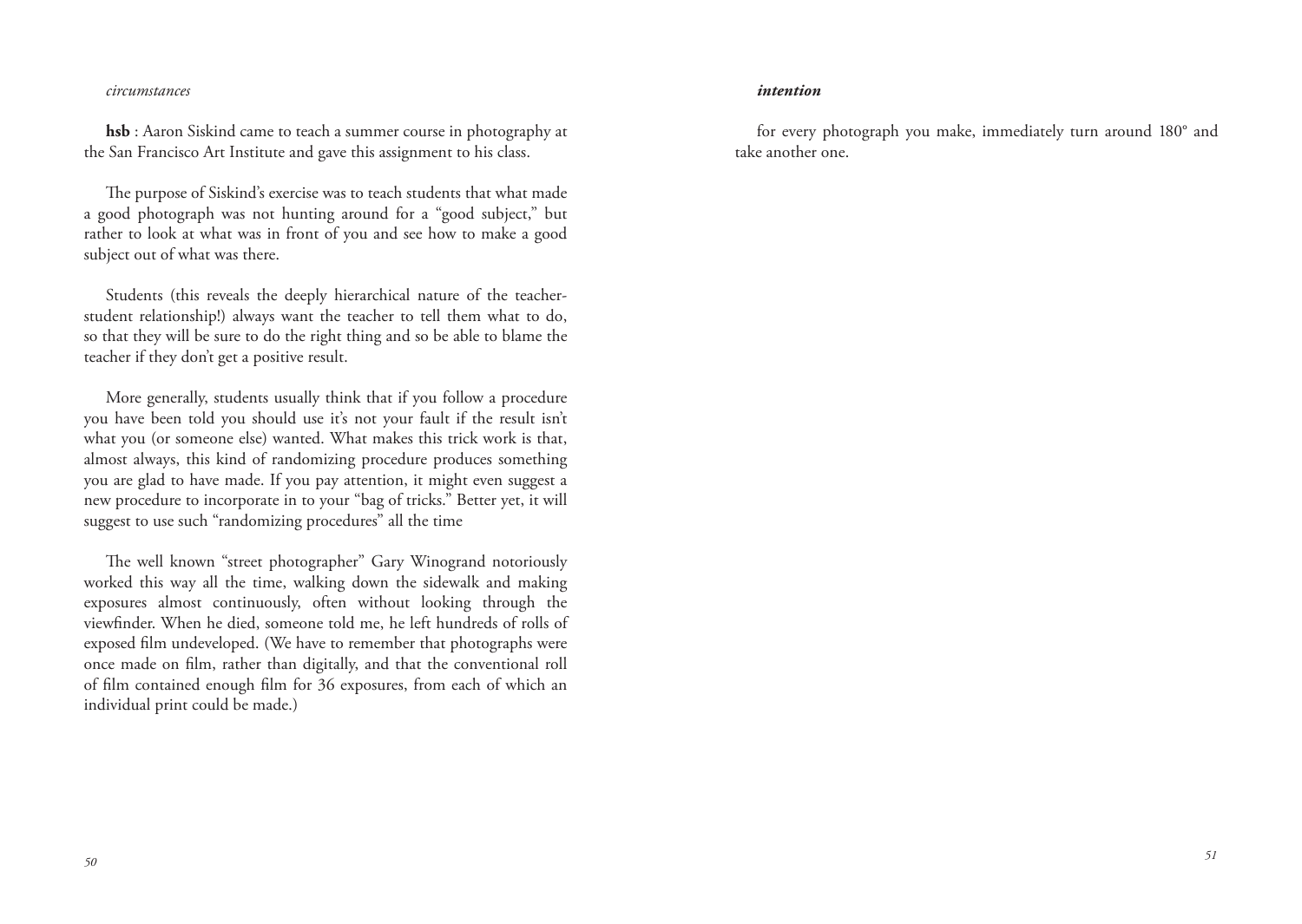**hsb** : Many, if not most, people (perhaps especially students) believe that art starts with a plan, an intention you then try to realize. . . . Let's go a different way. I decide on a certain set of materials (camera, lens, film) and i take myself somewhere at a certain time. It could be my backyard or living room; it doesn't have to be Outer Mongolia. Then see what happens. I become an active responder to what is happening both inside and outside of myself. I do my best not to consider content or meaning at this time.

Then, putting myself in that position physically, emotionally and mentally, I can have an "open" attitude toward what I am doing so that with a bit of luck my intention can arise simultaneously with the act of photographing.

Alfred Hitchcock said that he never considered content when making a film. He just concentrated on moving the story along.

**fl :** have you heard of douglas huebler? you may like his work.

("documenting every living person before his death" from variable piece #70—https://www.moma.org/collection/works/96221)

## *lock yourself in*

lock yourself, with your camera, in a large studio with many other people with cameras for three hours. photograph whatever seems like a good idea to photograph. after an hour, stop doing whatever you have been doing, do something different.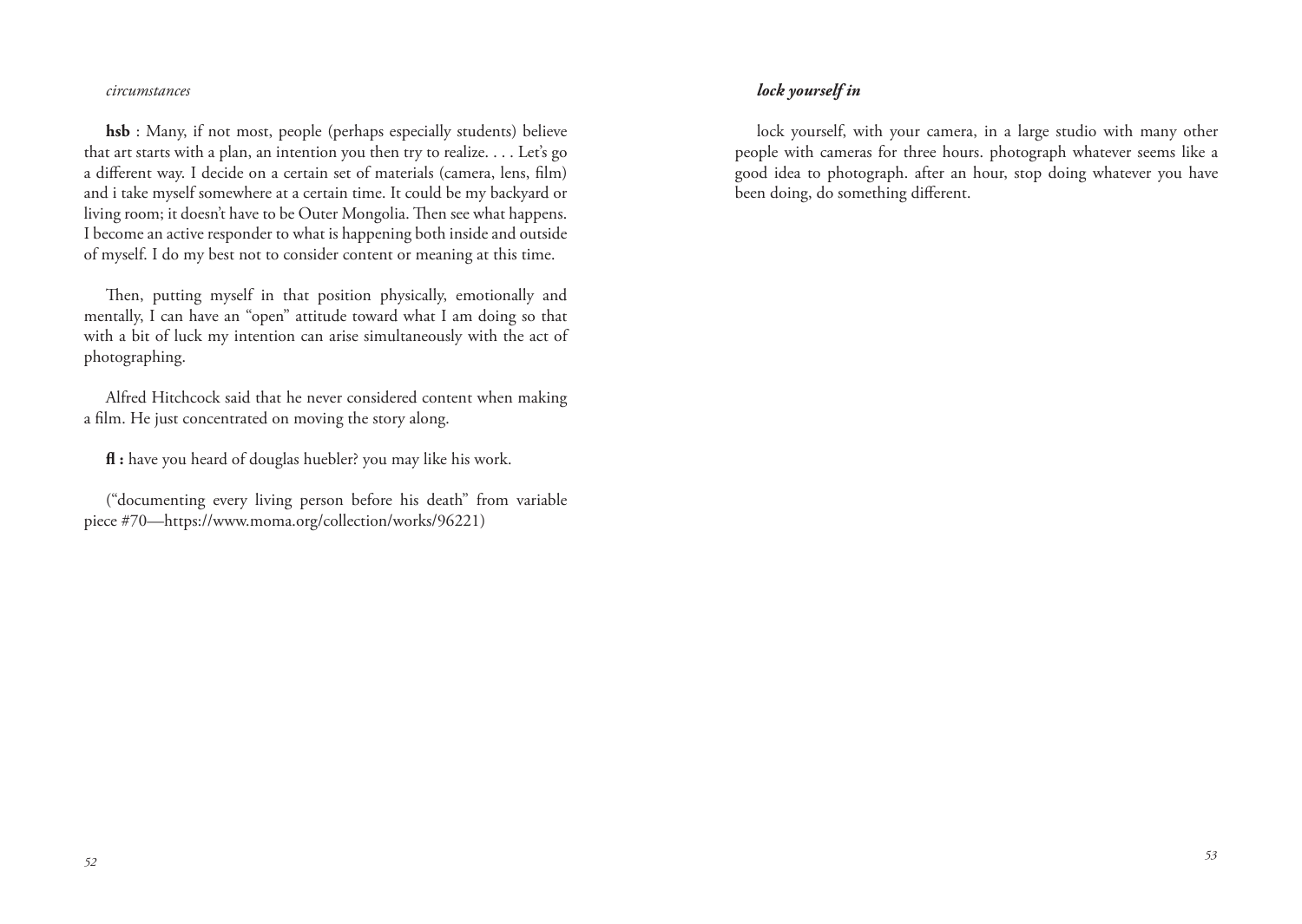**hsb** : I took a summer class with Phil Perkis at the SF Art Institute. The class went from 9 to 12. One day he locked the door and said that we could only leave to go to the bathroom. When we asked what to do, he said, "Well, it's a photography class and you all have your cameras, so you figure it out." We started to chase each other around, trying to catch people unaware so that we could make a "candid" picture of them. After we did that for an hour, he whistled loudly and said, "I have a suggestion. Whatever you've been doing for the last hour . . . do something different." We'd all been doing the only thing we could think of and this made us realize how we had limited our possibilities.

**fl** : this emphasizes the exhaustion of possibilities when you're aiming at originality. so the alternative is simple: whether you want to avoid repetition and redundancy, then you have to stop. you have said what you had to say. an artist stops his work because continuing would weaken it. or, you stop looking for difference and innovation at any price, but rather to simply give an account of the situation. what usually results is a duration, a length.

**hsb** : Like many of these exercises, this one is meant to put the student in a situation which forces them to do something when they don't know what that should be. This reminds us of something we should keep in mind all the time: that most exercises are invented in situations of coercion, in which the teacher is telling the students that, if they want to learn how to be inventive, they have to do something they feel is silly or stupid or counter-productive. The larger lesson, beyond the specific thing the exercise is aimed at, is that it is better to try a silly thing (which very often leads to "silly results". This larger lesson is very often not explained.

**fl** : have you heard of the class the poet kenneth goldsmith was giving at the university of pennsylvania? it was a class of "uncreative writing": any student who tried to be "creative" would get the worst grade. students had to try to find ways to be really uncreative (copying, sorting out, duplicating, transcribing, etc.). kenneth speaks of this activity in terms of "dumb", but he makes a difference between a "dumb-dumb" and a "dumbsmart" activity. of course, one should avoid trying to be a "dumb-smart" guy (being smart while pretending to act dumb). dumb-dumb is the most difficult… (read his explanation at https://www.theawl.com/2013/07/ being-dumb/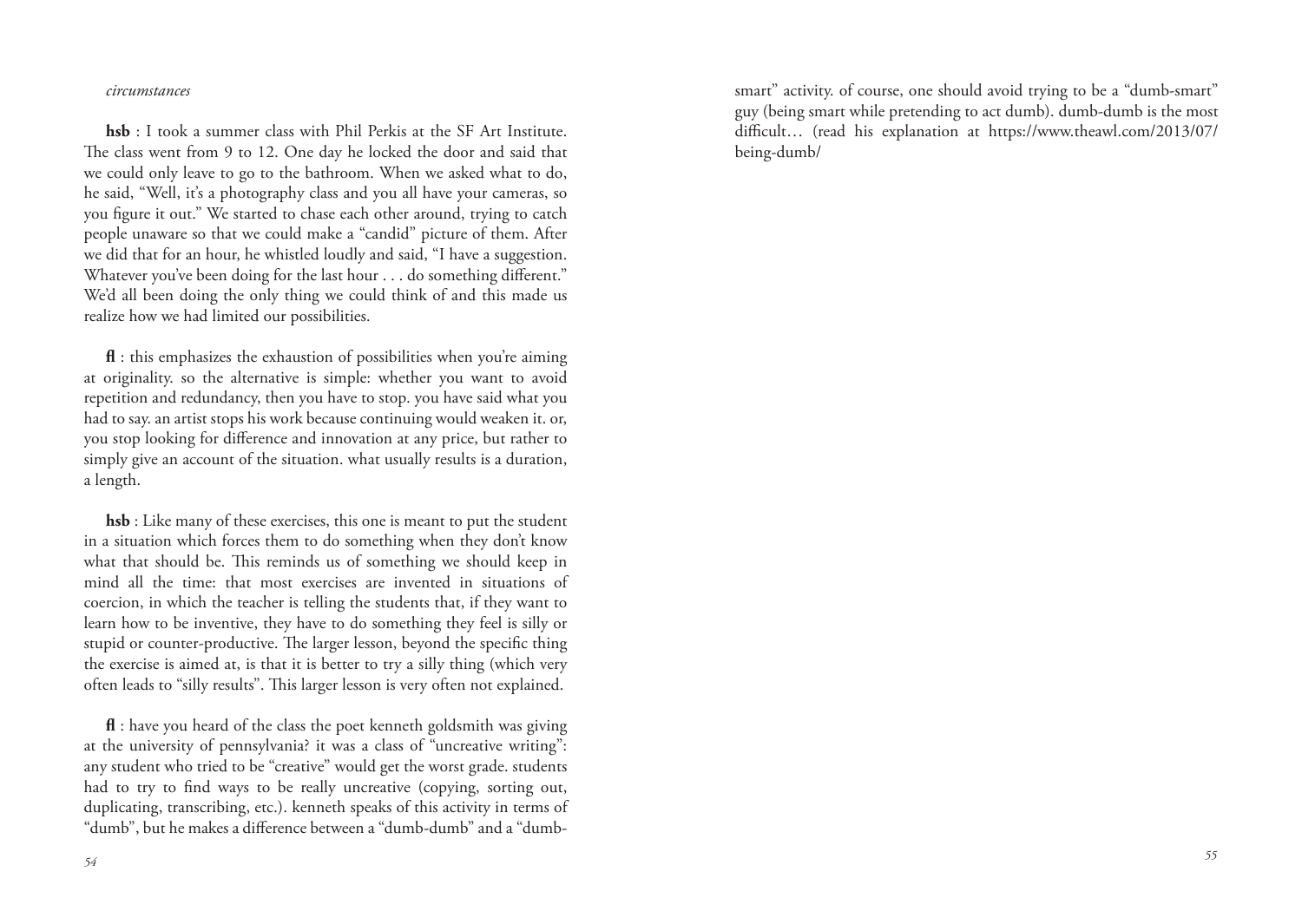*make 36 pictures on one subject: a person, place, thing, group of things.*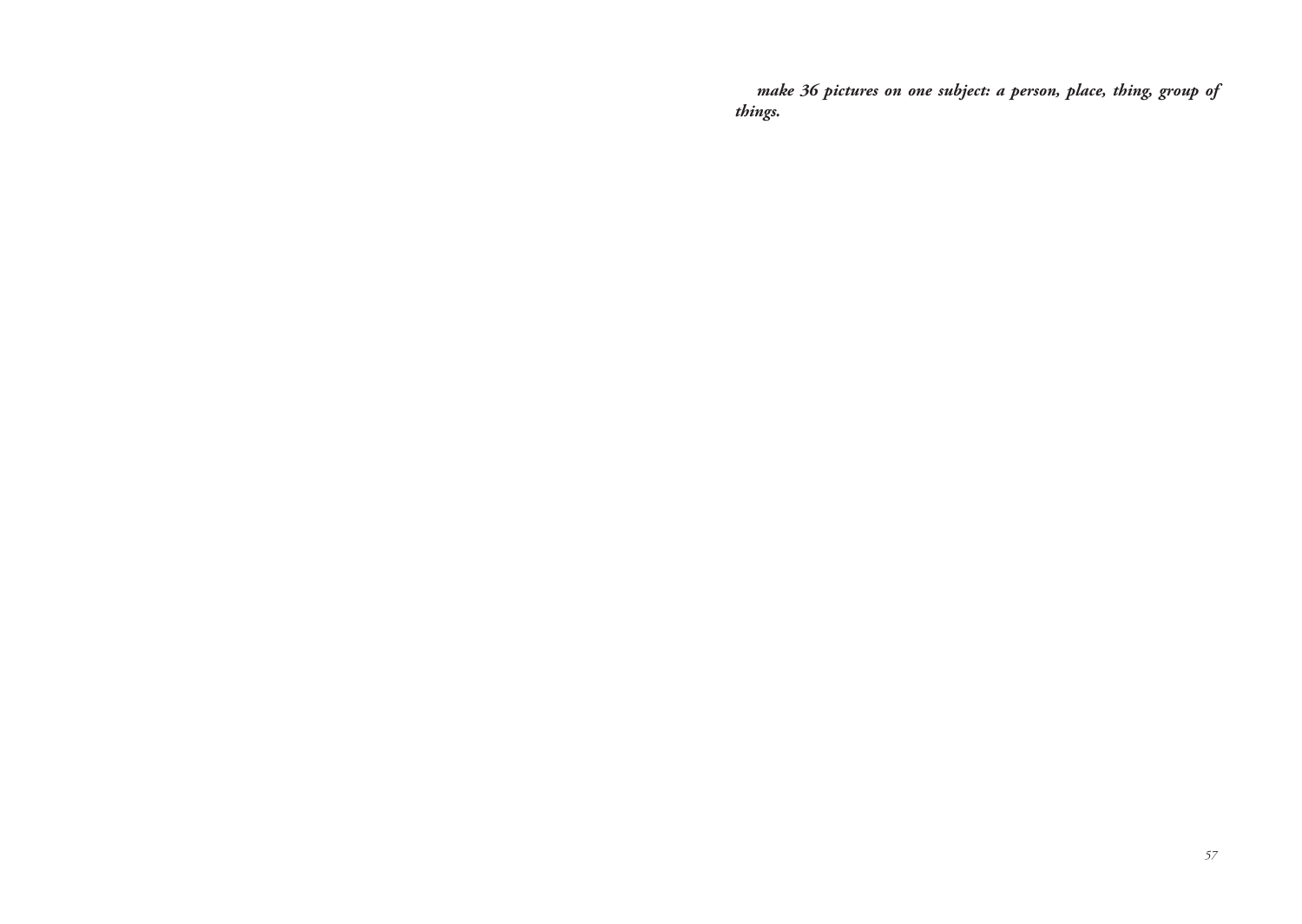**hsb** : It is commonplace to think that photographing involves finding something interesting, taking a picture of it, putting the camera away until you notice something else interesting, taking a picture of that, and so on. This may not be the most profound use of the medium. . . . .in art, it's not so much the object depicted, but rather what happens when it's transformed through a medium by a particular artist's sensibility.

Many of these exercises that originated in photography classes have the same aim: to make the students give up their belief that there is a "right way" to make photographs and if they learn that trick they will be able to make good pictures all the time. And to achieve this goal by using the authority of the teacher's role to force them to do what they would otherwise never do and realize that the results of doing that have made them happier.

When I was a photo student I proved this to myself without meaning to. I was walking down the street on a sunny day and walked under a tree in full leaf. Without thinking, it was just a whim, I pointed my camera up (without looking through the viewfinder) toward the mass of leaves above me and made an exposure. When I developed the film and made a contact sheet, this frame leaped out at me. I felt it was Just Right. And it was.

## *watch the light change*

choose a room where the sun only shines in at the end of the day. sit in a comfortable chair, facing the light, stay there until it gets dark. content yourself with watching the light change.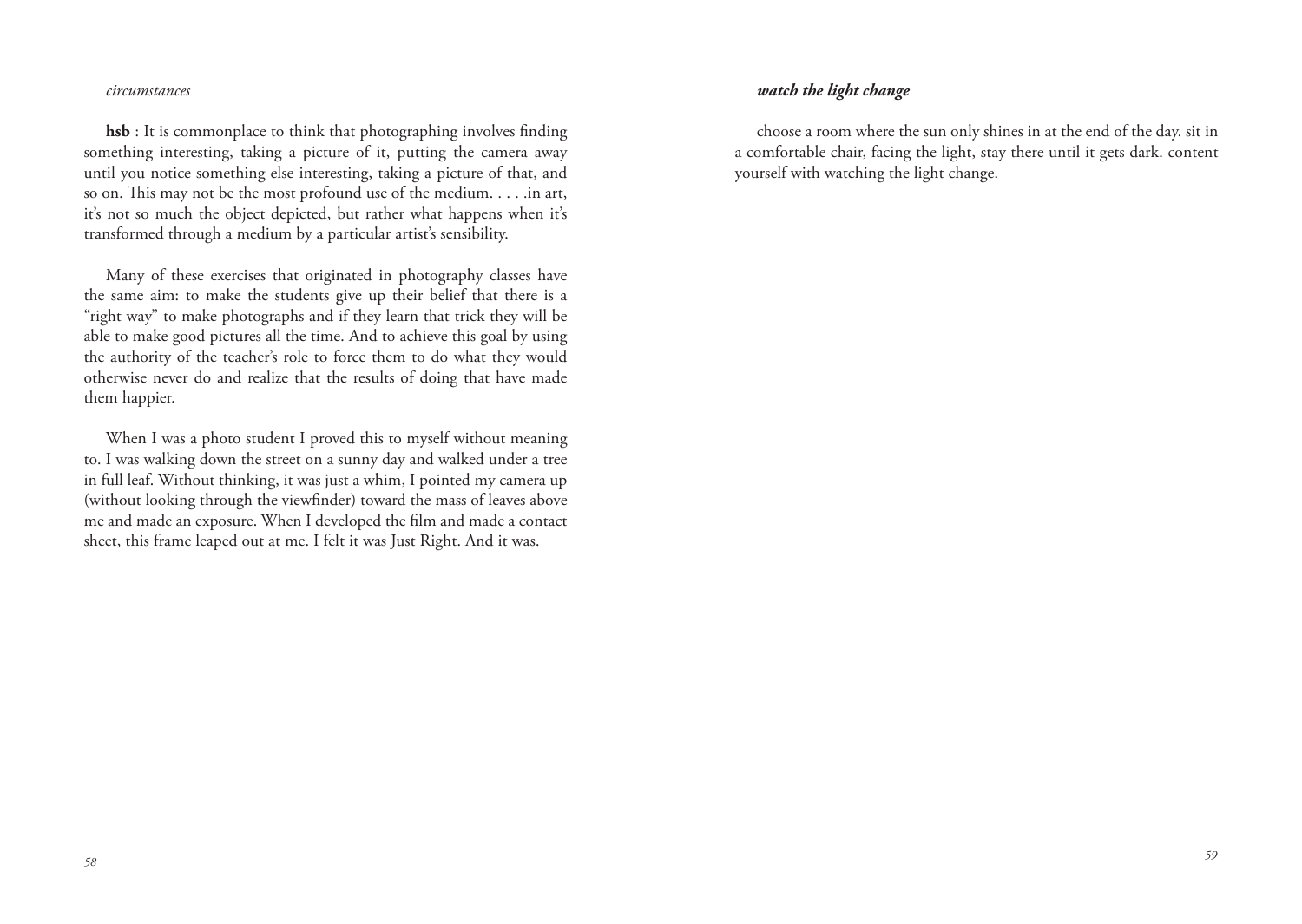**hsb** : This is a quote from Phil Perkis's book: "When I was a student at the San Francisco Art Institute, we had a senior seminar class with Fred Martin. It took place in a large room with a skylight. There were people who worked in every medium and we would discuss our work. We met from four to seven in the afternoon and Fred Martin would not let us turn on the lights. Everything changed with the light during those three hours: the work, the people, the space, the tone of voice, our relationships with one another—everything. It was revelatory. Thank you, Fred Martin."

**fl** : we have talked earlier about warhol shooting the empire state building from dusk till dawn (*empire* lasts for 8 hours and 5 minutes !). temporal experimentation was also valued by many of the fluxus artists, who defined it as a regime of attention almost constitutive of the artistic experience and, *thus*, of life. yoko ono or ben developed a number of protocols similar to this exercise. what was important for them was that interactions among people would change because of those instructions. nearer to us, the artist ann veronica jenssens translated *spatially* this passage of time marked by the changing of the light. she constructed a plexiglass pavilion in a garden, each of whose walls was a different color. the result produced a decomposition of the spectrum of colors and to walk through the pavilion was to traverse the spectrum materially.

in 2000, pascal rambert built, for the festival of avignon, a *gilgamesh* which began at sunset and lasted through the night. the choreographer anna teresa de keersmæeker performed her piece *cesena* at the festival d'avignon at 5 am in order to integrate, like pascal rambert, the experience spectators would have of her piece into the variations of light and the sunrise which became dramaturgical components of the work itself. kris verdonck and alix eynaudi have, in *exit*, similarly used the light, which decreased during the piece, as one of its principal actors

(but we have to admit that any amateur of the *free party* of the "panorama bar" in berlin, or any carioca celebrating new year's eve on the beach of arpoador or copacabana knows this experience by heart . . . .)

to "just watch," others have added "just paint." which gave us the series of *haystacks*, or the series of cathedrals of rouen of monet . . . . the exercises drawn from the photography classes you took at the san francisco art institute show very well that sociological skills of observation and writing are developed in a framework which has a lot in common with those developed by painters, writers, choreographers, artists in general. the articulation of perception and description is a pair that comes before disciplinary divisions.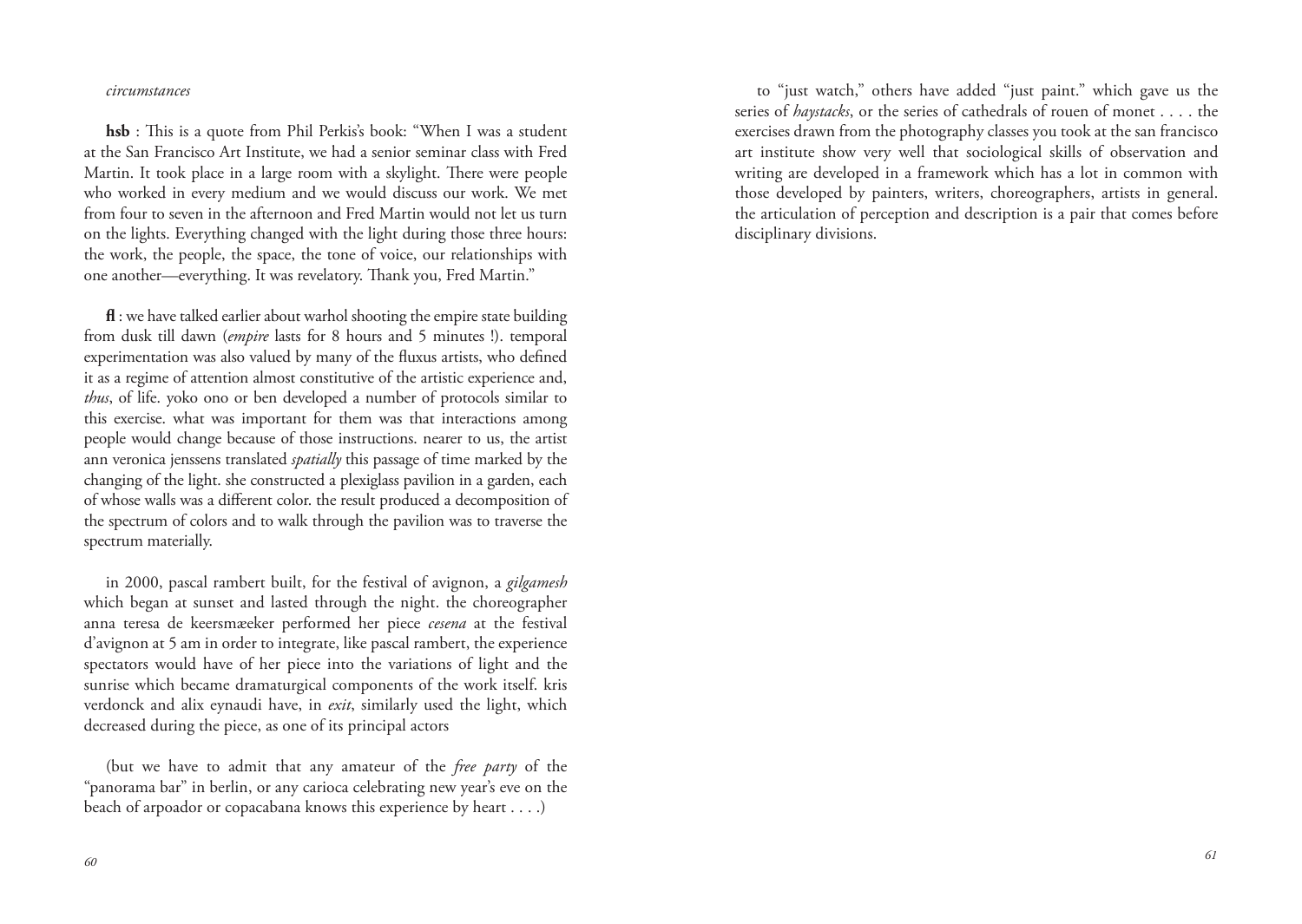*take 50 pictures so that if someone viewing the resulting prints were to be asked, "what is the subject?" they would reply, "light".*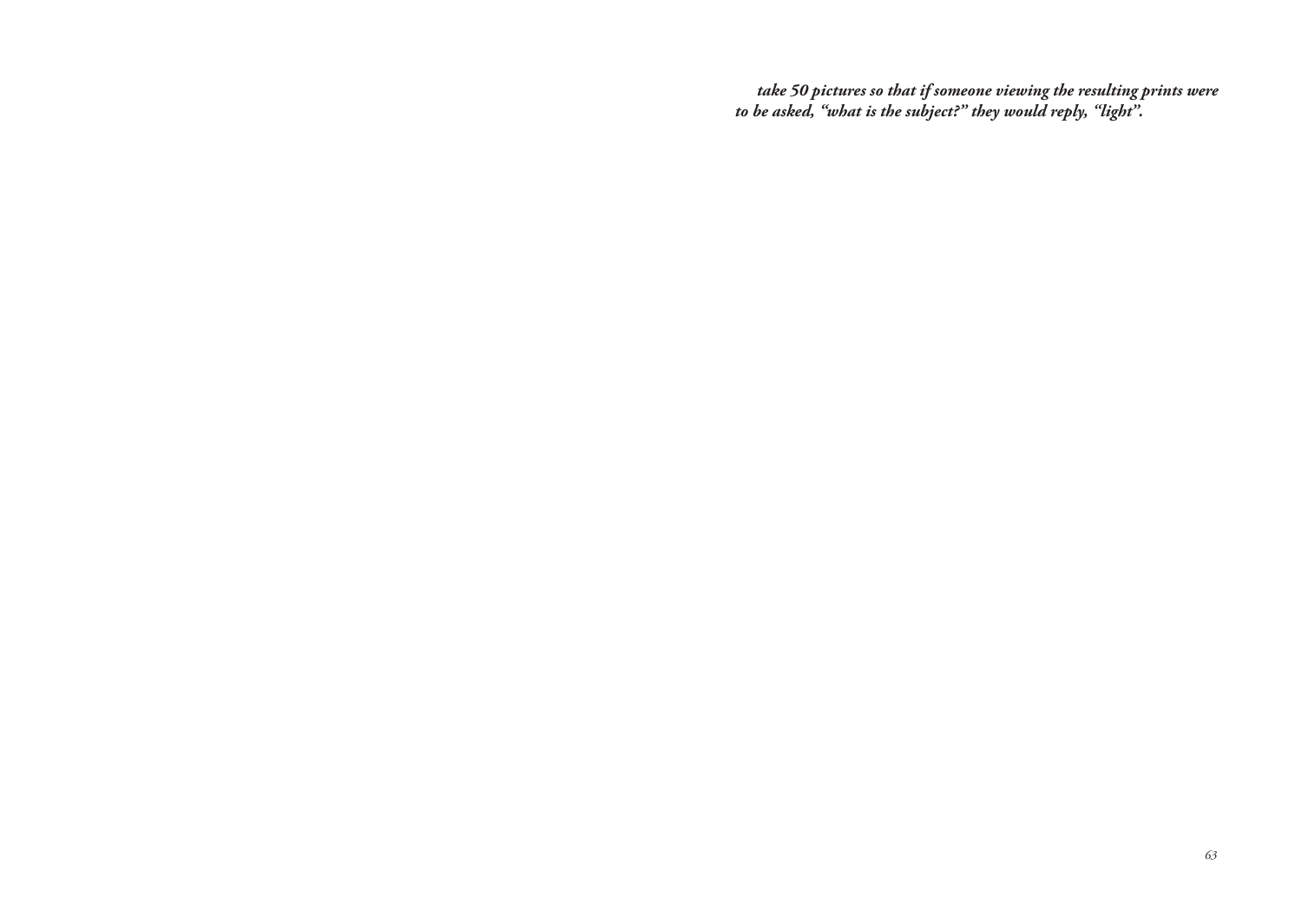# *looking*

stare at a photograph which interests you for five minutes without ever looking away.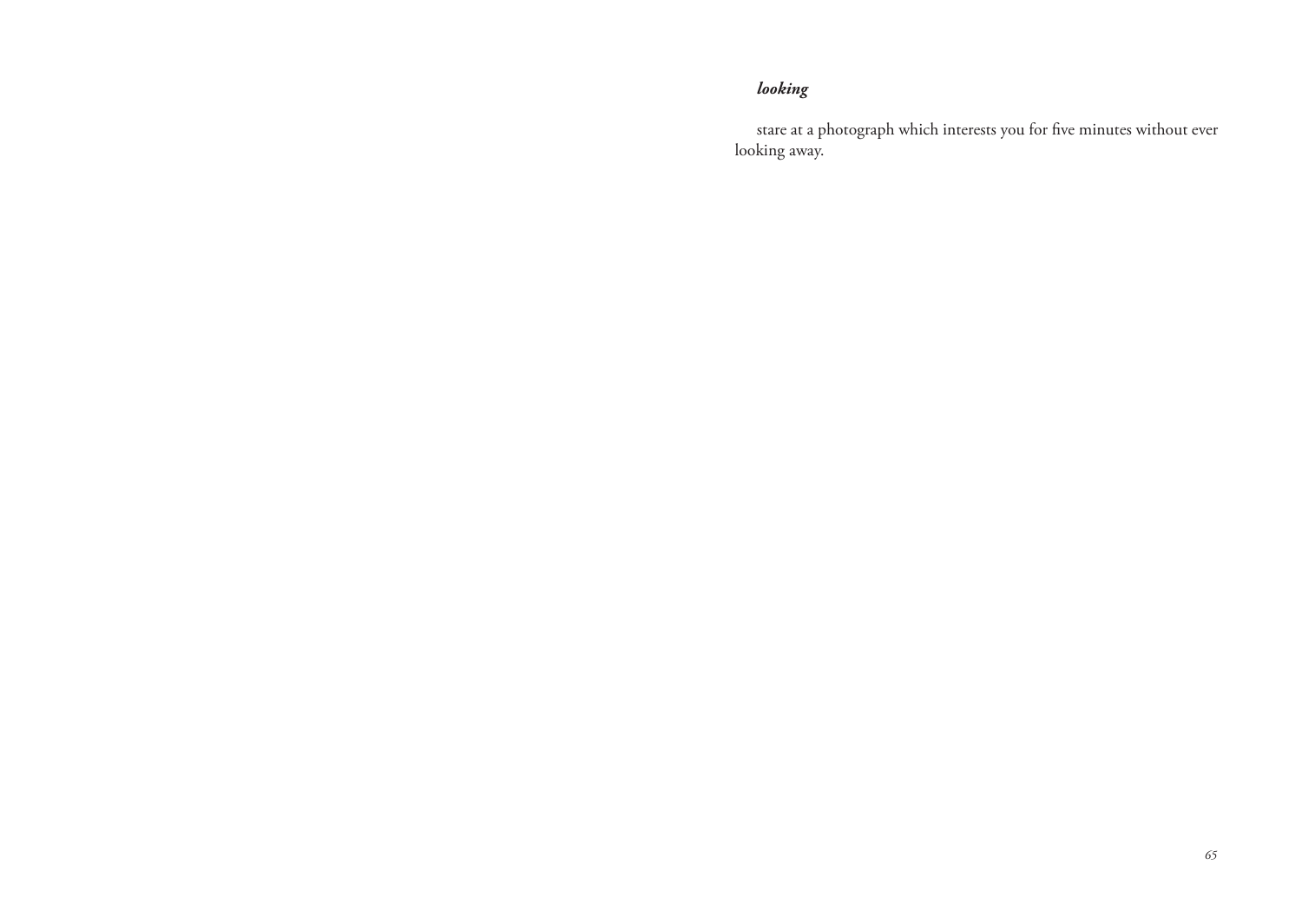**hsb** : People, including many photographers and especially photography students, don't really look at photographs. They glance at them, see what the picture is about, perhaps note any unusual handling of space or tonality, and then look no further. I remember that when he gave the class this exercise he added that it would be hard to do, and we should do it by *naming* everything in the image to ourselves explicitly: "this is a cardboard box. This is the box's shadow." etc.

One consequence of doing this exercise is that you remember the entire picture and all the contents that you have named to yourself. So you can see it again any time, as long as you remember.

**fl**: to stare at one object for a long time is an uncommon experience. if the approach is not necessarily analytic it can quickly become psychedelic, with or without chemical help. just because our eyes naturally move continually. to concentrate on a fixed point contains a potentially hypnotic dimension and many artists have surrendered to this exercise.

in an analytic perspective, hoping to improve their observational abilities, police schools frequently use this memory exercise: after observing for some minutes a collection of objects on a table (but it could be a photograph, to go back to your example) the student officer has to make a written list, from memory, of those objects. these memory/writing exercises are cited in the *revue de littérature générale* (*rlg*), n°2, 1996, by pierre alferi and olivier cadiot as an exercise which could improve the descriptive competence of poets. Here is an opposite example: after a kurt schwitters exhibition at pompidou center, in paris, gil wolman required that wall labels remain on the walls during his own exhibition. the place of the schwitters paintings remain empty. he called his exhibition "seeing from memory"...

**hsb** : Many years ago I experienced a rare psychological event called "total global amnesia." I wrote to the well-known psychologist Oliver Sacks and told him about it. I had not experienced it as frightening or worrying, just thought he would be interested. He wrote back that it was

*<sup>66</sup> <sup>67</sup>*

in no way dangerous but that I should see one of his colleagues in San Francisco, which I did.

This doctor, among other things, tested my memory by showing me a random collection of objects he had on his desk top for one minute, and then asking me, five minutes later, to list as many of these objects as I could remember. I remembered everything, as he had expected I would. In fact, he said I had a remarkable memory and had nothing to worry about. If I lost some memory ability I would still have plenty left.

**fl** : that exercise can be performed when you're by yourself. on the other hand, when you're interacting with someone, the attempt to produce an ever more precise description could be perceived as a kind of garfinkelian breaching experiment: most of the time, we don't need to be so precise, and to repeat over and over "that is?" and "more precisely?" would probably quickly trigger some interactional unease. and you would probably be taken for a neurotic if you lost yourself in the details of an endless description. there are probably literary experiments (the "new novel") in which every plot dissolves into a collection of descriptions or lists created from contiguity. imperceptibly, you pass from one theme to another, exactly as i just did in these last lines.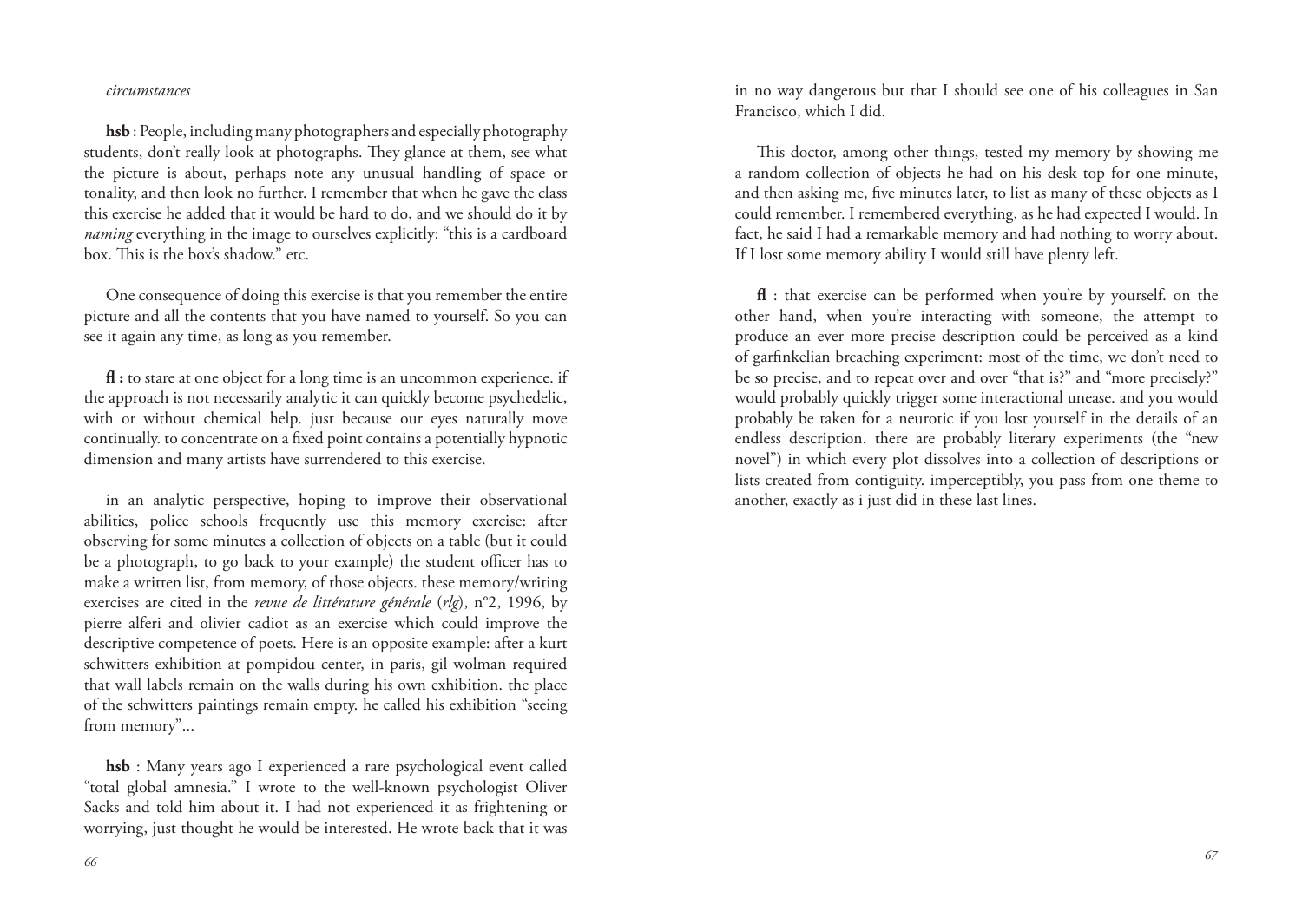# *pushpins*

stick two pushpins into the wall, six inches apart. sit down 15 feet away and relax your eyes for a minute or two. look at the pushpin on the right closely, then look at the one on the left, trying just as hard.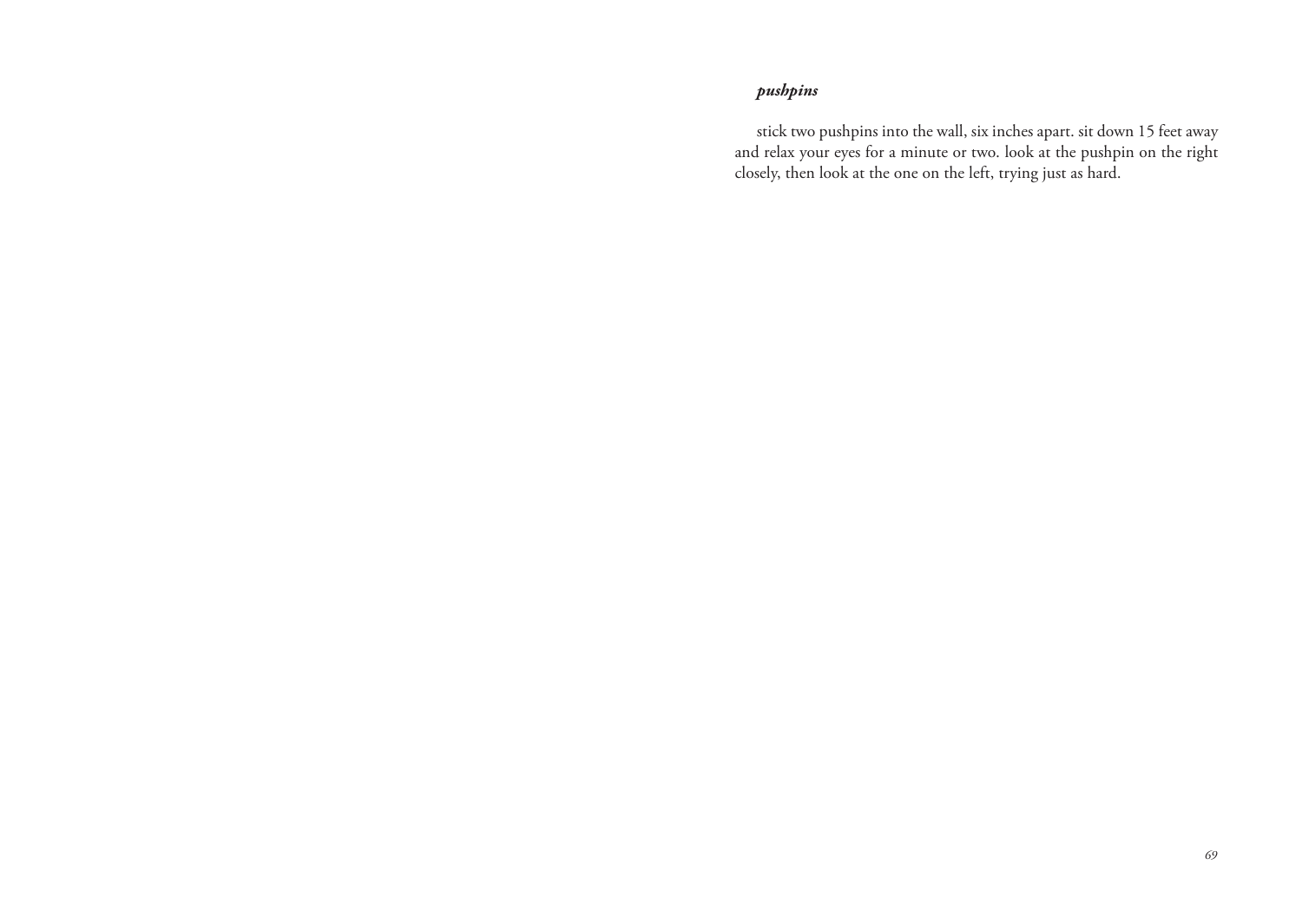**hsb** : I have to confess that I don't understand the point of this exercise. I recognize that it is surely a good thing to do and have done it, but can't say why it's good.

# *enlarging the visual field*

sit and relax your eye muscles in order to enlarge your field of vision as much as possible. so that your eyes jump a little less from one object to another.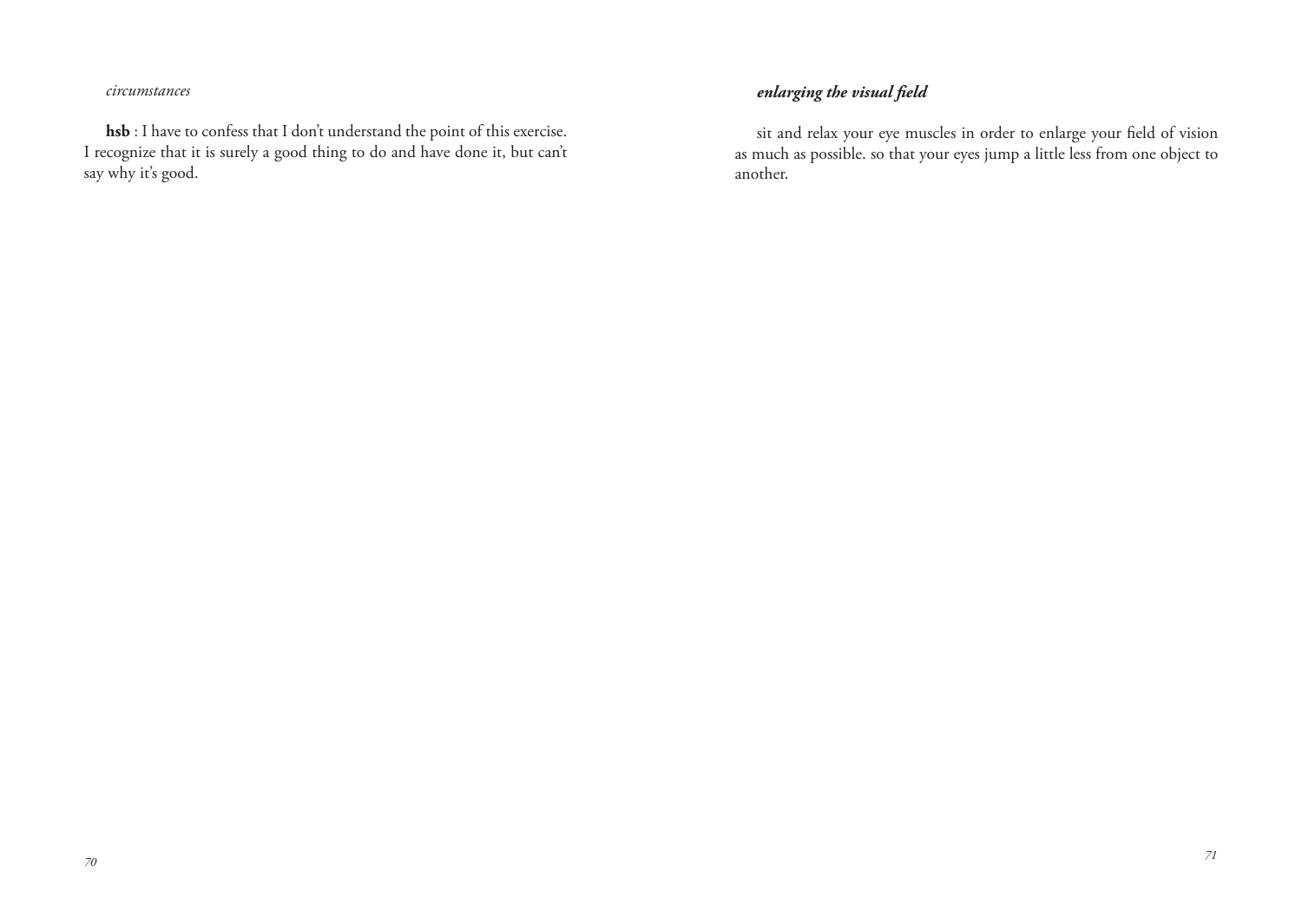# *to produce new ideas, and poems*

"simply dump out disconnected folders, mixing up their contents, and then re- sort them. try to do it in a more or less relaxed way. how often and how extensively you re-arrange the files will of course vary with different problems and with how well they are developing. of course, you will have in mind the several problems on which you are actively working, but you will also try to be passively receptive to unforeseen and unplanned linkages."

[from c. wright mills, *the sociological imagination*]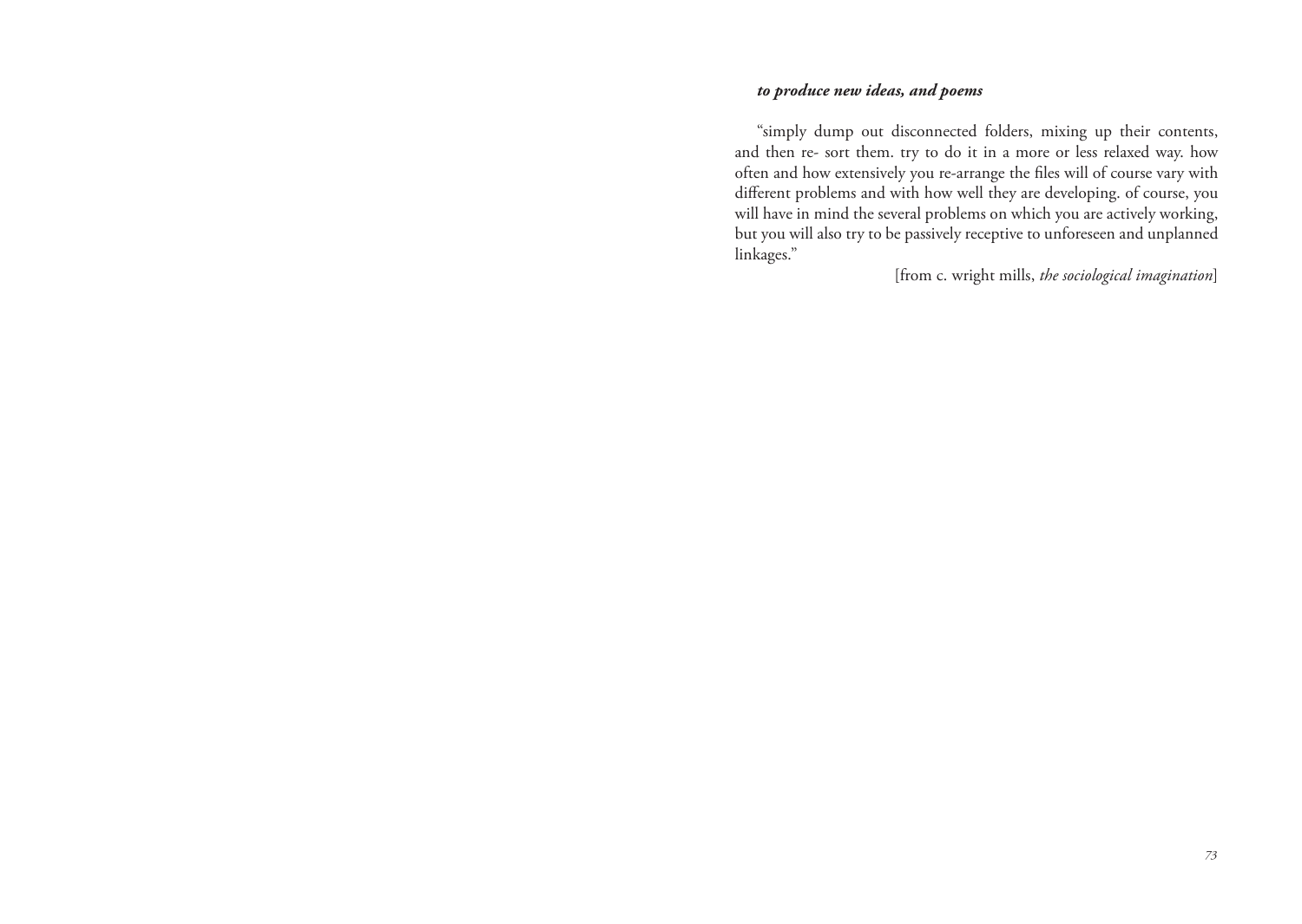**hsb** : This practice of Mills is very well known to sociologists. They all recognize that it is worth doing (though I think very few actually do it, it makes a big mess!) but can't say why beyond making some trite remarks about how it's good to "shake things up."

One good result of this that I can see is that it makes you rethink your categories, makes you aware that you had categories you had never explained to yourself. But I don't cut things out of newspapers and magazines as Mills did, I don't file them away. I think I have other tricks to do the same thing, when something unexpected pops into my mind, I never dismiss it immediately, I always try to think of it as a positive, often as a "message from somewhere."

**fl** : do you know this poem from tristan tzara?

*to make a dadaist poem*

*take a newspaper. take a pair of scissors. choose an article as long as you are planning to make your poem. cut out the article. then cut out each of the words that make up this article and put them in a bag. shake it gently. then take out the scraps one after the other in the order in which they left the bag. copy conscientiously. the poem will be like you. and here are you a writer, infinitely original and endowed with a sensibility that is charming though beyond the understanding of the vulgar.*

**hsb** : This is a wonderful encounter between Mills and Tzara. I should think about this more. It might be the place to have an extended meditation on the way artists and social scientists converge on these methods of solving certain problems.

**fl** : yes, in a way, that's what I tried to do with the posters "on displays", to see how "exhibition displays" (we could say, "instructions", or "exercises") could be used for other goals (processing big amount of documents, sorting out material, etc.). that would be nice, indeed, to take this exercise by mills and tzara as a test case, and compare "les tenants et les aboutissants" whether it originates from social sciences or from poetry.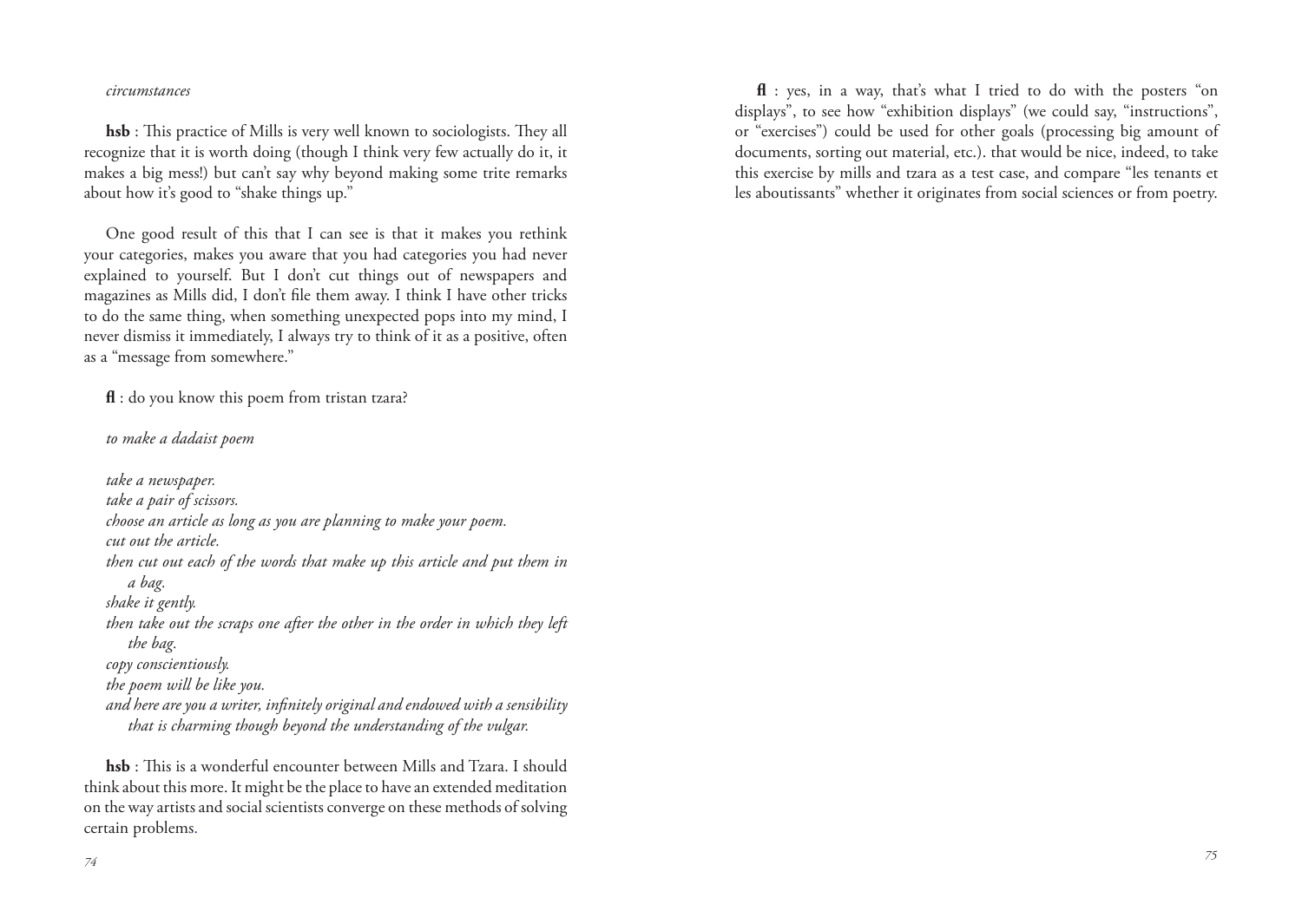# *to establish a pedigree*

[after hans haacke]

choose a work of art which has had many owners private or public.

investigate how the different owners came in to possession of the work.

for each owner, select a fact which seems to justify possession of the work.

make a chronology which shows the evolution of these facts according to the successive owners.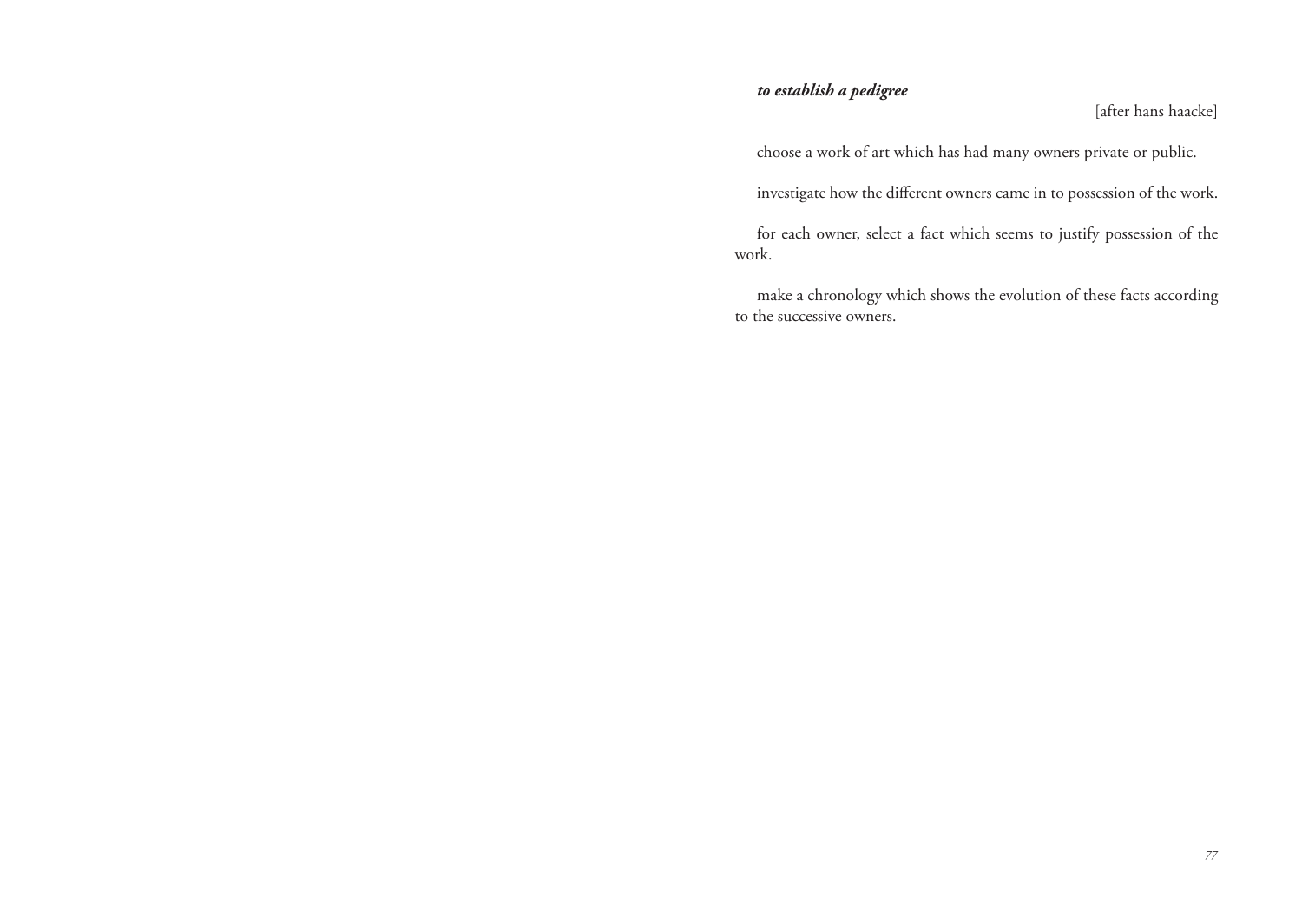**hsb** : In the case Hans Haacke used to demonstrate this method, the original artist (or perhaps the first owner) was Jewish. as the work continued to be inherited, sold, bought, etc. the owners' social characteristics, *i.e*., political position (left, right, center, fascist, etc.) changed and, at one point, the owners were german gentiles who were nazis. And, finally, the work joined the collection of a well-thought-of- museum in a major city. Investigating the personnel of the museum reveals that its director was clearly affiliated with the Nazi party.

#### *news*

[by hans haacke (san francisco museum of art, 2008)]

print all the dispatches from the major news services as they come from the telex machine and let them spill on to the floor the museum goers are standing on.

[optional: on the third day, the sheets of paper can be labeled and dated and placed in plexiglass containers.]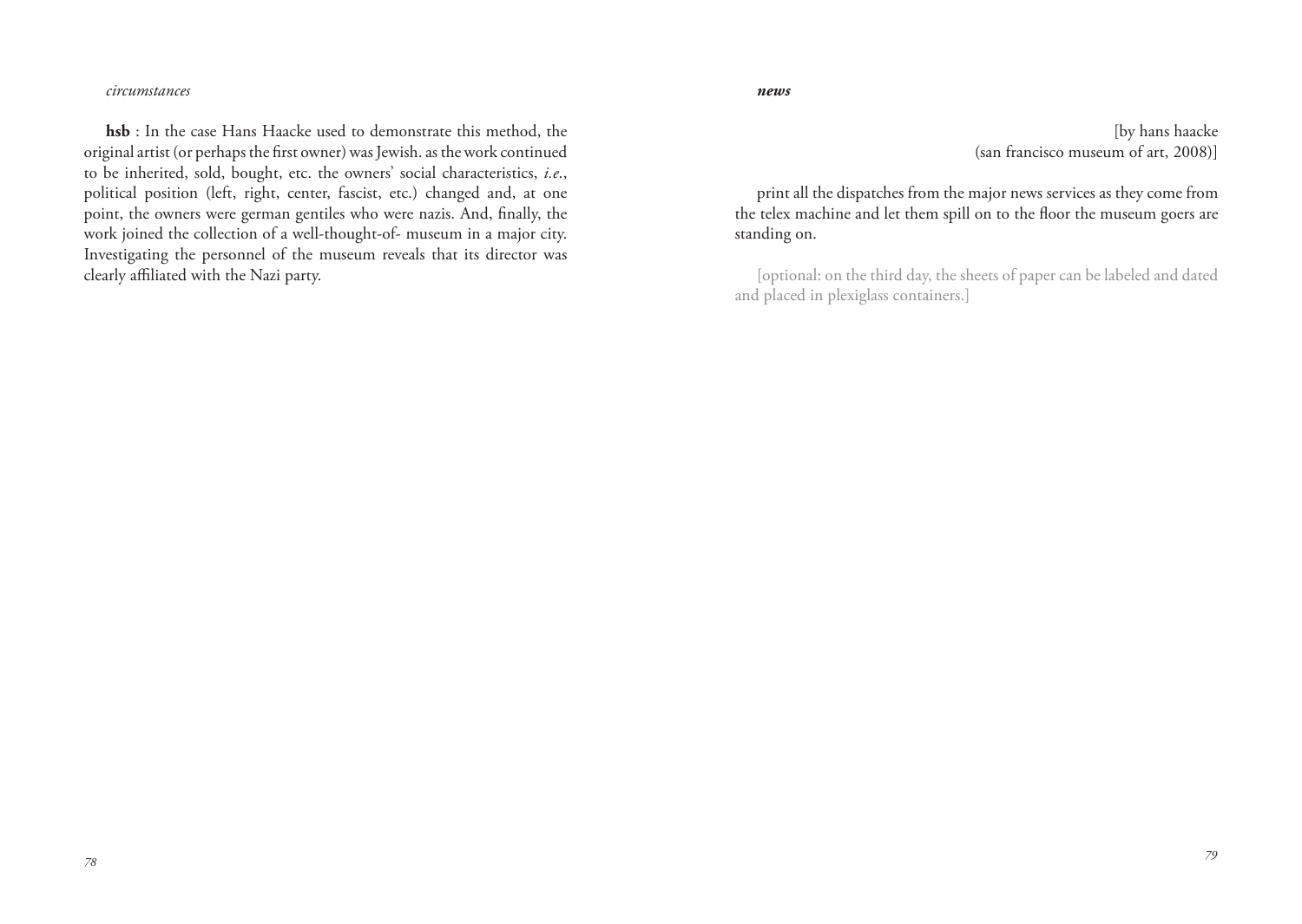**hsb :** (This piece has been shown in many variations in many places. This is from the announcement of the piece by the dusseldorf kunsthalle.) "For the 'prospect 69' exhibition in the kunsthalle, düsseldorf, Hans Haacke drew up a concept he elucidated as follows: 'a telex machine installed in the Düsseldorf Kunsthalle prints all the news communicated by the german press agency dpa. the printouts will be put on display for further reading one day after being communicated, and on the third day the rolls of paper will be labelled and dated, then stored in plexiglass containers.'"

**fl :** kenneth goldsmith did something similar, even though with a little different purpose. his project, print the internet, aimed to convert back to paper all the information produced in the digital world of the internet. goldsmith had, indeed, launched a call for his show, through social networks, for people to print as many pages as possible from internet and send them to him through snail-mail. of course, this was impossible. someone calculated that the complete destruction of all the world's forests would not produce enough paper. impassioned appeals were sent to goldsmith, who remained insensitive. these calls for mercy sent to him were, i imagine, also printed on paper. this device made the mass of data produced visible. but, no more than in the installation of hans haacke displayed under plexiglass it was not a question of proposing an organization or treatment of this mass.

this reminds me of a failed project i tried some years ago with an engineer/musician of ircam, diemo schwartz. the idea was to turn all the news dispatches of agence france presse about all the conflicts of the world into sonic events in real time, thus trying to represent in a soundscape the perpetual flux of events (this was called "the sonification of mapping"). in this process of conversion it was necessary that, at the same time, the result should be musically interesting while preserving the data so that it could be heard and recognized. but what was heard, above all, was the data base which compiled and structured these dispatches. for example, if the first column of the data base was the date of the dispatch's publication, then the events which followed on the same day all began in the same way. then you heard another sound which represented the place where the event occurred, then another sound for the kind of event (military encounter, civil protest, etc.) all this was sung by a choir of non-musicians who repeated what they heard through earphones. this singing was itself reconverted into text, in the format of the agency's dispatches. since what was repeated was slightly different from what had come through the earphones. the dispatches placed the events to other countries, on other dates, with slightly modified stories...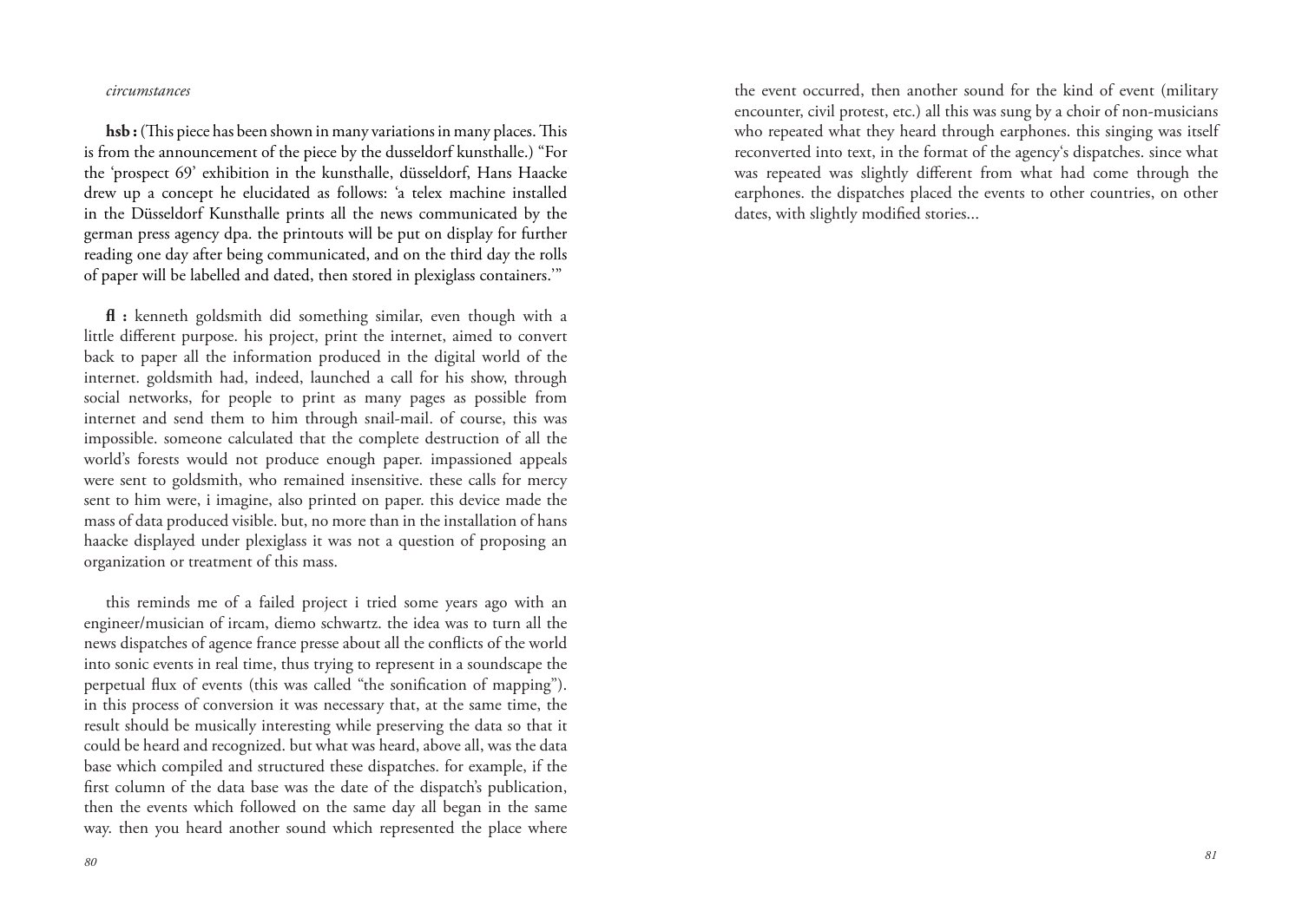# *the major premise*

when, in a conversation, you hear someone state conclusions in the form of recommendations for action, make clear the (unstated) major premise which underlies the (implied) syllogism.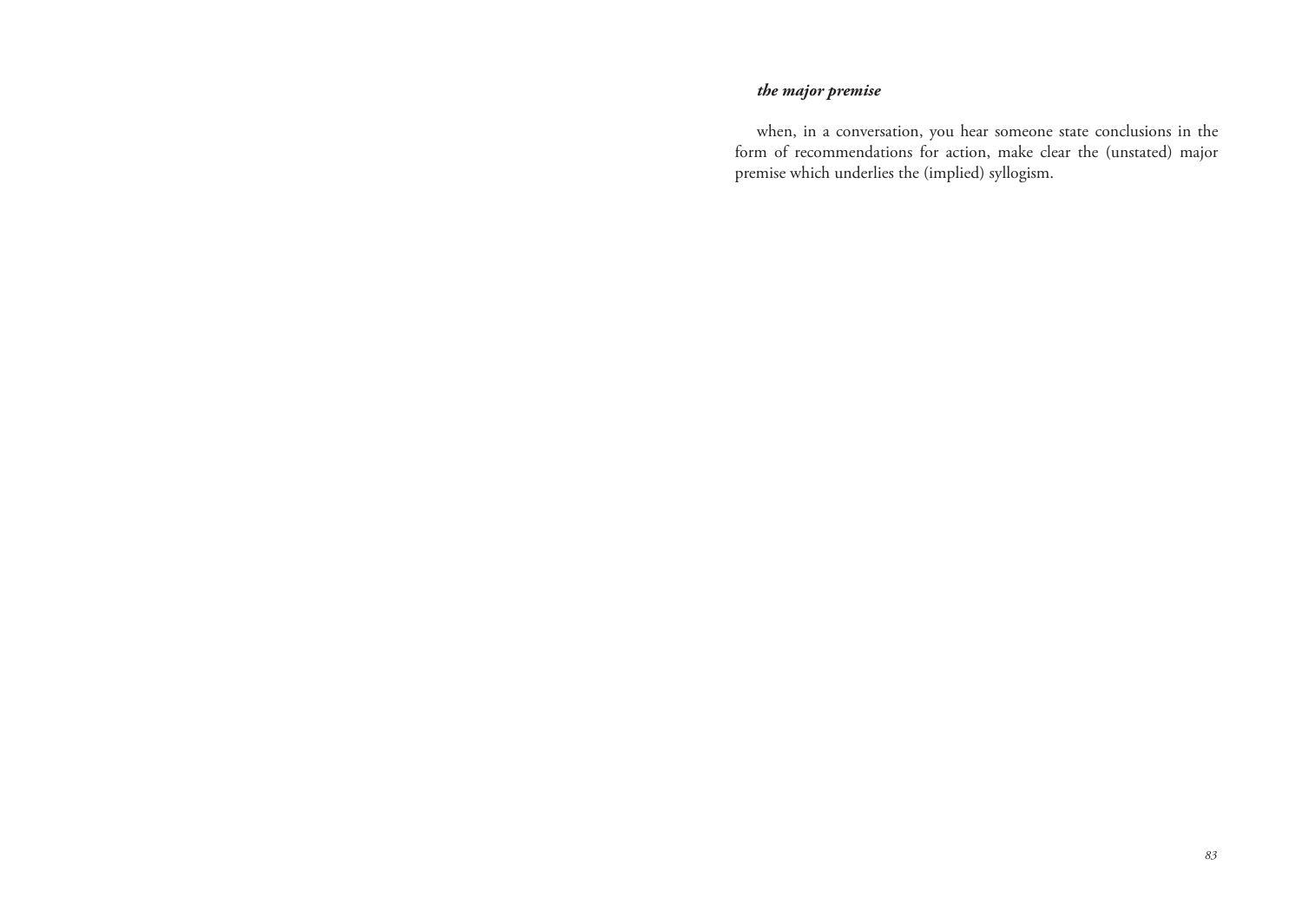# *circumstances (and logics)*

**hsb** : Everett Hughes once pointed out that, in many arguments offered as proof of some statement, the major premises that justify the conclusions offered rely on attitudes that are not openly discriminatory but which are widespread in the general population and in fact are generally taken for granted: "black people should not be permitted to mix socially with white people because they smell bad", or, "Jews should not be admitted to medical schools in large numbers because they are too aggressive." "Black people smell bad" is the minor premise of an argument whose unstated major premise is "people who smell bad should not be allowed to mix socially with other people." "Jews are too aggressive" is the minor premise of an argument whose major premise is "people who are too aggressive should not be admitted to medical school."

The argument for excluding black people rests on the unstated premise that smelling bad is a sufficient cause for not associating with people who do. and, Hughes liked to point out, America was a country in which soap had been advertised soap by saying that it would get rid of that "little something that even your best friend won't tell you about." That is, that you smell bad.

The argument some people used to make for excluding Jews from medical school because they are too aggressive rests on the unstated major premise that people who are aggressive beyond a certain (unstated) degree should not be allowed to study medicine. but, he would say, America is a country in which people are encouraged to be aggressive but only up to a certain (but never openly stated) point. and in which, therefore, people worry about just how aggressive they can be.

That is, the major premise is one the speakers are ambivalent about and therefore try to avoid bringing into the open.

**fl** : Hughes' example of the architect and "somebody has to do the dirty job" could be also an example ?

**hsb** : Yes. Our model for these casual exercises came from Everett

Hughes' remarkable elaboration of a casual conversation with two Germans after World War II, "Good People and Dirty Work." in Everett C. Hughes, *The Sociological Eye*, 87–97. New Brunswick: Transaction Inc., 1984. This case furnished the empirical seed for his later investigations, theoretical and empirical, of what he called "dirty work":

The architect: "I am ashamed for my people whenever I think of it [the Holocaust]. But we didn't know about it. We only learned about all that later. You just remember the pressure we were under; we had to join the party. We had to keep our mouths shut and do as we were told. It was a terrible pressure. Still, I am ashamed. But you see, we had lost our values and our national honor was hurt. And these Nazis exploited that feeling. And the Jews, they were a problem. They came from the east. You should see them in Poland; the lowest class of people, full of lice, dirty and poor, running about in their Ghettoes in filthy caftans. They came here, and got rich by unbelievable methods after the first war. They occupied all the good places. Why, they were in the proportion of ten to one in medicine and law and government posts!" He then fell silent and forgot what he had been talking about.

I [Hughes] said firmly, "You were talking about loss of national honor and how the Jews had got hold of everything."

The architect: "Oh yes! That was it! Well, of course that was no way to settle the Jewish problem. But there was a problem and it had to be settled someway." (Hughes 1971, 90–1)

Hughes made an analytic gem from this conversation and says that what he made of it was later verified by formal studies and other conversations he had. The important point for him was not the particular details about Germany, as important as they were, but the general phenomenon this case alerted him to, what he later called "the moral division of labor," a phenomenon he thought common to all societies. Societies, he said, defined some kinds of work as "dirty," soiling the person who did it, physically (like collecting garbage), morally (like being cruel to innocent people), or both. People whose own work their society defined as clean wanted the dirty work done (like the German architect wanted the "Jewish problem taken care of "), but didn't want to do it themselves. Other people, who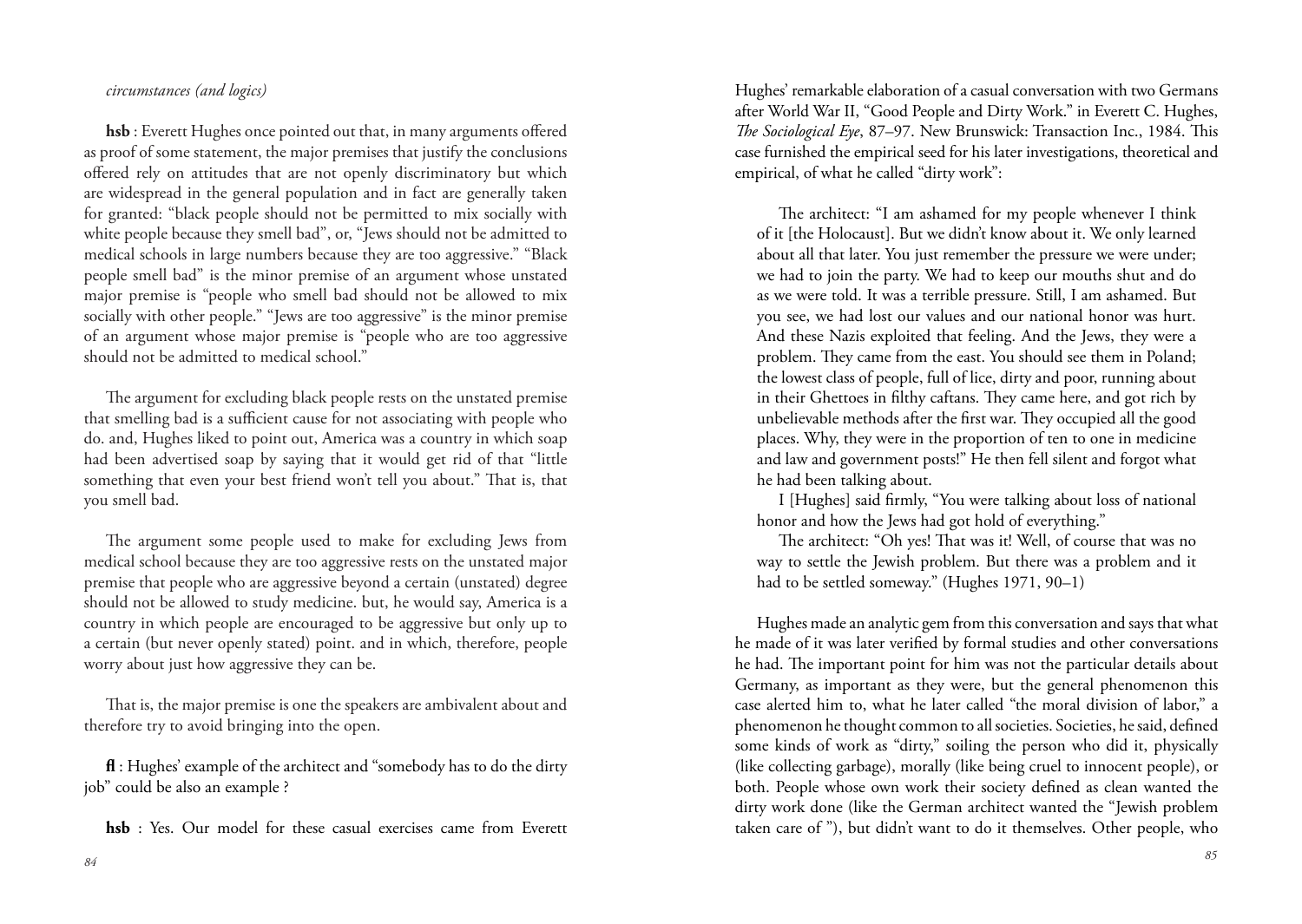had less choice of how to make a living, did the dirty work and the people who wanted it done could benefit from its doing while they themselves stayed clean.

## *turn into a score*

choose a scientific controversy.

translate it into a series of instructions which can be performed choreographically, musically, or discursively.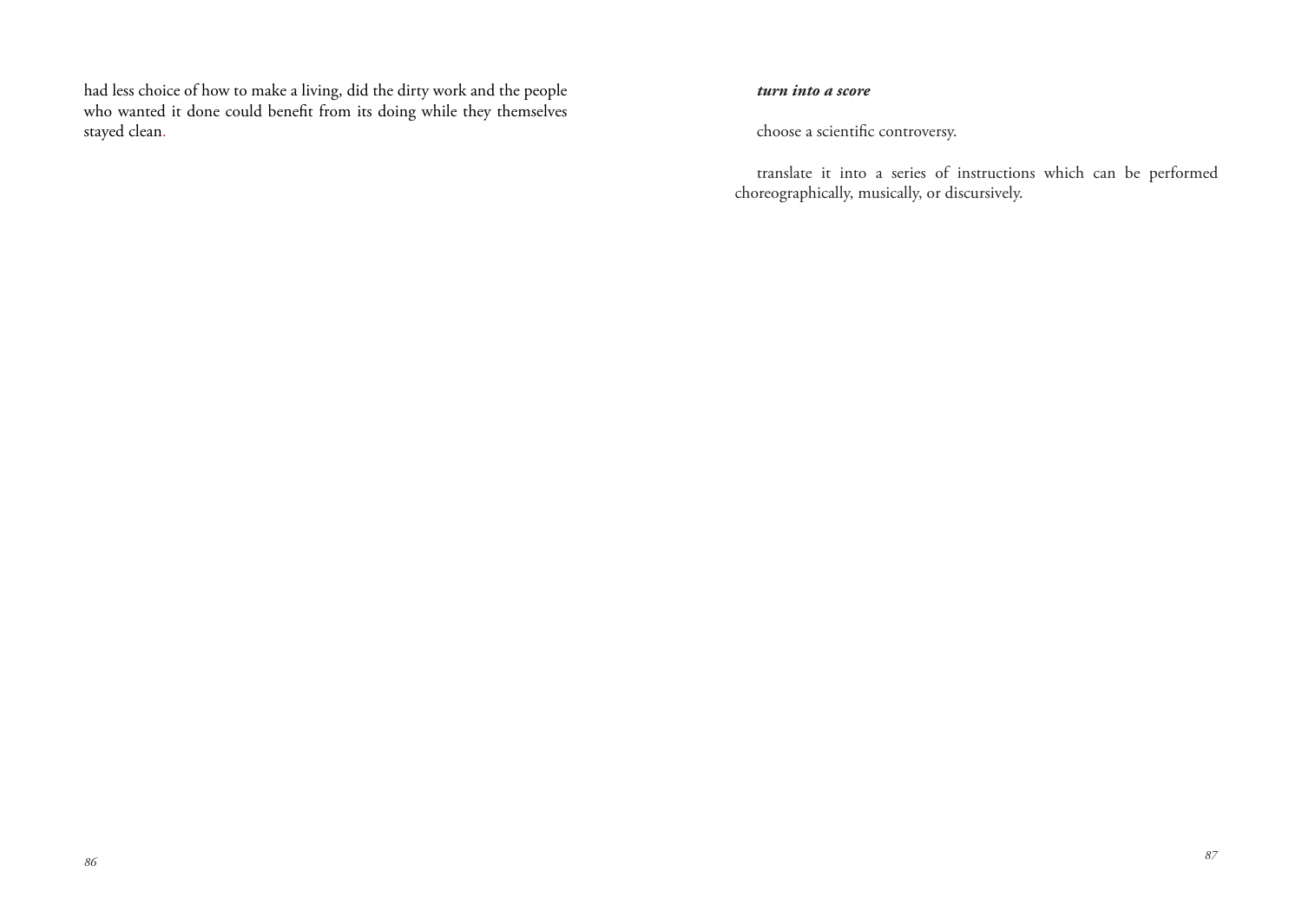**fl** : i was once invited by the *haus der kulturen der welt* (*hkw*) in berlin to work with the "anthropocene working group," a group of researchers which brought together geologists, soil specialists, air and ocean experts, and archeologists, who had to decide, "yes or no," if we were in a new geological era or not: "the anthropocene," in which man was identified as the principal cause of geological change. beyond the technical questions of which markers to use to identify the geological traces of this period, this also raises the question of the "collision" of time scales: geological periods are counted in millions of years, while the anthropocene, if its existence were validated, would have at best (or worst) a few hundred years. this difference in scale would prevent any graphic representation of the anthropocene on any scale of geologic time produced by the international commission on stratigraphy. a member of this group, the archeologist matt edgeworth, thought that only *performance* could get us through this trial of temporal collisions. an adept of yogi practices of introspection, he wrote a script made up of a series of movements and postures to give us a way to grasp these variations of scale. i proposed that, rather than reading the script aloud, he perform the score on stage, with the help of volunteers. the performance was gripping, the audience was attentive in the extreme. but after that, the head of the group, jan zalasiewicz broke in to modify the archeologist's proposition. in his view, edgeworth's's proposal was biased: in his view, it did not sufficiently highlight this aspect or forget this other aspect. other people joined the argument, a scientific controversy unfolded on the stage, in the style of an american telereality show or better, through the protocol of a performance. what surprised me was that no one ever questioned the legitimacy of the format itself

**hsb** : This is the first case where our interest in changing the way of displaying some information or idea has caused someone to complain! Which I think must be very unusual. I would have guessed that most people are more like the director of the group, thinking and insisting that the language they have always used maximized or minimized what they wanted displayed as they wanted it to be, and should not be changed. This is a fruitful direction to pursue. And, in fact, it makes visible an important feature of all sorts of activities, which is that the language used to discuss and display the ideas and data are quasi-sacred. And some exercises we have discussed are aimed exactly at disrupting these more or less sacred ways of doing things.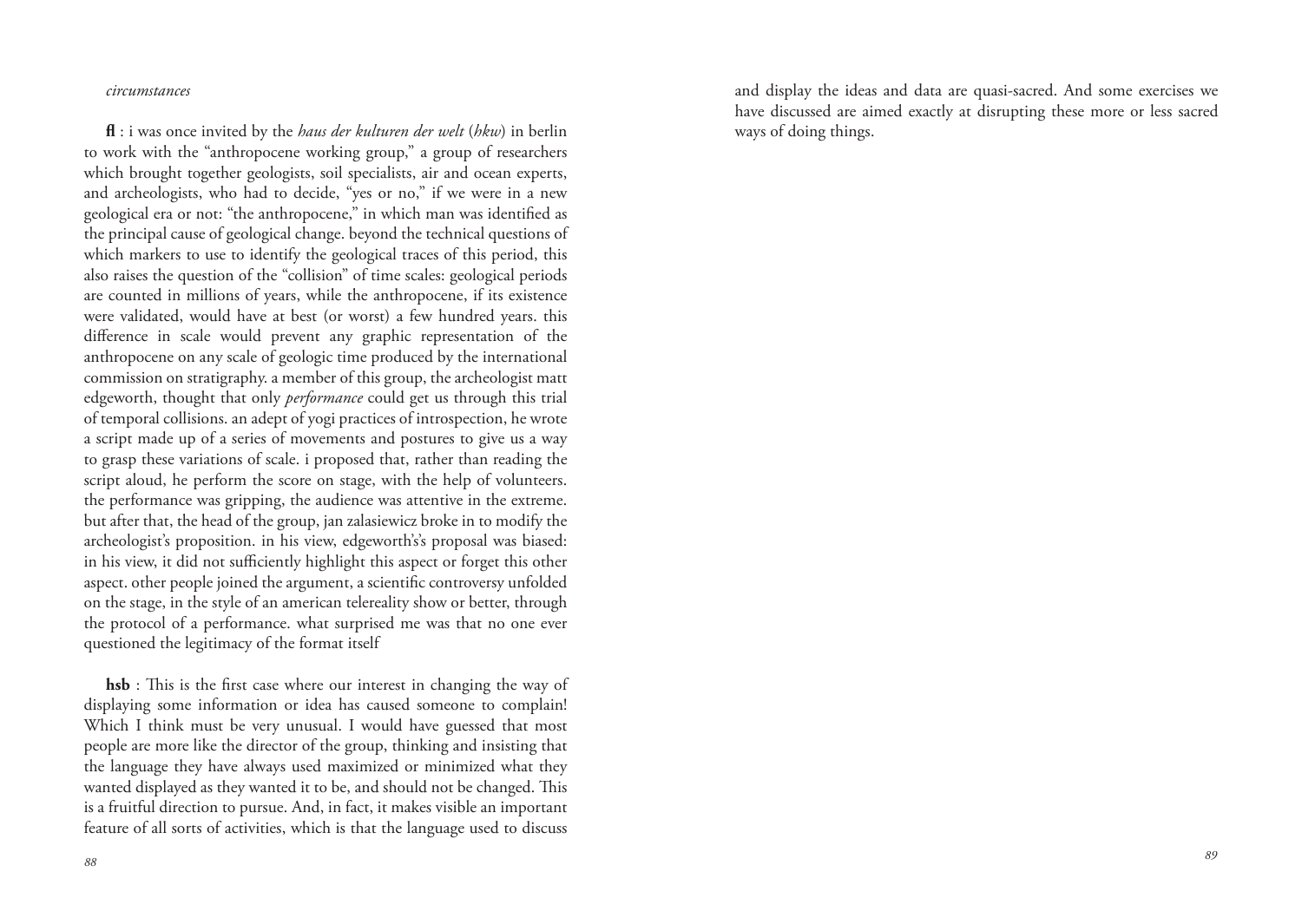## *the women in my life*

write some feminine first names on blank cards. distribute these cards to an audience. explain that these are the names of women who have been important in your life and say that you will answer any questions the audience has about them.

respond to the first questions with "inoffensive" answers. for example, "sarah jones was the name of my first grade teacher." "helen brown was the first girl i ever kissed."

to the third question, answer "she is my aunt, she's married to my father's brother, and she has been having an affair with my father for the past two years." if anyone in the audience asks you if that's true, refuse to answer.

if the audience accepts this answer, which they almost surely won't do, answer the next question with something even more bizarre.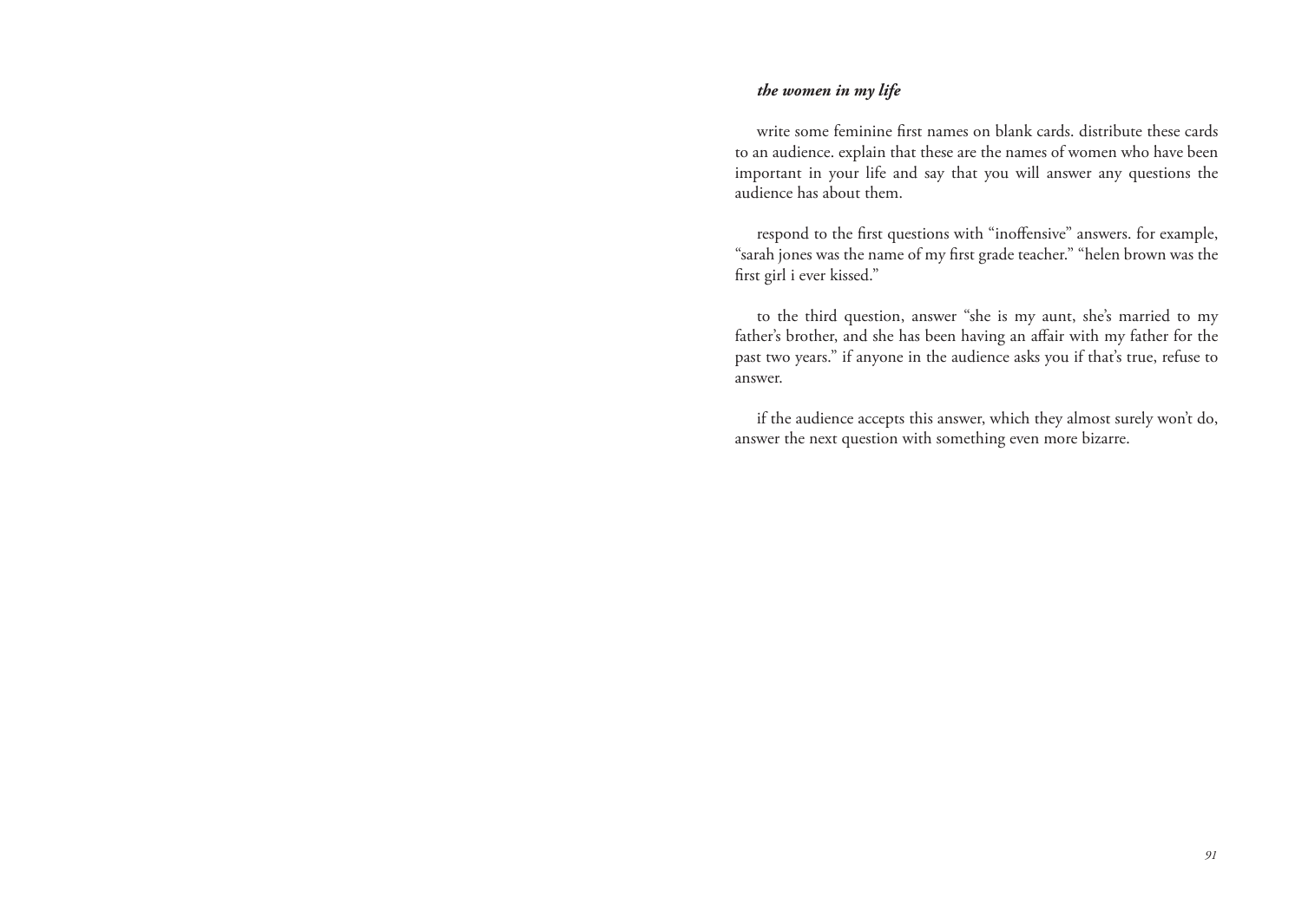**hsb** : This is a great use of that story.. In fact, the original performance of this was, to be truthful, an art work, the work of a student in drama or performance which he intended, precisely, to raise the question of the "importance" of truth in art. What parts of an art work have to be "true" and what sense of the word "true" would be important in an art context? Similarly, what meaning of "true" is important in various other contexts: science, news, etc.

# *performing sociology*

choose an article in a sociological journal.

read the text aloud to an audience, but read it "with emotion," like a bad actor "emoting," intending by doing this to make whatever opinions (political, cultural, etc.) lie behind the seemingly neutral, "scientific" prose appear obvious to the audience.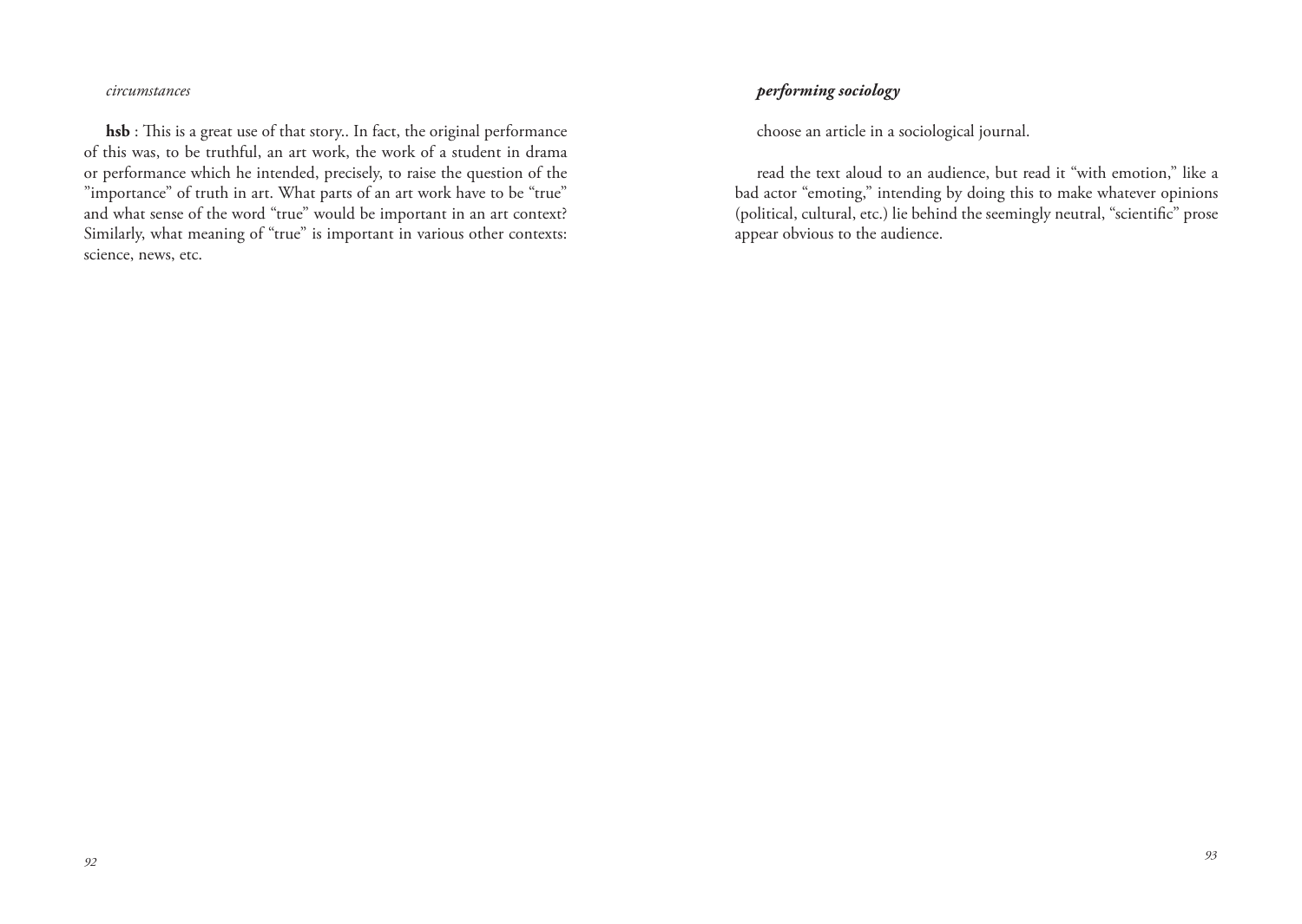**hsb** : We could say that every context of communication has a characteristic way of being performed, not because it's the only way or the best way but because it's the way everyone does it so it's the most convenient way, because all the physical props are easily available (as for most music) but more importantly because all the social props are equally easily available. People know the conventions of what you're doing, know how to perform their part so that what they do "fits" with what others are doing either as part of your performance or in some other way. Reading a scientific paper "with emotion" violates everyone's expectations, even though it is sometimes very accurate about the underlying sentiment of the author of the paper. In fact, many (probably most) sociological papers on gender or racial discrimination are written by people who surely abhor these practices, and have done the research they are reporting in order to help get rid of them. But the prose in these papers usually project an emotion-less attitude, since any personal involvement in the subject would cause readers to doubt the "impartiality" of the researcher and thus of the research.

**fl :** this operation aims to make a buried feature of the text become visible. it's a way, in a certain sense, of translating the text into its own language. if i had to suggest analogous examples,—beyond the now famous and numerous cases of "performed phd dissertations"—i would cite the artist tal haddad, who organizes recitals of classical music, which he has played on pianos whose keyboards have only two or three notes, repeated over eight octaves. when the pianists play mozart (the keys are much larger than normal), beethoven or debussy, the theme disappears totally. nevertheless, the listener immediately recognizes the composer's identity: beethoven's attacks or mozart's trills are immediately recognizable. this means one thing: the identity of a piece is not situated only in its melody, rhythmic structure, the type of playing the score makes the player use, all of which are part of the musical identity of the piece. this technique of translation in order to bring the structural identity of an object to the foreground can be found in techniques of edition. for instance, massin creates a specific lay-out for the text of ionesco's "the bald soprano." in an even more literal way, when stéphane bérard translated into french the french of charles de gaulle's *memoires*, his translation (which was called "modernizing") made apparent all the (implicit) heaviness of meaning, all the prejudices of the categories in use when de gaulle wrote the book, all this through the reformulations we might call "foregrounding."

**hsb** : Voilà bien une chose merveilleuse.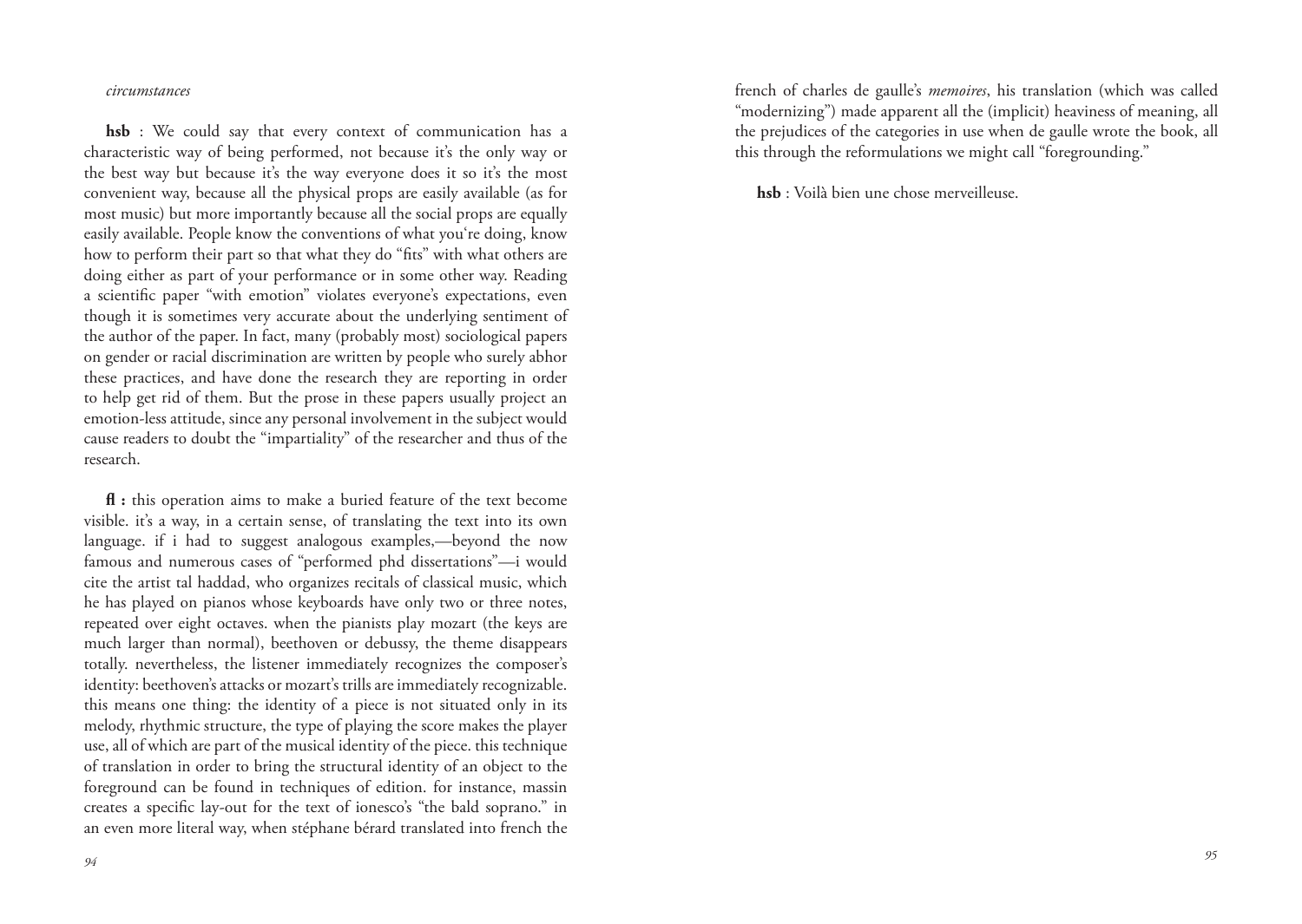*stepping back!*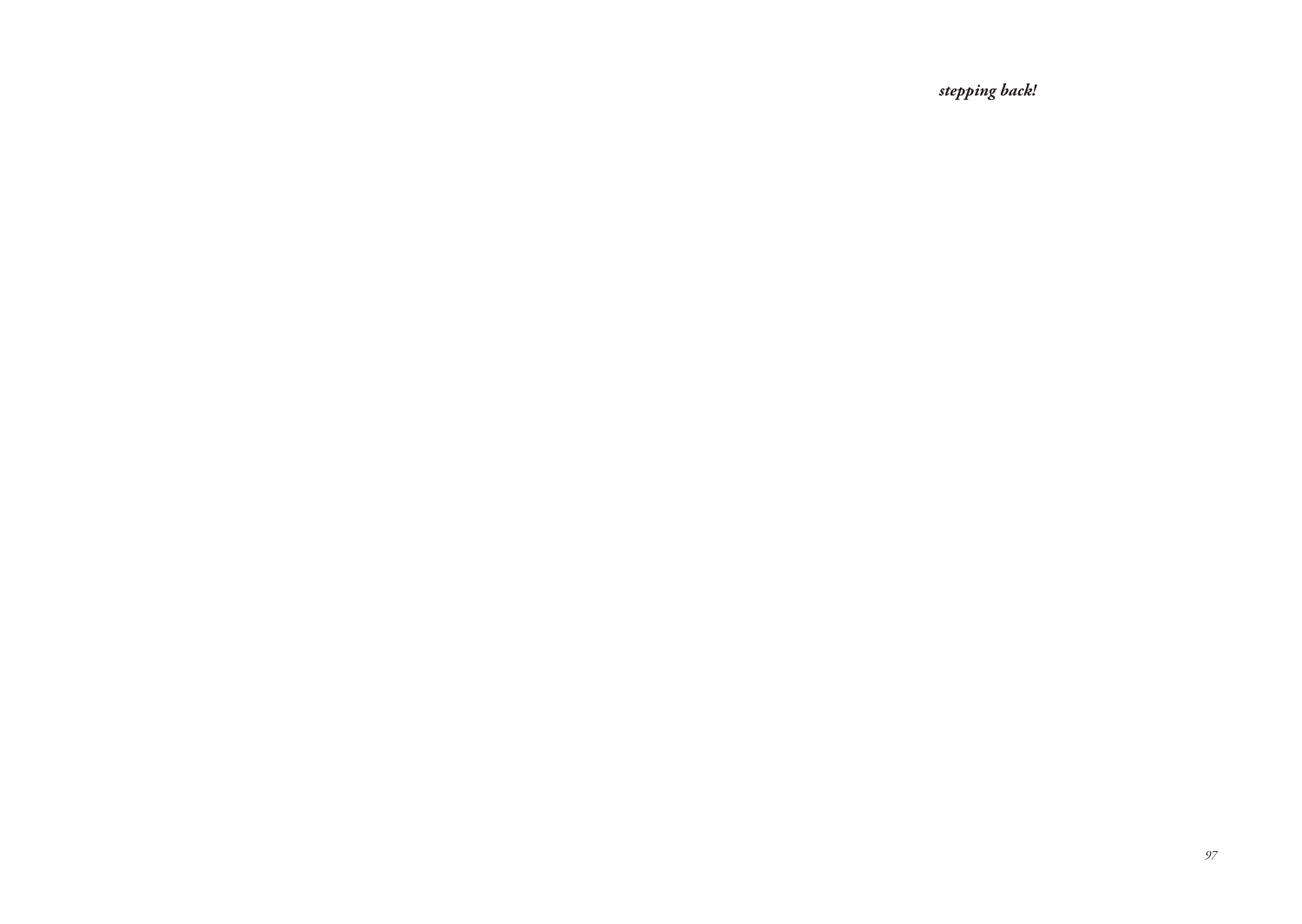**hsb** : This exercise can be thought of as "stepping back." Or it can be generalized as "When you identity a standard tactic, systematically do its opposite." It can be used whenever you feel that the tricks you know how to use are interfering with a more complete understanding of what you're observing (either as an artist or a social scientific observer).

Dianne Hagaman worked for years as a photojournalist for daily news papers in large and small cities. She quickly learned some standard ways of simplifying shooting common assignments—"routine" events the paper needed an illustration—funerals or the handing over of a check from a donor to the representative of some charity. And some more dramatic events, like fires.

When she began a "personal project," one she did on her own time rather than for the paper—a long term investigation of the connections between such common local problems as public drunkenness and reputable social organizations and institutions—it involved more complicated ideas and analyses of the social relations involved than a standard newspaper story. And the tricks she had learned doing them no loner produced the results she wanted.

One of the most important and well-known tricks she had learned was the one recommended by the famous war photographer Robert Capa, whose dramatic pictures made in the midst of battles. showing (ams\ong other things) soldiers being wounded. Capa famously said, "If you don't like your pictures, get closer." And generations of newspaper photographers had absorbed and practiced that trick until their bodies did it automatically, knowing that it would produce dramatic pictures their editors would love. It was a common professional reflex.

But over time Hagaman learned more about the complex relations between alcoholics (many of them Native American), the rehabilitative facilities for them, and the religious personnel (priests and ministers) who managed them. And she came to understand that there was no way of communicating that complexity in a single dramatic close-up, the kind that "getting closer" produced.

And so she adopted the opposite tactic, which this exercise teaches, systematically stepping back to get more of the surrounding places, people and events into the image. It became her standard tactic.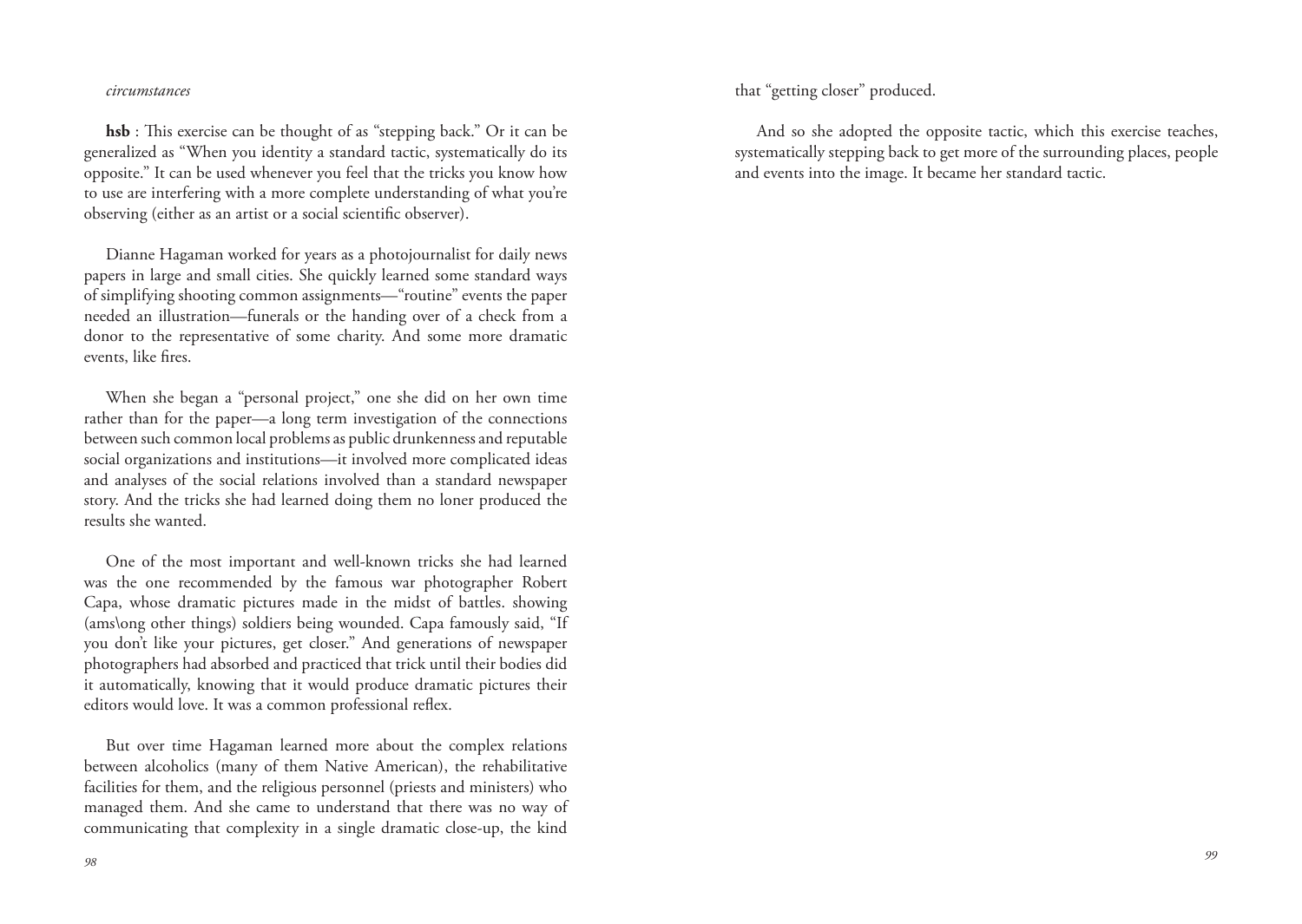## *how to write a book*

- 1. assemble all your notes linked to the subject of your book project, however large, and without defining your subject too strictly (for fear of elements that might prove useful later.
- 2. arrange all your material in a file.
- 3. divide everything into sub-groups and put them in folders.
- 4. write a short summary of the contents of the themes you've assembled.
- 5. if step 4 shows that certain materials are in the wrong folder, move them to a more appropriate one or make a new folder.
- 6. read the documents in the first folder and write a summary. then do the same with the other foilders.
- 7. develop the summaries in such a way that ech folder tells a complete story.
- 8. assemble the summaries into one document.
- 9. develop the summaries to the point that you have a complete exposition.
- 10. every time a gap between two elements, fill it.
- 11. find a connecting line of thought between all these smaller documents. then rewrite everything in a way that shows the link that connects all the chief ideas of each chapter.
- 12. clean up the entire manuscript and send it to a publisher.